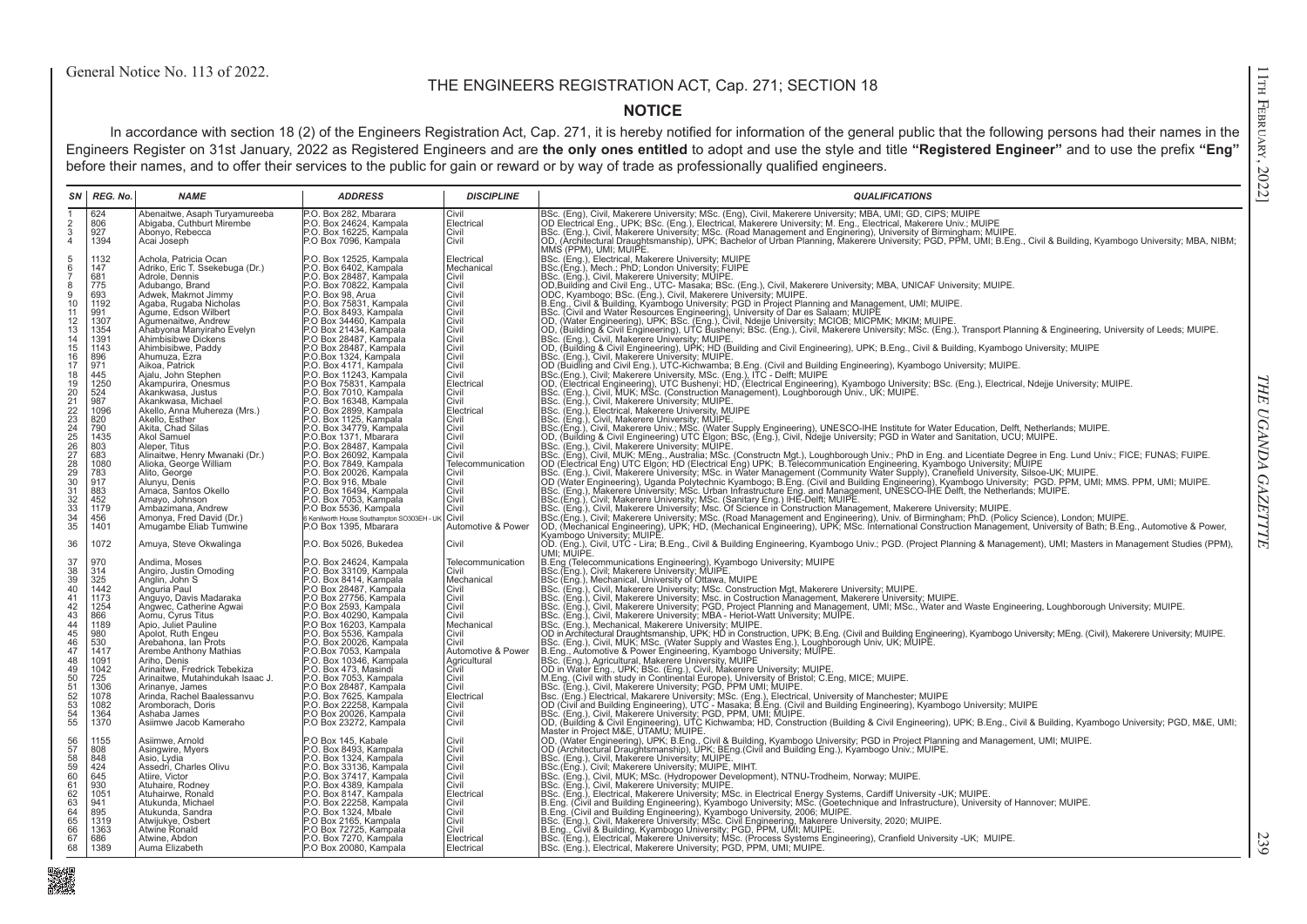| SN                                                                 | REG. No.                                                   | <b>NAME</b>                                                                                                              | <b>ADDRESS</b>                                                                                                                                                                                                                                            | <b>DISCIPLINE</b>        | <b>QUALIFICATIONS</b>                                                                                                                                                                                                                                                                                                                                                                             |
|--------------------------------------------------------------------|------------------------------------------------------------|--------------------------------------------------------------------------------------------------------------------------|-----------------------------------------------------------------------------------------------------------------------------------------------------------------------------------------------------------------------------------------------------------|--------------------------|---------------------------------------------------------------------------------------------------------------------------------------------------------------------------------------------------------------------------------------------------------------------------------------------------------------------------------------------------------------------------------------------------|
| 69                                                                 | 1372                                                       | Awoii Ahmad Okwir<br>Aziku, Diana                                                                                        | P.O Box 249, Soroti<br>P.O. Box 548, Entebbe                                                                                                                                                                                                              | Civil<br>Civil           | OD, (Building & Civil Engineering), UTC Lira; ATD, Construction, City & Guilds of London Institute; B.Eng., Civil & Building, Kyambogo University; MUIPE.<br>BBC. (Eng.), Civil, Makerere University, MSc. General Structural Engineering, Imperial College - London; MUIPE.<br>BSC. (Eng.), Civil; AMSCE; AMICE; MUIPE<br>BSC. (Eng.), Civil; AMSCE; AMICE; MUIPE<br>BSC. (Eng.), Civil; Makerer |
| 7777345677890                                                      | 832<br>214                                                 | Babinga, Daudi Paul                                                                                                      | P.O. Box 2872, Kampala<br>P.O. Box 19, Entebbe                                                                                                                                                                                                            | Civil                    |                                                                                                                                                                                                                                                                                                                                                                                                   |
|                                                                    | 555<br>556<br>78                                           | Badaza, Mohammed                                                                                                         |                                                                                                                                                                                                                                                           | Civil<br>Civil           |                                                                                                                                                                                                                                                                                                                                                                                                   |
|                                                                    |                                                            | Bagampadde, Umaru (Dr.)<br>Bagarukayo, Eris Kahenano                                                                     | P.O. Box 7062, Kampala<br>P.O. Box 7062, Kampala<br>P.O.Box 9857, Kampala                                                                                                                                                                                 | Civil                    |                                                                                                                                                                                                                                                                                                                                                                                                   |
|                                                                    | 657                                                        | Bagombeka, Bunnet                                                                                                        |                                                                                                                                                                                                                                                           | Civil                    |                                                                                                                                                                                                                                                                                                                                                                                                   |
|                                                                    | 306<br>1138                                                | Bagonza, Samson<br>Baguma, Grace Gariyo                                                                                  | P.O. Box 40379, Nakawa<br>P.O. Box 28086, Kampala.                                                                                                                                                                                                        | Civil<br>Civil           |                                                                                                                                                                                                                                                                                                                                                                                                   |
|                                                                    |                                                            | Bagyenda, Drake                                                                                                          | P.O. Box 7174, Kampala                                                                                                                                                                                                                                    | Civil                    |                                                                                                                                                                                                                                                                                                                                                                                                   |
|                                                                    | 825<br>626<br>1177                                         | Bahanda, Elias<br>Baireghaka, Benedicto                                                                                  | P.O. Box 12435, Kampala<br>P.O. Box 12435, Kampala                                                                                                                                                                                                        | Electrical<br>Civil      |                                                                                                                                                                                                                                                                                                                                                                                                   |
|                                                                    |                                                            |                                                                                                                          |                                                                                                                                                                                                                                                           |                          |                                                                                                                                                                                                                                                                                                                                                                                                   |
| $^{81}_{82}$                                                       | 505<br>1215                                                | Bakaki, Charles<br>Bakiza, Ian Paul                                                                                      | P.O. Box 9529, Kampala<br>P.O. Box 28487, Kampala                                                                                                                                                                                                         | Civil<br>Civil           | Dip. Civil Eng.; G.MICE, G.M.I. MJN.E.<br>BSc. (Eng.), Civil, Makerere University; MSc. (Eng.), Technical Univ. Darmstadt, Germany; MUIPE.<br>BSc. (Eng.), Civil; Makerere University; MSc. (Highway Eng.), Univ. of Birmingham; C                                                                                                                                                                |
|                                                                    | 851                                                        | Balamu, Isaac                                                                                                            |                                                                                                                                                                                                                                                           | Civil                    |                                                                                                                                                                                                                                                                                                                                                                                                   |
|                                                                    | 881<br>913                                                 | Balaza, Timothy                                                                                                          |                                                                                                                                                                                                                                                           | Civil                    |                                                                                                                                                                                                                                                                                                                                                                                                   |
| 83<br>88<br>85<br>86<br>87<br>88                                   |                                                            | Balemezi, Ndugwa Solomon<br>Balimunsi, Peter                                                                             | P.O. Box 28335, Kampala<br>P.O. Box 28335, Kampala<br>P.O. Box 23192, Kampala<br>P.O. Box 23192, Kampala<br>P.O. Box 23696, Kampala<br>P.O. Box 8493, Kampala<br>P.O. Box 8493, Kampala<br>P.O. Box 8493, Kampala<br>P.O. Box 8493, Kampala<br>P.O. Box 8 | Civil<br>Electrical      | BSc. (Eng.), Civil, Makerere University; MUIPE.<br>BSc. (Eng.), Civil, Makerere University; MUIPE.<br>BSc. (Eng.), Civil, Makerere University; MUIPE.<br>BSc. (Eng.), Civil, University of Dar es Salaram; P.E., MIET, MUIPE.<br>BSC. (Eng.), Civil, University of Dar es Salaram; P.E., M                                                                                                        |
|                                                                    | $\frac{482}{484}$                                          | Baliremwa, Novati Mukajanga                                                                                              |                                                                                                                                                                                                                                                           | Civil                    |                                                                                                                                                                                                                                                                                                                                                                                                   |
|                                                                    | 1438                                                       | Baluku Richard                                                                                                           |                                                                                                                                                                                                                                                           | Civil                    |                                                                                                                                                                                                                                                                                                                                                                                                   |
| $\frac{89}{90}$<br>91                                              | 1121                                                       | Bamulese, James<br>Bamuleseyo, Mukabane Angella                                                                          |                                                                                                                                                                                                                                                           | Civil<br>Electrical      |                                                                                                                                                                                                                                                                                                                                                                                                   |
|                                                                    | $\frac{918}{440}$                                          | Bangi, Livingstone                                                                                                       |                                                                                                                                                                                                                                                           | Electrical               |                                                                                                                                                                                                                                                                                                                                                                                                   |
|                                                                    | 429                                                        | Barasa, Irenaeus Wandera                                                                                                 |                                                                                                                                                                                                                                                           | Civil                    |                                                                                                                                                                                                                                                                                                                                                                                                   |
|                                                                    | 466<br>671                                                 | Baringanire, Paul<br>Barongo, Ronny                                                                                      |                                                                                                                                                                                                                                                           | Electrical<br>Electrical |                                                                                                                                                                                                                                                                                                                                                                                                   |
|                                                                    | 666                                                        | Barugahare, Rodney B.                                                                                                    | P.O. Box 8348, Kampala<br>P.O. Box 7059, Kampala<br>P.O. Box 7059, Kampala<br>P.O. Box 7059, Kampala<br>P.O. Box 71669, Kampala<br>P.O. Box 71200, Kampala<br>P.O. Box 71200, Kampala                                                                     | Civil                    |                                                                                                                                                                                                                                                                                                                                                                                                   |
|                                                                    | 557<br>1013                                                | Baryahabwa, Mwesigye Isaac                                                                                               |                                                                                                                                                                                                                                                           | Civil<br>Civil           |                                                                                                                                                                                                                                                                                                                                                                                                   |
|                                                                    | 1198                                                       | Bateganya, David<br>Batenda, Felix                                                                                       | P.O. Box 20026, Kampala<br>P.O. Box 37127, Kampala<br>P.O. Box 8493, Kampala                                                                                                                                                                              | Civil                    |                                                                                                                                                                                                                                                                                                                                                                                                   |
| 92<br>93<br>94<br>95<br>96<br>97<br>98<br>99<br>100                | 202<br>1378                                                | Batumbya, Patrick C. M.<br>Bayiyana Catherine                                                                            |                                                                                                                                                                                                                                                           | Civil<br>Mechanical      |                                                                                                                                                                                                                                                                                                                                                                                                   |
| 101                                                                | 1218                                                       | Bbira, Sam                                                                                                               | P.O Box 5536, Kampala<br>P.O Box 201, Kampala                                                                                                                                                                                                             | Civil                    | BSc. (Eng.), Electrical, Makerere University, MUIPE.<br> BSc. (Eng.), Civil, Makerere University, MUIPE.<br> BSc. (Eng.), Civil, Makerere University, MUIPE.<br> BSc. (Eng.), Civil, Makerere University; MUIPE.<br> BSc. (Eng.), Civil, M                                                                                                                                                        |
|                                                                    |                                                            |                                                                                                                          |                                                                                                                                                                                                                                                           |                          | Cape Town; MUIPE.                                                                                                                                                                                                                                                                                                                                                                                 |
| 102<br>103<br>104<br>105<br>106<br>107<br>108<br>109               | 1212<br>473                                                | Beinamaryo, Tumukunde Felix<br>Bekure Samson                                                                             | P.O BOX 2486, Kampala<br>P.O. Box 21321, Kampala                                                                                                                                                                                                          | Civil<br>Civil           | Cape Town; MUIPE.<br>IBSC. (Eng.), Civil, Makerere University; Msc., Environmental Science, UNESCO-IHE Institute of Water Education; MUIPE.<br>IBSC. (Eng.), Civil, Addis Ababa University; MUIPE.<br>IDC (Building and Civil Engine                                                                                                                                                              |
|                                                                    | 1085                                                       | Berabose, Dickson                                                                                                        |                                                                                                                                                                                                                                                           | Civil                    |                                                                                                                                                                                                                                                                                                                                                                                                   |
|                                                                    | $\frac{100}{443}$<br>521                                   | Besigye, Cyrus Bekunda<br>Bigabwa, John                                                                                  |                                                                                                                                                                                                                                                           | Civil<br>Civil           |                                                                                                                                                                                                                                                                                                                                                                                                   |
|                                                                    | $\frac{496}{937}$                                          | Bigirwa, Nathan Amooti                                                                                                   |                                                                                                                                                                                                                                                           | Civil                    |                                                                                                                                                                                                                                                                                                                                                                                                   |
|                                                                    |                                                            | Bihemaiso, Godfrey                                                                                                       | P.O. Box 31309, Kampala<br>P.O. Box 3109, Kampala<br>P.O. Box 305, Hoima<br>P.O. Box 305, Hoima<br>P.O. Box 137, Kigumba<br>P.O. Box 137, Kigumba                                                                                                         | Civil                    |                                                                                                                                                                                                                                                                                                                                                                                                   |
|                                                                    | 1322<br>1421<br>1366                                       | Biira, Fortunate<br>Binyaga Tatian                                                                                       | P.O Box 6893, Kampala                                                                                                                                                                                                                                     | Civil<br>Civil           | BSc. (Eng.), Civil, Makerere University; MSc. Transport Engineering & Operations, University of Newcastle; MUIPE.<br>[BSc. (Eng.), Civil, Makerere University; MSc. Transport Engineering & Operations, University of Newcastle;                                                                                                                                                                  |
| $\frac{110}{111}$                                                  |                                                            | Birimumaso David                                                                                                         | P.O.Box 22509, Kampala<br>P.O.Box 7270, Kampala                                                                                                                                                                                                           | Mechanical               |                                                                                                                                                                                                                                                                                                                                                                                                   |
| 112                                                                | 1446                                                       | Birungi Janet                                                                                                            | P.O Box 28487, Kampala                                                                                                                                                                                                                                    | Civil                    | OD, (Building & Civil Engineering), Kyambogo University; PGD, Construction Project Mgt, Makerere University; BSc, (Eng.), Civil, Ndejje University; MSc.Construction Mgt,<br>Makerere University; MUIPE.                                                                                                                                                                                          |
| 113                                                                | 660                                                        | Birungi, Ivan                                                                                                            | P.O. Box 29263, Kampala<br>P.O. Box, Kampala                                                                                                                                                                                                              | Civil                    | waketere University, wurr_c.<br> BSc. (Eng.), Mechanical, Makerere University; MSc. (Resources Eng.), Universitat Karlsruhe- Germany; MBA, Makerere University; MUIPE.<br> BSc. (Eng.), Civil, Makerere University; PGD. Project                                                                                                                                                                  |
| $\frac{114}{115}$<br>115                                           | 1025<br>787                                                | Biryahabwe, Patrick Mbooga                                                                                               | P.O. Box 20026, Kampala                                                                                                                                                                                                                                   | Civil<br>Civil           |                                                                                                                                                                                                                                                                                                                                                                                                   |
|                                                                    | 1390                                                       | Biyomotho, Jimmy<br>Bogere Joseph Alfred                                                                                 | P.O Box 7376, Kampala                                                                                                                                                                                                                                     | Telecommunication        |                                                                                                                                                                                                                                                                                                                                                                                                   |
| $\frac{117}{118}$<br>118                                           | $\begin{array}{r} 1031 \\ 946 \\ 778 \end{array}$          | Bogere, Edward Nyeko<br>Bogezi, Asuman                                                                                   | P.O. Box 25999, Kampala<br>P.O. Box 1892, Kampala<br>P.O. Box 7120, Kampala                                                                                                                                                                               | Civil<br>Electrical      |                                                                                                                                                                                                                                                                                                                                                                                                   |
|                                                                    |                                                            | Bongire, Jackson                                                                                                         |                                                                                                                                                                                                                                                           | Civil                    |                                                                                                                                                                                                                                                                                                                                                                                                   |
|                                                                    | 1309<br>1380                                               | Bongomin, Charles                                                                                                        | P.O. Box 7120, Rampala<br>P.O Box 28487, Kampala<br>P.O Box 3145, Kampala                                                                                                                                                                                 | Civil                    |                                                                                                                                                                                                                                                                                                                                                                                                   |
|                                                                    | 1313                                                       | Bugembe Hajab<br>Buhanda, Brian                                                                                          |                                                                                                                                                                                                                                                           | Civil<br>Civil           |                                                                                                                                                                                                                                                                                                                                                                                                   |
|                                                                    |                                                            | Buhanga Boneventura                                                                                                      | P.O.Box 7625, Kampala                                                                                                                                                                                                                                     | Electrical               |                                                                                                                                                                                                                                                                                                                                                                                                   |
| 120<br>121<br>123<br>124<br>125<br>126<br>127                      | $\begin{array}{r} 1010 \\ 1414 \\ 898 \\ 836 \end{array}$  | Bujure, Moses Godfrey<br>Bukenya, Nuludin                                                                                | P.O. Box 80, Wakiso<br>P.O. Box 1354, Kampala                                                                                                                                                                                                             | Civil<br>Civil           |                                                                                                                                                                                                                                                                                                                                                                                                   |
|                                                                    | $\frac{1251}{833}$                                         | Buregyeya, Dennis<br>Busiinge, Mike Douglas                                                                              | P.O Box 75831, Kampala                                                                                                                                                                                                                                    | Electrical               |                                                                                                                                                                                                                                                                                                                                                                                                   |
|                                                                    | 288                                                        |                                                                                                                          | P.O. Box 12147, Kampala                                                                                                                                                                                                                                   | Civil<br>Civil           |                                                                                                                                                                                                                                                                                                                                                                                                   |
| $\frac{128}{129}$                                                  | 1301                                                       | Busisa, J.T.<br>Butime, Eric Katabarwa                                                                                   | P.O. Box 822, Entebbe<br>P.O. Box 822, Entebbe<br>P.O Box 12430, Kampala                                                                                                                                                                                  | Electrical               | isso. (Eng.), Dui, Makerere University, Houlth (Dietory), Houlth (E. C. Eng.), The economic incitions and Electronic, University of Pinar Del Rio; MUPE.<br>Sign. (Eng.), Data Communication and Software, Makerer University, B                                                                                                                                                                  |
|                                                                    |                                                            |                                                                                                                          |                                                                                                                                                                                                                                                           | Civil                    |                                                                                                                                                                                                                                                                                                                                                                                                   |
|                                                                    | 1356<br>947                                                | <b>Buyi Tom</b><br>Bwambale, Joseph                                                                                      | P.O Box 103, Kampala<br>P.O. Box 34551, Kampala<br>P.O. Box 24911, Kampala                                                                                                                                                                                | Telecommunication        |                                                                                                                                                                                                                                                                                                                                                                                                   |
|                                                                    | 342                                                        | Bwanga, George William                                                                                                   |                                                                                                                                                                                                                                                           | Civil                    |                                                                                                                                                                                                                                                                                                                                                                                                   |
|                                                                    | 1120                                                       | Byabazaire, Nkinzi Rita Makumbi (Mrs.) P.O. Box 28487, Kampala<br>Byakika, Patrick Frederick (Mrs.) P.O. Box 1350, Mbale |                                                                                                                                                                                                                                                           | Mechanical<br>Civil      |                                                                                                                                                                                                                                                                                                                                                                                                   |
|                                                                    | 539<br>952                                                 | Byamukama, Jacob                                                                                                         | P.O. Box 34382, Kampala.                                                                                                                                                                                                                                  | Civil                    |                                                                                                                                                                                                                                                                                                                                                                                                   |
| 130<br>131<br>132<br>133<br>134<br>135<br>136<br>137<br>139<br>140 | $\begin{array}{r} 239 \\ 1239 \\ 278 \end{array}$          | Byamukama, Norman John<br>Byandala, Abraham James                                                                        | P.O. Box 04002, Rampala<br>P.O. Box 28487, Kampala<br>P.O. Box, Kampala                                                                                                                                                                                   | Civil<br>Civil           |                                                                                                                                                                                                                                                                                                                                                                                                   |
|                                                                    | $\begin{bmatrix} 1 & 0 & 3 & 8 \\ 1 & 8 & 1 \end{bmatrix}$ | Byangire, Paul Rusoke                                                                                                    | P.O. Box 7010, Kampala<br>P.O. Box 40229, Nakawa                                                                                                                                                                                                          | Civil                    | BSc. (Eng.), Civil; Makerere, P.E.; MUIPE<br>IBSc. (Eng.), Civil, Makerere University; MUIPE                                                                                                                                                                                                                                                                                                      |
|                                                                    |                                                            | Byansi, Valentine Mwase                                                                                                  |                                                                                                                                                                                                                                                           | Civil                    | BSc.(Eng.), Civil; MUIPE.                                                                                                                                                                                                                                                                                                                                                                         |
| 141                                                                | 960<br>647                                                 | Byarugaba, Godfrey<br>Byarugaba, Silver                                                                                  | P.O. Box 1, Ntungamo<br>P.O. Box 2, Mbarara                                                                                                                                                                                                               | Civil<br>Civil           |                                                                                                                                                                                                                                                                                                                                                                                                   |
| 142                                                                | 1210                                                       | Byaruhanga, Atwooki Deo                                                                                                  | P.O BOX 7103, Kampala<br>P.O. Box 7457, Kampala                                                                                                                                                                                                           | Mechanical               |                                                                                                                                                                                                                                                                                                                                                                                                   |
| 143                                                                | 1076                                                       | Byaruhanga, Davis                                                                                                        |                                                                                                                                                                                                                                                           | Civil                    | BSc. (Eng.), Civil, Mulpe.<br>BSc. (Eng.), Civil, Makerere University; MUIPE.<br>BSc. (Eng.), Civil, Makerere University; MSc. (Highway Eng.), University of Birmingham; MUIPE.<br>BSc. (Eng.), Civil, Makerere University; MSc. (Highw                                                                                                                                                           |
|                                                                    | 1050                                                       | Byaruhanga, Edward                                                                                                       | P.O. Box 8185, Kampala<br>P.O. Box 9529, Kampala                                                                                                                                                                                                          | Civil                    |                                                                                                                                                                                                                                                                                                                                                                                                   |
| 144<br>145<br>146                                                  | 677<br>370                                                 | Byaruhanga, John William<br>Byaruhanga, Joseph Kadoma (Dr.)                                                              | P.O. Box 8752, Kampala                                                                                                                                                                                                                                    | Civil<br>Mechanical      |                                                                                                                                                                                                                                                                                                                                                                                                   |
| 147                                                                | 1269                                                       | Can Ogura, Raymond                                                                                                       | P.O Box 70255, Kampala<br>P.O. Box 10608, Kampala                                                                                                                                                                                                         | Civil                    | BSc. (Eng.), Civil, Makerere University, MUIPE.<br>BSc.(Eng.), Civil, London University, FUIPE, FICE, FStructE.                                                                                                                                                                                                                                                                                   |
| 148                                                                | 309                                                        | Chandarana, Bharat                                                                                                       |                                                                                                                                                                                                                                                           | Civil                    |                                                                                                                                                                                                                                                                                                                                                                                                   |

には、「<br>「ののの思い」<br>「ののの人」

THE UGANDA GAZETTTE *THE UGANDA GAZETTTE*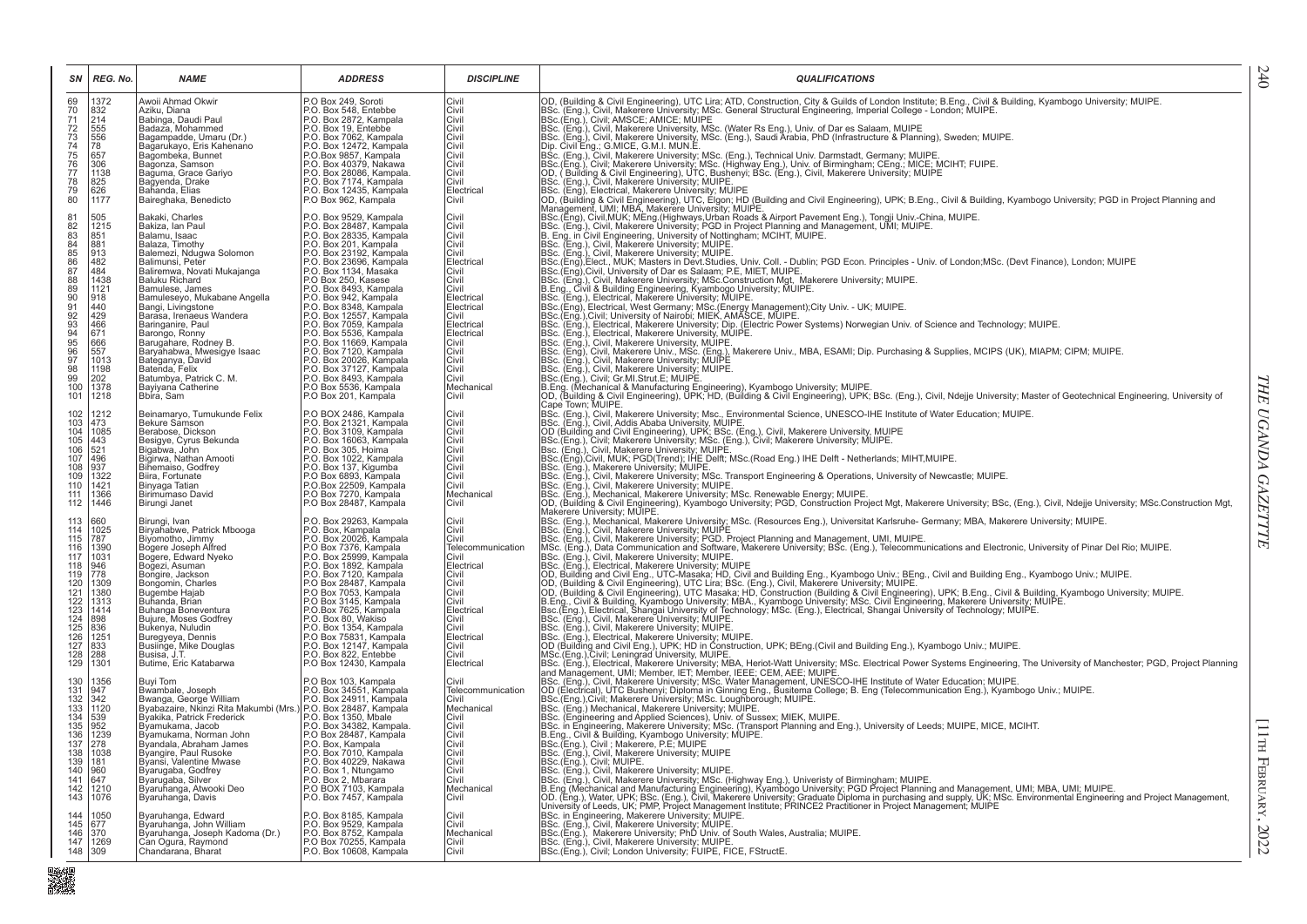| SN                                                                                                                                              | REG. No.                                                                                                                                                          | <b>NAME</b>                                                                                                                                                                                                                                                                                                                                                                                                 | <b>ADDRESS</b>                                                                                                                                                                                                                                                                                                                                                                                                                                                                                       | <b>DISCIPLINE</b>                                                                                                                                                                                             | <b>QUALIFICATIONS</b>                                                                                                                                                                                                                                                                                                                                                                                                                                                                                                                                                                                                                                                                                                                                                                                                                                                                                                                                        |
|-------------------------------------------------------------------------------------------------------------------------------------------------|-------------------------------------------------------------------------------------------------------------------------------------------------------------------|-------------------------------------------------------------------------------------------------------------------------------------------------------------------------------------------------------------------------------------------------------------------------------------------------------------------------------------------------------------------------------------------------------------|------------------------------------------------------------------------------------------------------------------------------------------------------------------------------------------------------------------------------------------------------------------------------------------------------------------------------------------------------------------------------------------------------------------------------------------------------------------------------------------------------|---------------------------------------------------------------------------------------------------------------------------------------------------------------------------------------------------------------|--------------------------------------------------------------------------------------------------------------------------------------------------------------------------------------------------------------------------------------------------------------------------------------------------------------------------------------------------------------------------------------------------------------------------------------------------------------------------------------------------------------------------------------------------------------------------------------------------------------------------------------------------------------------------------------------------------------------------------------------------------------------------------------------------------------------------------------------------------------------------------------------------------------------------------------------------------------|
| 149<br>150<br>151<br>152<br>153<br>154<br>155                                                                                                   | 500<br>643<br>1264<br>744<br>958<br>791<br>1377                                                                                                                   | Cong, Richard<br>Daka, Michael<br>Ddamulira, Dunstan Paul<br>Debuni Joseph<br>Denga, Yosia<br>Dhizaala, Tom<br>Dr. Lwitiko Humphrey Kalenga                                                                                                                                                                                                                                                                 | P.O. Box 20026, Kampala<br>P.O. Box 9363, Kampala<br>P.O Box 280, Kampala<br>P.O. Box 26022, Kampala<br>P.O. Box 72655, Kampala<br>P.O. Box 8493, Kampala<br>P.O Box 432, Kampala                                                                                                                                                                                                                                                                                                                    | Civil<br>Civil<br>Civil<br>Civil<br>Civil<br>Civil<br>Civil                                                                                                                                                   | BSc.(Eng), Civil, Makerere University, MSc.(Water & Waste Engineering), Loughborough Univ. UK; MUIPE.<br>BSc.(Eng.), Civil, Makerere University; MSc. Municipal Water and Infrastructure, UNESCO- IHE Delft the Netherlands; MUIP                                                                                                                                                                                                                                                                                                                                                                                                                                                                                                                                                                                                                                                                                                                            |
| 156                                                                                                                                             | 1331                                                                                                                                                              | Dr. Olupot Wilberforce Peter                                                                                                                                                                                                                                                                                                                                                                                | P.O Box 7062, Kampala                                                                                                                                                                                                                                                                                                                                                                                                                                                                                | Mechanical                                                                                                                                                                                                    | Dar Es Salaam; PE. ERB 12; CE. ERB 12.<br>BSc. (Eng.), Mechanical, Makerere University, MSc. Mechanical Engineering, Makerere University, Machine University, The Guideland Engineering, Official Analysis of<br>BSc. (Eng.), Mechan                                                                                                                                                                                                                                                                                                                                                                                                                                                                                                                                                                                                                                                                                                                         |
| 157<br>158<br>159<br>160<br>161<br>162<br>163<br>163<br>164<br>165<br>166<br>167<br>168<br>169<br>170                                           | 609<br>343<br>601<br>573<br>260<br>384<br>388<br>1367<br>1328<br>1186<br>1361<br>891<br>910<br>757                                                                | Drakuma, Richard<br>Drazu, Charles<br>Drici, Louis Ibiya<br>Droruga, Nelson<br>D'Ujanga, Simon Giw<br>Ebal, Christopher<br>Ebangu-Orari, Benedict<br>Echatu Andrew<br>Edhaya David<br>Ekukut, Yokosofaty<br>Enyuku James Benjamin<br>Enzama, Godfrey Addisson<br>Epiot, Michael<br>Etoko, Patrick                                                                                                           | P.O. Box 23519, Kampala<br>P.O. Box 28366, Kampala<br>P.O. Box 7063, Kampala<br>P.O. Box 4052, Kampala<br>P.O. Box 16461, Kampala<br>P.O. Box 442, Kampala<br>P.O. Box 166, Gulu<br>P.O Box 74, Katakwi<br>P.O Box 56, Kaliro<br>P.O Box 7174, Kampala<br>P.O Box 28487, Kampala<br>P.O. Box 922, Arua<br>P.O. Box 4, Mukono<br>P.O. Box 7188, Kampala                                                                                                                                               | Mechanical<br>Civil<br>Civil<br>Civil<br>Electrical<br>Civil<br>Electrical<br>Civil<br>Civil<br>Civil<br>Civil<br>Civil<br>Civil<br>Civil                                                                     | BSc. (Eng.), Mechanical, Makerere University; MUIPE<br>MSc. (Eng.), Mechanical, Makerere University; MUIPE<br>MSc. (Eng.), Civil; Patrice Lumumba University, Dip. HIS, Rotterdam, MUIPE.<br>Pack (Eng), Meckman, Makerere University, More His, Rotterdam, MUIPE.<br>INSC. (Eng.), OMI. Journal Makerere University More His, Rotterdam, MUIPE.<br>INSC. (Eng.), OMI. University of Nario's: MUIPE.<br>ISSC. (Eng.), OMI. Universit                                                                                                                                                                                                                                                                                                                                                                                                                                                                                                                         |
| 171<br>172<br>173<br>174<br>175<br>176<br>177<br>178<br>179<br>$\frac{180}{181}$<br>181<br>183<br>184<br>185<br>186<br>187                      | 422<br>954<br>301<br>1004<br>210<br>1383<br>69<br>494<br>582<br>382<br>402<br>1171<br>739<br>$\frac{1395}{633}$<br>805<br>1088                                    | Eyatu, Oriono Joseph<br>Fátaki, Gabriel<br>Gakyaro, Pascal Rushwiga<br>Galabuzi, Denis<br>Gashaija, Zirimwabagabo V<br>Geria Kennedy<br>Ghata-Aura, Sardul Singh<br>Ghataura, Jasbir Singh<br>Girukwishaka, Remegie<br>Gisagaara, Alex<br>Gisembe, Robert Orwenyo<br>Gombya, Ivan<br>Greene, Philip Macdonald<br>Gumisiriza Ezra<br>Gusolo, Henry Namisi<br>Gutto, Flavia Lillian<br>Hanghusi, Waswa Robert | P.O. Box 20026, Kampala<br>P.O. Box 24802, Kampala.<br>P.O. Box 29605, Kampala<br>P.O. Box 218, Entebbe<br>P.O. Box 216, Kampala<br>P.O. Box 7053, Kampala<br>P.O. Box 2594, Kampala<br>P.O. Box 23373, Kampala<br>P.O. Box 24718, Kampala<br>P.O. Box 24718, Kampala<br>P.O. Box 7053, Kampala<br>P.O. Box 7035, Rampala<br>P.O. Box 7174, Kampala<br>P.O. Box 3251, Kampala<br>P.O Box 28487, Kampala<br>P.O. Box 24934, Kampala<br>P.O. Box 7174, Kampala<br>P.O. Box 33335, Kampala              | Civil<br>Civil<br>Electrical<br>Civil<br>Civil<br>Civil<br>Civil<br>Civil<br>Civil<br>Mechanical<br>Civil<br>Civil<br>Civil<br>Civil<br>Civil<br>Electrical<br>Civil                                          | OD, (Building & Civil Engineering), UTC Bushenyi; B.Eng., Civil & Building, Kyambogo University; Master of Public Infrastructure Management, Makerere University; MUIPE<br>MStruct. Eng.; MUIPE.<br>BSc.(Eng), Civil. Thames Polythe                                                                                                                                                                                                                                                                                                                                                                                                                                                                                                                                                                                                                                                                                                                         |
| 188<br>189<br>190<br>191<br>$\frac{192}{193}$<br>194<br>195<br>196<br>197<br>198<br>199<br>200<br>201<br>202<br>$\frac{203}{204}$<br>205        | 849<br>754<br>1062<br>963<br>581<br>1232<br>$\frac{1257}{1144}$<br>259<br>1101<br>1064<br>599<br>1229<br>685<br>710<br>588<br>1126<br>1233                        | Haruna, Juma<br>Hashakimana, Godfrey<br>Hategekimana, Sylver<br>Haumba, Milton<br>Higenyi, John Malinga<br>Hiire, Nicholas<br>Ibaale, Daniel Joseph<br>Iga, Dan<br>Irumba, Henry Kaliisa<br>Isabirye, Gerald<br>Isagara, Patrick Paddy<br>Isanga B. Thomas<br>Isanga, Richard Mike<br>Ishungisa, Henry Aine<br>Isoke, Samuel<br>Isooba, Julius<br>Iyamulemye, Emmanuel<br>Izael, Pereira Da Silva (Dr.)     | P.O. Box 28487, Kampala<br>P.O. Box 20026, Kampala<br>P.O. Box 23841, Kampala<br>P.O. Box 9622, Kampala.<br>P.O. Box 24814, Kampala.<br>P.O Box 7390 Kampala<br>P.O Box 34592, Kampala<br>P.O. Box 8886, Kampala<br>P.O. Box 085, Kampala<br>P.O. Box 085, Kampala<br>P.O. Box 9529, Kampala<br>P.O Box 9529, Kampala<br>P.O. Box 7317, Kampala<br>P.O. Box 16587, Kampala<br>P.O. Box 25518, Kampala<br>P.O. Box 25506, Kampala<br>P.O Box 59857 - 00200, Nairobi                                   | Civil<br>Civil<br>Electrical<br>Civil<br>Civil<br>Electrical<br>Electrical<br>Civil<br>Mechanical<br>Telecommunication<br>Civil<br>Civil<br>Civil<br>Electrical<br>Mechanical<br>Civil<br>Civil<br>Electrical | OD in Architectural Draughtsmanship, UPK; BEng (Civil and Building Eng.), Kyambogo Univ.; MUIPE.<br> BEng (Civil and Biding Eng.), Kyambogo Univ.; MEng. (Civil) in Construction Mgt., Makerere Univ.; PGD-Monitoring and Evaluat<br>BSC. (Eng.), Civil, Makerere University, MUIPE.<br>BSC. (Eng.), Civil, Makerere University, MUIPE.<br>BSC.(Eng.), Civil, Makerere University, MSC. Infrastruture Planning, Stuttgart University, Germany, MUIPE.<br>BSC. (Eng.), Electr<br>Boc. (Eng.), Makerere University, PGD, Project Planning and Management, UMI; MUIPE.<br>[BSc. (Eng.), Makerere University, PGD, Project Planning and Management, UMI; MUIPE.<br>[BSc. (Eng.), Civil, Makerere University; MSc. (Eng.)<br>BSc.(Eng.), Mechanical; Narrobi Unversity; MUIPE.<br>BSc.(Eng.), Mechanical; Narrobi Unversity; MUIPE.<br>OD. (Eng.), Water, UPK; B.Eng ( Civil & Building Eng.), Kyambogo University; MUIPE<br>OD. (Eng.), Water, UPK; B.Eng ( Civi |
| 206<br>207<br>208<br>$\frac{209}{210}$<br>211<br>$\frac{212}{213}$<br>214<br>215<br>$\frac{216}{217}$<br>218<br>219<br>220<br>221<br>222<br>223 | 1268<br>818<br>749<br>614<br>1065<br>765<br>587<br>1030<br>1428<br>821<br>574<br>1130<br>1115<br>$\begin{array}{r} 862 \\ 984 \\ 493 \end{array}$<br>1196<br>1343 | Izama, Hellen<br>Jabweli, Jacob<br>Jagwe, Wycliff<br>Jemba, Nícholas Seezi<br>Jjembe, Edgar Tefiro<br>Jjingo, Kizito<br>Jjunju Emmanuel (Dr.)<br>Joloba. James<br>Juuko Felix<br>Kaahwa, David<br>Kaana, Justus Dalton<br>Kabaggoza, Daniel<br>Kabahuma, Sarah<br>Kabanda, Augustine<br>Kabanda, Herman<br>Kabanga, Joseph Kiswa<br>Kabazira, Ireen<br>Kabenge Isa (Dr.)                                    | P.O Box 7053, Kampala<br>P.O. Box 70214, Kampala<br>P.O. Box 35468, Kampala<br>P.O. Box 72072, Nsambya<br>P.O. Box 32, Entebbe<br>P.O. Box 31054, Kampala<br>Rostengrenda 203, 7091 tiller, Trondhelm, Norway<br>P.O. Box 26279, Kampala<br>P.O.Box 170, Mpigi<br>P.O. Box 80, Wakiso<br>P.O. Box 112, Kyambogo<br>P.O. Box 112, Kyambogo<br>P.O. Box 16587, Kampala<br>P.O. Box 7010, Kampala<br>P.O. Box 25, Masaka<br>P.O. Box 33975, Kampala<br>P.O. Box 28487, Kampala<br>P.O Box 7062, Kampala | Civil<br>Civil<br>Electrical<br>Civil<br>Civil<br>Civil<br>Civil<br>Civil<br>Civil<br>Civil<br>Electrical<br>Civil<br>Electrical<br>Civil<br>Civil<br>Civil<br>Civil<br>Agricultural                          | BSc. (Eng.), Power Systems and Telecom, Federal University of Parana, Brazil; MSc. (Eng.), Power Systems, Sao Paulo University; PhD. (Eng.), Power Systems, Sao<br> Paulo University; MAEE; MUIPE; MAEPEA; MAEEP; MAFRETEP; MIEEE<br>BSc. (Eng.), Civil, Makerere University; MUIPE.<br>Sec. (Eng.), Civil, Maketere University; MUIPE;<br>Bacc. (Eng.), Civil, Maketere University; MUIPE;<br>Bacc. (Eng.), Civil, Maketere University; MSC, Renewable Energy, PPRE Carl Von Ozzietsky Oldenburg University, Germany; MUI                                                                                                                                                                                                                                                                                                                                                                                                                                   |
| 224<br>225<br>226<br>227                                                                                                                        | 533<br>389<br>1099<br>1282                                                                                                                                        | Kabiiho, Willy Dickens<br>Kabirizi. Aaron Mwidu<br>Kabugo, David<br>Kabuusu, Ronald Tonny                                                                                                                                                                                                                                                                                                                   | P.O. Box 33354, Kampala<br>P.O. Box 20026, Kampala<br>P.O. Box 20026, Kampala<br>P.O Box 24659, Doha, Qatar                                                                                                                                                                                                                                                                                                                                                                                          | Civil<br><b>Civil</b><br><b>Civil</b><br>Mechanical                                                                                                                                                           | DES, CHO - I World Makerere University; MSc (Water and Waste Eng.) Loughbrough University; MUIPE.<br> BSc.(Eng.), Civil; Makerere University; MSc (Water and Waste Eng.) Loughbrough University; MUIPE.<br> BSc.(Eng.), Civil; Mak                                                                                                                                                                                                                                                                                                                                                                                                                                                                                                                                                                                                                                                                                                                           |

241

■<br>職業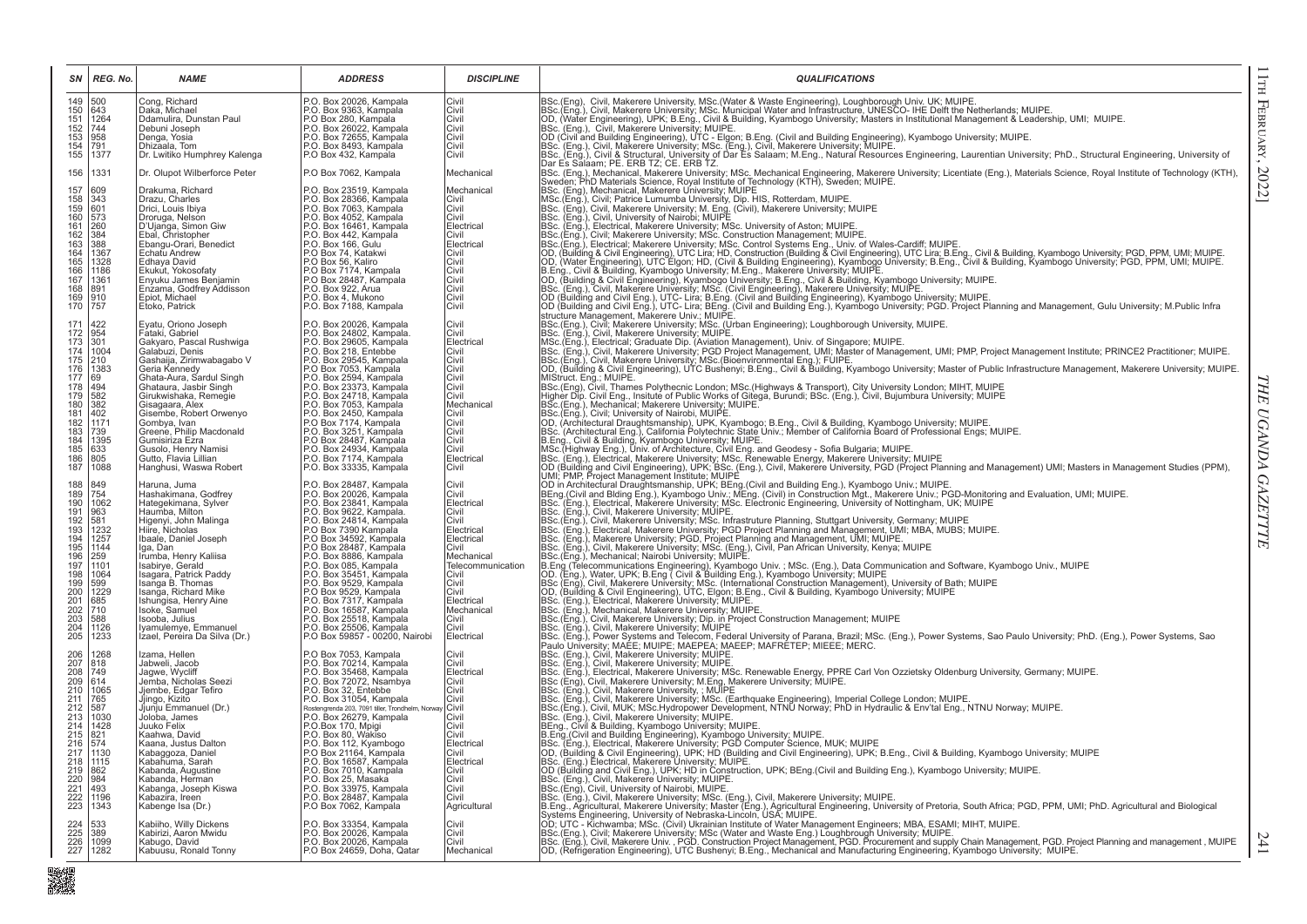| SN                                                                                                                                                                          | REG. No.                                                                                                                                                                     | <b>NAME</b>                                                                                                                                                                                                                                                                                                                                                                                                                                                                                                                                                    | <b>ADDRESS</b>                                                                                                                                                                                                                                                                                                                                                                                                                                                                                                                                                                                                                                  | <b>DISCIPLINE</b>                                                                                                                                                                                                                                                      | <b>QUALIFICATIONS</b>                                                                                                                                                                                                                                                                                                                                                                                                                                                                                                                                                                                                                                                                                                                                                                                                                                                                                                                                                                                                                                                                                                                                                                                                                                                                                                                                                                          |
|-----------------------------------------------------------------------------------------------------------------------------------------------------------------------------|------------------------------------------------------------------------------------------------------------------------------------------------------------------------------|----------------------------------------------------------------------------------------------------------------------------------------------------------------------------------------------------------------------------------------------------------------------------------------------------------------------------------------------------------------------------------------------------------------------------------------------------------------------------------------------------------------------------------------------------------------|-------------------------------------------------------------------------------------------------------------------------------------------------------------------------------------------------------------------------------------------------------------------------------------------------------------------------------------------------------------------------------------------------------------------------------------------------------------------------------------------------------------------------------------------------------------------------------------------------------------------------------------------------|------------------------------------------------------------------------------------------------------------------------------------------------------------------------------------------------------------------------------------------------------------------------|------------------------------------------------------------------------------------------------------------------------------------------------------------------------------------------------------------------------------------------------------------------------------------------------------------------------------------------------------------------------------------------------------------------------------------------------------------------------------------------------------------------------------------------------------------------------------------------------------------------------------------------------------------------------------------------------------------------------------------------------------------------------------------------------------------------------------------------------------------------------------------------------------------------------------------------------------------------------------------------------------------------------------------------------------------------------------------------------------------------------------------------------------------------------------------------------------------------------------------------------------------------------------------------------------------------------------------------------------------------------------------------------|
| 228<br>229<br>230<br>231                                                                                                                                                    | 759<br>1211<br>1202<br>1298                                                                                                                                                  | Kaddu, David<br>Kaddu, Kenneth<br>Kafeero, Frederick Ssali<br>Kafeeza, Aloysius                                                                                                                                                                                                                                                                                                                                                                                                                                                                                | P.O. Box 7062, Kampala<br>P.O BOX 28487, Kampala<br>P.O Box 710, Mukono<br>P.O Box 1342, Mbale                                                                                                                                                                                                                                                                                                                                                                                                                                                                                                                                                  | Civil<br>Electrical<br>Electrical<br>Civil                                                                                                                                                                                                                             | BSc. (Eng.), Civil, Makerere University; MSc. (Eng.), Civil, Makerere University; MUIPE.<br>BSc. (Eng.), Electrical, Makerere University, MUIPE.<br> OD in Electrical Engineering, UPK; BSc. (Éng.), Electrical, Makerere University; MUIPE.<br> OD, (Water Engineering), UTC Bushenyi; HD, (Building & Civil Engineering), Kyambogo; B.Eng., Civil & Building, Kyambogo University;<br>UMI. MUIPE.                                                                                                                                                                                                                                                                                                                                                                                                                                                                                                                                                                                                                                                                                                                                                                                                                                                                                                                                                                                            |
| 232<br>233<br>234<br>235<br>236<br>237<br>238<br>239<br>240<br>241<br>242<br>$\frac{243}{244}$<br>245<br>$\frac{246}{247}$<br>248<br>$\frac{249}{250}$<br>250               | 1245<br>1444<br>128<br>770<br>637<br>729<br>1010<br>$\frac{992}{1081}$<br>665<br>248<br>507<br>1338<br>323<br>1185<br>1243<br>813<br>547<br>1063                             | Kafifi, Wilson<br>Kafuko, Kenneth Bemba<br>Kagaba Geoffrey<br>Kagga, Abdu Ssenkubuge<br>Kağğa, Babirye Mariam<br>Kagga, Karim Kato<br>Kaggwa, Fred Kayondo<br>Kağğwa, Irene Sewankambo<br>Kağğwa, Moses Luwemba<br>Kaghalana, Daniel<br>Kagoda, Andrew Festus<br>Kagoda, Stephen Paul (Dr.)<br>Kagoro, Tusubira John Saviour<br>Kaguhangire Steven<br>Kagyina, Karuma<br>Kaheeru, Fredi<br>Kahiigi, Raymond<br>Kahonaho, Alfred Tugume<br>Kahuma, Adolf Kusemererwa<br>Kaijuka, Kenneth                                                                        | P.O. Box 28487, Kampala<br>P.O Box 29988, Kampala<br>P.O Box 28487, Kampala<br>P.O. Box 6583, Kampala<br>P.O. Box 25999, Kampala<br>P.O. Box 6583, Kampala<br>P.O. Box 30466, Kampala<br>P.O. Box 4185, Kampala<br>P.O. Box 28487, Kampala<br>P.O. Box 7083, Kampala<br>P.O. Box 24619, Kampala<br>P.O. Box 7191, Kampala<br>P.O. Box 36461, Kampala<br>P.O Box 20026, Kampala<br>P.O. Box 32244, Kampala<br>P.O. Box 28487, Kampala<br>P.O. Box 6784, Kampala<br>P.O. Box 7188, Kampala<br>P.O. Box 29, Fort Portal<br>P.O. Box 659, Kampala                                                                                                   | Civil<br>Civil<br>Civil<br>Civil<br>Civil<br><b>Civil</b><br>Civil<br>Electrical<br>Civil<br>Civil<br>Civil<br>Mechanical<br>Electrical<br>Civil<br>Civil<br>Civil<br>Civil<br>Civil<br>Civil<br>Civil                                                                 | BSc. (Eng.), Civil, Makerere University; MUIPE<br>OOC, (Building & Civil Engineering), UPK; BSc. (Eng.), Civil, Makerere University; MSc. (Eng.), Civil, Makerere University; MUIPE.<br> OD, (Building & Civil Engineering), UPC Kichwamba; HD, (Building & Civil Engineering) UPK;<br>Beck, Light, Crivit, Carlyttamode, Mixon Marchent), Univ. of Birmingham; MSc. (Eng. for Development), Univ. of Southampton; MUIPE, MSAICE.<br> BEng., Univ. of Birmingham; MSc. Project Mgt., Sheffield Hallam Univ.; CEng., MI<br>BSc. (Eng.), Electrical, Makerere University; MUIPE.<br>BSc. (Eng.), Civil, Makerere University; MUIPE<br>B.Eng (Civil and Building Engineering), Kyambogo University, MUIPE<br>[BSc. (Eng.), Civil, Makerere University, MEng. (Construction Mgt.), Makerere University; MUIPE.<br>BSc.(Eng.), Mechanical; MSc.; PhD.; MUIPE.<br>IBSc.(Eng.), Electrical. Makerere University: MSc.(Eng), Makerere University; PGD, Computer Science, MUK; MUIPE.<br>IBSc. (Eng.), Civil, Makerere University; MUIPE.<br>IBSc. (Eng.), Civil; University of Nairobi; MUIPE.<br>IBSc.(Eng<br>BSC. (Eng.), Civil, University of Nation, Mourez, Millich.<br> BSC. (Eng.), Civil, Makerere University; MUIPE.<br> DC (Building and Civil Eng.), UTC - Bushenyi; SC. (Eng.), Civil, Makerere University; MUIPE.<br> OD (Building and Ci<br>Engineering, The University of Leeds; MUIPE. |
| 252<br>253                                                                                                                                                                  | 608<br>1225                                                                                                                                                                  | Kairania, Maurice Robert<br>Kairu. Robert Muluvu                                                                                                                                                                                                                                                                                                                                                                                                                                                                                                               | P.O. Box 72589. Kampala<br>P.O Box 36, Moroto                                                                                                                                                                                                                                                                                                                                                                                                                                                                                                                                                                                                   | Civil<br>Civil                                                                                                                                                                                                                                                         | BSc (Eng), Civil, Makerere University; MSc. Construction Project Management, Heriot-Watt Univ., Uk; MUIPE<br> OD, (Building & Civil Engineering), UPK; BSc. (Eng.), Civil, Makerere University; Master of Public Infrastructure,<br>UMI; MUIPE.                                                                                                                                                                                                                                                                                                                                                                                                                                                                                                                                                                                                                                                                                                                                                                                                                                                                                                                                                                                                                                                                                                                                                |
| 254<br>255<br>256<br>257<br>258<br>259<br>260                                                                                                                               | 570<br>1334<br>1199<br>391<br>578<br>234<br>650                                                                                                                              | Kajubi, Lammeck (Dr.)<br>Kajumba Sandra Matty<br>Kajwalo, Nancy<br>Kakaire, Patrick<br>Kakeeto Christina L. (Mrs.)<br>Kakeeto, Hillary Ddungu<br>Kakiiza, Robert Kagaba                                                                                                                                                                                                                                                                                                                                                                                        | P.O. Box 22428, Kampala<br>P.O Box 11730, Kampala<br>P.O. Box 24394, Kampala<br>P.O. Box 12797, Kampala<br>P.O. Box 7140, Kampala<br>P.O. Box 40, Kampala<br>P.O. Box 40, Kampala<br>P.O. Box 35191, Kampala                                                                                                                                                                                                                                                                                                                                                                                                                                    | Civil<br>Electrical<br>Civil<br>Electrical<br>Civil<br>Civil<br>Civil                                                                                                                                                                                                  | BSc.(Eng.), Agricultural, Makerere Univ.; MSc. (Environmental Eng.), Univ. of Queensland-Australia; PhD.(Renewable Energy), Atlantic International Univ., USA; MBA,<br>Edinburgh Business School, Scotland, MUIPE<br>Burnlungin Business School, Socialini, Mour-<br>BSc. (Eng.), Electrical, Makerere University; MUIPE.<br>BSc. (Eng.), Civil, Makerere University; PGD in Project Planning and Management, UMI; MUIPE.<br>BSc.(Eng.), Civil, Makerere Uni                                                                                                                                                                                                                                                                                                                                                                                                                                                                                                                                                                                                                                                                                                                                                                                                                                                                                                                                   |
| 261<br>262<br>263<br>264<br>265<br>266<br>267<br>268                                                                                                                        | 724<br>835<br>876<br>1182<br>1103<br>529<br>868<br>1299                                                                                                                      | Kakube, Dennis<br>Kakwezi, Allan<br>Kalanzi, Adam<br>Kalanzi, Richard<br>Kalanzi, Simon Tebasulwa<br>Kalegga, Fredrick<br>Kalema, John Casmir<br>Kalenzi, Robert Segawa                                                                                                                                                                                                                                                                                                                                                                                        | P.O. Box 982, Kampala<br>P.O. Box 7053, Kampala<br>P.O. Box 1308. Kampala<br>P.O Box 28487, Kampala<br>P.O. Box 21552, Kampala<br>P.O. Box 4820, Kampala<br>P.O. Box 3795, Kampala<br>P.O Box 8899, Kampala                                                                                                                                                                                                                                                                                                                                                                                                                                     | Civil<br>Civil<br>Mechanical<br>Mechanical<br>Mechanical<br>Civil<br>Electrical<br>Civil                                                                                                                                                                               | Makerere University, MUIPE.<br>BSc. (Eng.), Civil, Makerere University; MUIPE.<br>BSc. (Eng.), Civil, Makerere University; MUIPE.<br>BSc.(Eng.), Civil, Makerere University; MSc. (Transportation and Road Eng.), IHE/TUD, Delft-Netherlands; MIHT, MITE; MUIPE.<br>BSc. (Eng.), Electrical, Makerere University; MUIPE.<br>OD, (Water Engineering), UPK; B.Eng., Civil & Building, Kyambogo University; B. Vocational Studies (Technological Studies with Education), Kyambogo; BSc. (Eng.), Civil,<br>Ndejje University; PGD, Project Planning and Management, UMI, PGD, Water & Sanitation, UCU, PGD, Construction Project Management, Makerere University, MSc. Construction                                                                                                                                                                                                                                                                                                                                                                                                                                                                                                                                                                                                                                                                                                               |
| 269<br>270<br>271                                                                                                                                                           | 1227<br>495<br>1335                                                                                                                                                          | Kaliba, Joshua<br>Kaliba, Paul<br>Kalibbala Francis Kabali                                                                                                                                                                                                                                                                                                                                                                                                                                                                                                     | P.O Box 6679, Kigali, Rwanda<br>P.O. Box 7272, Kampala<br>P.O Box 7096, Kampala                                                                                                                                                                                                                                                                                                                                                                                                                                                                                                                                                                 | Mechanical<br>Civil<br>Civil                                                                                                                                                                                                                                           | Management, Makerere University; MUIPE.<br> B\Eng (Mechanical and Manufacturing Engineering), Kyambogo University; Master in Mechatronics Engineering, Universita Degli Studi_Di Trento; MUIPE<br> BSc.(Eng), Civil, Makerere Univ., PGD (PPM), UMI; Msc. (Eng.), Civil, Ma<br>Civil, Ndejje University; MUIPE.                                                                                                                                                                                                                                                                                                                                                                                                                                                                                                                                                                                                                                                                                                                                                                                                                                                                                                                                                                                                                                                                                |
| 272<br>273<br>274<br>275<br>276<br>277<br>278<br>278<br>279<br>280<br>281<br>282<br>283<br>284<br>285<br>286<br>287<br>288<br>289<br>290<br>291<br>292<br>293<br>294<br>295 | 713<br> 973<br>1178<br>907<br>800<br>595<br>1373<br>1385<br>1420<br>352<br>1346<br>396<br>602<br>296<br>742<br>552<br>798<br>961<br>1386<br>623<br>264<br>1058<br>764<br>763 | Kalinaki, Charles<br>Kalule, Patrick<br>Kalyesubula, John<br>Kamanyi, Joe<br>Kamoga, Vincent<br>Kamure, Alfred Wandera<br>Kamya Daniel Wamala<br>Kamya Elimia<br>Kamya Nathan<br>Kangere, Livingstone S<br>Kangwagye Fredrick<br>Kangwamu, Stephen<br>Kapkusum, Robert Bartile<br>Karekaho, Tobias Kamu Rugumire<br>Kariisa, JohnBosco Koy<br>Kariko-Buhwezi, Bernard (Dr.)<br>Kasaata, Edison<br>Kasaija, John<br>Kasajja Godfrey<br>Kasaña, Isaac J.M.<br>Kasangaki, Vincent B.A (Dr.)<br>Kasango, Banuli<br>Kasango, Fred<br>Kasawuli, John Kennedy Kasumba | P.O. Box 9529, Kampala<br>P.O. Box 33784, Kampala<br>P.O Box 35242, Kampala<br>P.O. Box 7053, Kampala<br>P.O. Box 20026, Kampala<br>P.O. Box 9963, Kampala<br>P.O. Box 9963, Kampala<br>P.O. Box 28487, Kampala<br>P.O.Box 28487. Kampala<br>P.O. Box 8938, Kampala<br>P.O Box 33300, Kampala<br>P.O. Box 5390, Kampala<br>P.O. Box 5390, Kampala<br>P.O. Box 7020, Kampala<br>P.O. Box 3798, Kampala<br>P.O. Box 7062, Kampala<br>P.O. Box 34640, Kampala<br>P.O. Box 63, Kigumba<br>P.O Box 28955, Kampala<br>P.O. Box 10259, Kampala<br>P.O. Box 16587, Kampala<br>P.O. Box 22606, Kampala<br>P.O. Box 24934. Kampala<br>P.O. Box 53, Kasese | Civil<br>Civil<br>Electrical<br>Civil<br>Civil<br>Civil<br>Civil<br>Civil<br>Civil<br>Mechanical<br>Mechanical<br>Electrical<br>Civil<br>Electrical<br>Mechanical<br>Mechanical<br>Civil<br>Civil<br>Electrical<br>Electrical<br>Electrical<br>Civil<br>Civil<br>Civil | lown, world, ornocolay, worl<br> DD in Architectural Draughtsmanship, UPK; HD in Construction, UPK; B.Eng. (Civil and Bldg Eng.), Kyambogo Univ.; M.Eng. (Civil), Makerere Univ.; MUIPE.<br> OD in Architectural Draughtsmanship, U<br>BSc. (Eng.), Electrical, Makerere University; MBA, Herriot-Watt University; MUIPE.<br>BSc. (Eng.), Electrical, Makerere University; MSc. Municipal Water and Infrastructure, UNESCO-IHE Delft, the Netherlands; MUIPE.<br>BSc. Engin<br>BSC: (Eng.), Clectrical; Makerere University; MBA, Makerere University; MA. Development Studies, Uganda Martyrs University; MIEE; CEng; MUIPE.<br>BSC: (Eng.), Electrical; Makerere University; MBA, Makerere Univ.; Dip. In Pro<br>BSc. (Eng.), Electrical, Makerere University; MUIPE.<br>BSc. (Eng.), Electrical, Makerere University; M.Eng. Electrical, Makerere University; MUIPE<br>BSc. (Eng.), Electrical, Makerere University; M.Eng. Electrical, Makerere University; MUIPE<br>D. in Building and Civil Eng., UTC -<br>COC: (Eng.), Orien, wiewslotter Orientalism, Wild Building Eng.), UPK; BEng.(Civil and Building Eng.), Kyambogo University; Dip. Management, University of<br> Leicester; MBA (TQM), University of Leicester; GMICE; MUIPE. MUIPE                                                                                                                                             |
| 296<br>297<br>298                                                                                                                                                           | 551<br>735<br>1340                                                                                                                                                           | Kasekende, Seremba Martin<br>Kasibante, George<br>Kasiita Ibrahim Kakooza                                                                                                                                                                                                                                                                                                                                                                                                                                                                                      | P.O. Box 510, Kampala<br>P.O. Box 21, Kyotera<br>P.O BOX 36263, Kampala                                                                                                                                                                                                                                                                                                                                                                                                                                                                                                                                                                         | Civil<br>Civil<br>Civil                                                                                                                                                                                                                                                | OD (Building and Civil Eng.), UTC Masaka; BEng. Kyambogo University; MUIPE.<br>OD (Building and Civil Eng.), UTC Masaka; BEng. Kyambogo University; MUIPE.<br>OD, (Building & Civil Engineering), UPK; HD, (Civil & Building Enginee<br>University; MUIPE.                                                                                                                                                                                                                                                                                                                                                                                                                                                                                                                                                                                                                                                                                                                                                                                                                                                                                                                                                                                                                                                                                                                                     |
| 299<br>300<br>301<br>302                                                                                                                                                    | 1267<br>1342<br>1266<br>1341                                                                                                                                                 | Kasirikale, Geoffrey<br>Kasisira Carolyn<br>Kasolo, Ronald<br>Kasozi Arthur                                                                                                                                                                                                                                                                                                                                                                                                                                                                                    | P.O Box 7053, Kampala<br>P.O Box 20026, Kampala<br>P.O Box 8493, Kampala<br>P.O Box 28487, Kampala                                                                                                                                                                                                                                                                                                                                                                                                                                                                                                                                              | Civil<br>Civil<br>Civil<br>Civil                                                                                                                                                                                                                                       | BSc. (Eng.), Civil, Makerere University; Master of Integrated Water Resource Management, University of Dar Es Salaam; MUIPE.<br>BSc. (Eng.), Civil, Makerere University; PGD, PPM, UMI; MSc. Water and Environmental Engineering,<br>BSc. (Eng.), Civil, Makerere University; MUIPE                                                                                                                                                                                                                                                                                                                                                                                                                                                                                                                                                                                                                                                                                                                                                                                                                                                                                                                                                                                                                                                                                                            |

■<br>- 実現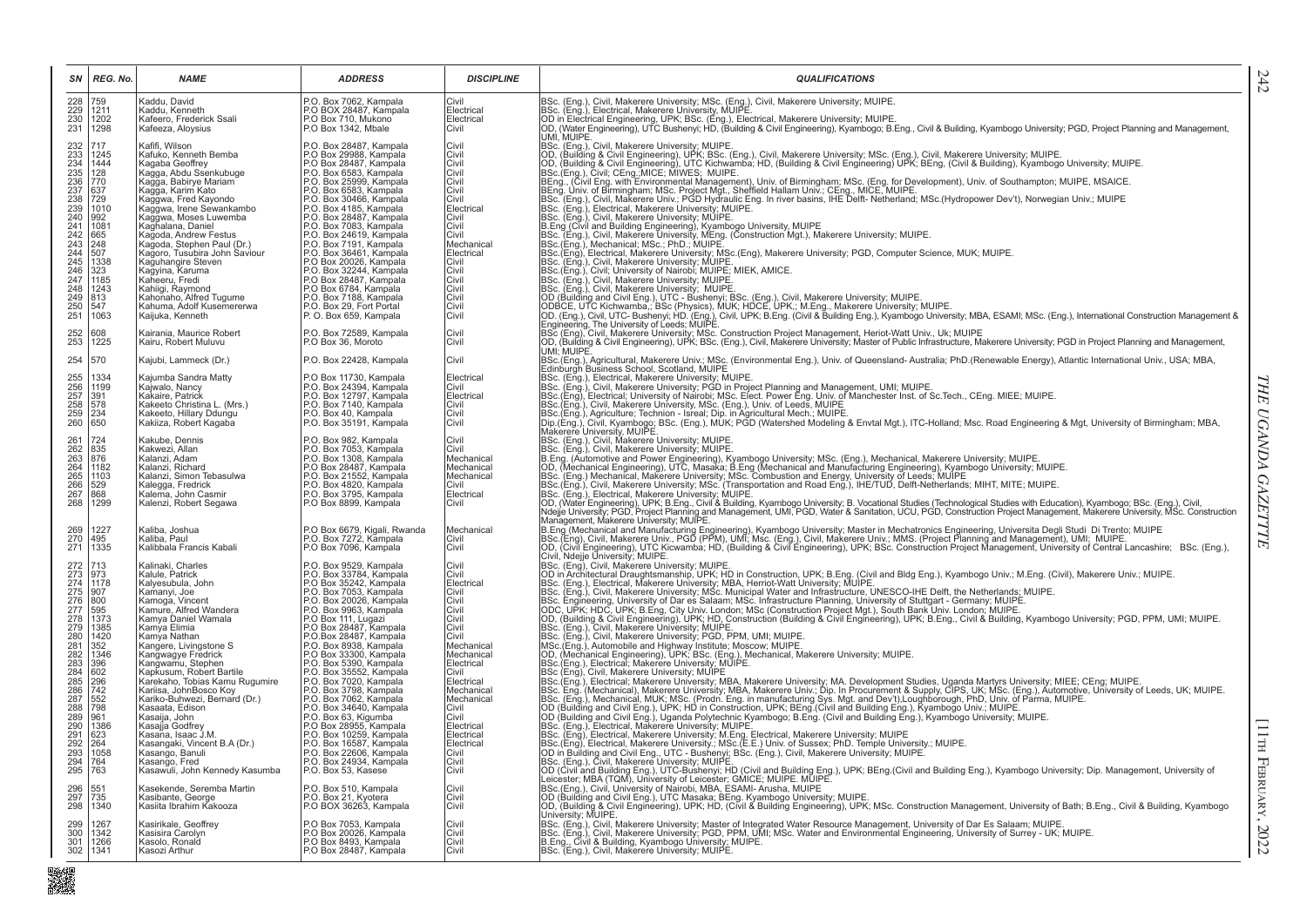|                                                                                      | $SN$   REG. No.                                     | <b>NAME</b>                                                                                            | <b>ADDRESS</b>                                                                | <b>DISCIPLINE</b>                  | <b>QUALIFICATIONS</b>                                                                                                                                                                                                                                                                                                                                                  |
|--------------------------------------------------------------------------------------|-----------------------------------------------------|--------------------------------------------------------------------------------------------------------|-------------------------------------------------------------------------------|------------------------------------|------------------------------------------------------------------------------------------------------------------------------------------------------------------------------------------------------------------------------------------------------------------------------------------------------------------------------------------------------------------------|
| 303 997<br>304 459<br>305 758<br>306 374<br>307 419<br>308 246<br>309 246<br>314 893 |                                                     | Kasozi, Paul Nsamba<br>Kasozi, Ronald Malcolm                                                          | P.O. Box 11506, Kampala<br>P.O. Box 20026, Kampala                            | Civil<br>Civil                     | BSc. (Eng.), Civil, Makerere Univ.; MSc. (Eng.), Civil, Univ. of Portsmouth; MSc. Construction Project Mgt., Univ. of Portsmouth; MUIPE.<br> BSc.(Eng.), Civil, Makerere Univ., MSc.(Eng. For Dev't), Univ. of Southampton (UK)                                                                                                                                        |
|                                                                                      |                                                     | Kasujja, Matiya Godfrey                                                                                | P.O. Box 12412, Kampala                                                       | Civil<br>Civil                     | BSc.(Eng.), Civil; Individue University, MUIPE.<br>INSc.(Eng.), Civil; Makerere Univ.; Dip.(Civil Eng.) and MSc. (Eng), Witwatersrand Univ., SA; CEng.,MUIPE; MIStructE, MICE, MSAICE (SA).<br>IMSc.(Eng.), Civil; MUIPE.                                                                                                                                              |
|                                                                                      |                                                     | Kasule, David Lutwama                                                                                  | P.O. Box 26481, Kampala<br>P.O. Box 26481, Kampala                            |                                    |                                                                                                                                                                                                                                                                                                                                                                        |
|                                                                                      |                                                     | Kasule-Mukasa, Paul E<br>Katabira, Valentine                                                           |                                                                               | Civil<br>Electrical                |                                                                                                                                                                                                                                                                                                                                                                        |
|                                                                                      | 1316<br>246                                         | Katahoire, Abel M.S (Dr.)                                                                              | P.O Box 7625, Kampala<br>P.O. Box 5390, Kampala                               | Electrical                         | BSc. (Eng.), Makerere University; MUIPE.<br>BSc.(Eng), Electrical, University of Nairobi; MSc.(Eng), Electrical, Univ. of Windsor; PhD.Univ. of Manitoba, Canada; P.E; MUIPE.                                                                                                                                                                                          |
|                                                                                      |                                                     | Katalo, Ronald                                                                                         | P.O. Box 102, Entebbe                                                         | Civil<br>Civil                     | BSc. (Eng.), Civil, Makerere University; MUIPE.                                                                                                                                                                                                                                                                                                                        |
| $\frac{311}{312}$<br>$\frac{312}{313}$                                               | $1083$<br>$512$                                     | Katamba, Ivan<br>Katatumba, Mark Rugirwa                                                               | P.O. Box 21321, Kampala<br>P.O. Box 6313, Kampala                             | Mechanical                         |                                                                                                                                                                                                                                                                                                                                                                        |
|                                                                                      | 1440                                                | Kateeba Francis Divine                                                                                 | P.O Box 7053, Kampala                                                         | Civil                              | Boc: (Eng.), Uril, Makerete University, MUPE.<br>Boc: (Eng.), Uril, Makerete University, MUPE.<br>Comparison (Building Services and Environmental. Eng.), University of Liverpool (UK); CEng., MCIBSE, ASHRAE, MUIPE.<br>IOD, (Water En                                                                                                                                |
|                                                                                      | $314 \overline{)1156}$<br>$315 \overline{)931}$     | Katende, Christopher Eddy<br>Katende, Jack                                                             | P.O Box 28947, Kampala<br>P.O. Box 11242, Kampala                             | Electrical<br>Civil                |                                                                                                                                                                                                                                                                                                                                                                        |
|                                                                                      | 316   1290                                          | Katende, Rashid                                                                                        | P.O Box 7082, Kampala                                                         | Mechanical                         |                                                                                                                                                                                                                                                                                                                                                                        |
| $\frac{317}{318}$                                                                    | 1284                                                | Katerega, Johnson                                                                                      | P.O Box 2019, Kampala                                                         | Civil                              | BSc. (Eng.), Civil, Makerere University; MUIPE.<br>IBSC. (Eng.), Civil, Makerere University; MUIPE.<br>OD, (Mechanical Engineering), UPK; HD, (Mechanical Engineering), UPK; B.Eng (Mechanical and Manufacturing Engineering), Kyamb                                                                                                                                   |
|                                                                                      | 1248                                                | Kato, Benard<br>Kato, Jeffrey Kanyike                                                                  | P.O Box 5536, Kampala<br>P.O Box 22824, Kampala                               | Mechanical<br>Electro - Mechanical |                                                                                                                                                                                                                                                                                                                                                                        |
|                                                                                      | $\frac{1252}{731}$                                  | Kato, Paul                                                                                             | P.O. Box 725000, Kampala                                                      | Civil                              | BSc. (Eng.), Electro - Mechanical, University of Dar Es Salaam; PGD, Project Planning and Management, UMI; MUIPE.<br>BSc. (Eng.), Civil, Makerere University; MUIPE.                                                                                                                                                                                                   |
|                                                                                      | 1107                                                | Kato, Ronald Kayizzi                                                                                   | P.O. Box 102, Entebbe                                                         | Agricultural                       |                                                                                                                                                                                                                                                                                                                                                                        |
|                                                                                      | 1061                                                | Katongole, Jane Kamara<br>Katongole, Umar                                                              | P.O. Box 35568, Kampala<br>P.O. Box 25208, Kampala                            | Civil<br>Civil                     |                                                                                                                                                                                                                                                                                                                                                                        |
|                                                                                      | 642                                                 | Katukiza, Alex Yasoni (Dr.)                                                                            | P.O. Box 34401, Kampala                                                       | Civil                              |                                                                                                                                                                                                                                                                                                                                                                        |
|                                                                                      |                                                     | Katungi Raymond<br>Katuramu, Samson Kaita                                                              | P.O. Box 7174, Kampala<br>P.O. Box 12007, Kampala                             | Electrical<br>Civil                |                                                                                                                                                                                                                                                                                                                                                                        |
|                                                                                      | $\begin{array}{r} 1443 \\ 487 \\ 751 \end{array}$   | Katusabe, Chrisptopher                                                                                 |                                                                               | Mechanical                         |                                                                                                                                                                                                                                                                                                                                                                        |
|                                                                                      | 1360                                                | Kavuma Fredrick                                                                                        | P.O. Box 375, Fort Portal<br>P.O. Box 7625, Kampala<br>P.O. Box 7896, Kampala | Electrical                         |                                                                                                                                                                                                                                                                                                                                                                        |
|                                                                                      | 439<br>950                                          | Kavuma, Tony Bafirawala<br>Kaweesa, Jimmy                                                              |                                                                               | Mechanical<br>Civil                |                                                                                                                                                                                                                                                                                                                                                                        |
|                                                                                      | 897                                                 | Kaweesa, Paul                                                                                          | P.O. Box 12025, Kampala<br>P.O. Box 27146, Kampala                            | Civil                              |                                                                                                                                                                                                                                                                                                                                                                        |
|                                                                                      | 1205<br>1148                                        | Kaweesa, Wilfred                                                                                       | P.O Box 23841, Kampala                                                        | Electrical<br>Civil                |                                                                                                                                                                                                                                                                                                                                                                        |
|                                                                                      | 792                                                 | Kaweesi, JohnMary<br>Kawuki, Gonza Patrick                                                             | P.O Box 7010, Kampala<br>P.O. Box 12375, Kampala                              | Electrical                         |                                                                                                                                                                                                                                                                                                                                                                        |
|                                                                                      | 1094                                                | Kawuma, Isaac                                                                                          | P.O. Box 5733, Kampala                                                        | Mechanical                         |                                                                                                                                                                                                                                                                                                                                                                        |
|                                                                                      | 377<br>1079                                         | Kawuma, Stephen<br>Kawuma, Stephen<br>Kayanga, Joan Dhamutudha Mutiibwa (Mrs.) P.O. Box 31534, Kampala |                                                                               | Civil<br>Electrical                |                                                                                                                                                                                                                                                                                                                                                                        |
|                                                                                      | 1355                                                | Kayigwa Richard                                                                                        | P.O Box 223, Iganga                                                           | Civil                              |                                                                                                                                                                                                                                                                                                                                                                        |
|                                                                                      |                                                     | Kayima, Fred                                                                                           | P.O. Box 7174, Kampala                                                        | Civil                              |                                                                                                                                                                                                                                                                                                                                                                        |
|                                                                                      | 1146<br>486                                         | Kayima, Geoffrey<br>Kayima, John Kisa                                                                  | P.O Box 310, Lugazi<br>P.O. Box 3504, Kampala                                 | Civil<br>Civil                     |                                                                                                                                                                                                                                                                                                                                                                        |
|                                                                                      | $\frac{985}{1234}$                                  | Kayima, Usama                                                                                          | P.O. Box 7174, Kampala                                                        | Civil                              |                                                                                                                                                                                                                                                                                                                                                                        |
|                                                                                      |                                                     | Kayiwa, Ronald<br>Kayizzi, Patrick                                                                     | P.O Box 7062 Kampala<br>P.O Box 2382, Mbale                                   | Mechanical<br>Civil                | nsec. (Eng.), Electrical Makerere University, MCIP, The Salaram; POJ. Priget Primaring and Marsachement, Unit, MUIPE.<br>1986: (Eng.), Cwil, Makerere University, MSc. in Transport Discussion Policies (Eng.), Cwil, MIRE, 1986.<br>BSc. (Eng.), Mechanical, Makerere University; Msc. Technology Innovations and Industrial Development, Makerere University; MUIPE. |
|                                                                                      | 1260                                                | Kayondo, Charles                                                                                       | P.O. Box 7053, Kampala                                                        | Civil                              | OD, (Building & Civil Engineering), Kyambogo University; B.Eng., Civil & Building, Kyambogo University; MUIPE.<br>[Bsc. (Eng.), Civil, Makerere University; Msc. (Municipal Water & Infrastructure), UNESCO-IHE; MUIPE                                                                                                                                                 |
|                                                                                      | 1392<br>327                                         | Kazibwe Ronald                                                                                         | P.O Box 40415, Kampala                                                        | Civil                              | BSc. (Eng.), Civil, Makerere University; MUIPE.                                                                                                                                                                                                                                                                                                                        |
|                                                                                      | 1172                                                | Kazinduki, Francis N<br>Keesiga, Diana                                                                 | P.O. Box 24624, Kampala<br>P.O Box 381, Ntinda, Kampala                       | Electrical<br>Civil                | BSc.(Eng.), Electrical; Makerere University; MSc.(Telecommunications & Information Sys.); MUIPE.<br>[BSc.(Eng.), Civil, Makerere University; MSc. (Telecommunications & Information Sys.); MUIPE.<br>[BSc.(Eng.), Civil, Makerere Un                                                                                                                                   |
|                                                                                      | 656                                                 | Keeya, Francis                                                                                         | P.O. Box 7174, Kampala                                                        | Mechanical                         |                                                                                                                                                                                                                                                                                                                                                                        |
|                                                                                      | 933<br>1289                                         | Kemigisha, Catherine<br>Kibaya, Allan Rogers                                                           | P.O. Box 3109, Kampala<br>P.O Box 7082, Kampala                               | Civil<br>Agricultural              |                                                                                                                                                                                                                                                                                                                                                                        |
|                                                                                      |                                                     |                                                                                                        |                                                                               |                                    |                                                                                                                                                                                                                                                                                                                                                                        |
| 352<br>353                                                                           | 780<br>1060                                         | Kibera, Gloria Guma                                                                                    | P.O. Box 337, Kampala                                                         | Civil                              | BSc. (Eng.), Mechanical, Makerere University; MUIPE.<br>(DIC (Mater Engineering), UPK; B.Eng. (Civil and Building Eng.), Kyambog University; MUIPE.<br>(BSC. (Eng.), Mechanical, Makerere University; MUIPE.<br>Heriot-Watt University;                                                                                                                                |
|                                                                                      |                                                     | Kiberu, Faisal                                                                                         | P.O. Box 1, Kyambogo                                                          | Civil                              |                                                                                                                                                                                                                                                                                                                                                                        |
|                                                                                      | 1136                                                | Kiberu, George Patrick                                                                                 | P.O. Box 3463, Kampala<br>P.O. Box 8223, Kampala                              | Civil                              | Kyambogo University: MUIPE.<br> OD. (Building & Civil Engineering), UPK: HD (Building and Givil Engineering), UPK: B.Eng., Comma Benamig Bright, Hyambogo University: MUIPE.<br> OD. (Building & Civil Engineering), UPK: HD (Buildi                                                                                                                                   |
|                                                                                      | 721<br>1190                                         | Kibirango, Joseph<br>Kiboigo, Nelson Junior                                                            | P.O Box 1854, Jinja                                                           | Civil<br>Electrical                |                                                                                                                                                                                                                                                                                                                                                                        |
|                                                                                      | 1246                                                | Kiboome, William                                                                                       | P.O Box 27756, Kampala                                                        | Civil                              |                                                                                                                                                                                                                                                                                                                                                                        |
|                                                                                      | 1300                                                | Kibuuka, Gilbert                                                                                       | P.O Box 28487, Kampala                                                        | Civil                              |                                                                                                                                                                                                                                                                                                                                                                        |
|                                                                                      | $\frac{510}{218}$                                   | Kibuuka, Godfrey Kisuule<br>Kibuuka, Hubert Robert                                                     | P.O. Box 7817, Kampala<br>P.O. Box 24934, Kampala                             | Electrical<br>Civil                | BSc. (Eng.), Electrical, Maketere University; MUIPE.<br>BSc. (Eng.), Electrical, Maketere University; MUIPE.<br>IBSc. (Eng.), Civil, Maketere University; PGD PPM, UMI; MUIPE.<br>IBSc. (Eng.), Civil, Maketere University; PGD PPM,                                                                                                                                   |
|                                                                                      | 1071                                                | Kibuuka, Joseph Brian                                                                                  | P.O. Box 6771, Kampala                                                        | Electrical                         |                                                                                                                                                                                                                                                                                                                                                                        |
|                                                                                      | 622<br>1108                                         | Kibuuka, Stephen<br>Kibuuka, Yusuf Nsubuga                                                             | P.O. Box 11574, Kampala<br>P.O. Box 7625, Kampala                             | Civil<br>Electrical                | BSc. (Eng.), Civil, Makerere University; MSc (Eng), Civil, Sydney University, MUIPE<br>BSc. (Eng.), Civil, Makerere University; MSc (Eng), Civil, Sydney University, MUIPE<br>BSc. (Eng.), Electrical, Makerere University; PGD Proj                                                                                                                                   |
|                                                                                      | 696                                                 | Kidega, Jude Clement                                                                                   | P.O. Box 27520, Kampala                                                       | Electrical                         |                                                                                                                                                                                                                                                                                                                                                                        |
|                                                                                      | 1369<br>200                                         | Kiggundu Expedit                                                                                       | P.O Box 23841, Kampala<br>P.O. Box 22678, Kampala                             | Electrical                         |                                                                                                                                                                                                                                                                                                                                                                        |
|                                                                                      | 1037                                                | Kiggundu, Badru M. (Dr.)<br>Kigozi, Robert                                                             | P.O. Box 7052, Kampala                                                        | Civil<br><b>Civil</b>              |                                                                                                                                                                                                                                                                                                                                                                        |
| 368<br>369<br>370                                                                    | 689                                                 | Kigumba, Ronald Kenneth                                                                                | P.O. Box 11488, Kampala<br>P.O. Box 17, Kyambogo                              | Electrical                         | BSc. (Eng.), Electrical, Univ. of Dar es Salaam; MSc. Electronics System and Engineering Mgt.; Germany; MUIPE.<br>[BSc.(Eng.), Electrical, Univ. of Dar es Salaam; MSc. Electronics System and Engineering Mgt.; Germany; MUIPE.                                                                                                                                       |
|                                                                                      | 1320                                                | Kiiza, Nkya Retreat<br>Kikomekó, Ali Kigongo                                                           | P.O Box 27756, Kampala                                                        | Mechanical<br>Civil                | BSc. (Eng.), Civil, Makerere University; MUIPE.                                                                                                                                                                                                                                                                                                                        |
| $\frac{371}{372}$                                                                    | 1270                                                | Kikomeko, Samuel                                                                                       | P.O Box 70255, Kampala                                                        | Mechanical                         |                                                                                                                                                                                                                                                                                                                                                                        |
|                                                                                      | 368                                                 | Kikuyo, Peter                                                                                          | P.O. Box 1784, Jinja                                                          | Electrical                         | B.C. (Ling.), Unit, Makerere University, Muur L.<br>M.C. (Ling.), University, Mulper (Makerere International Management), Kyambogo University; Msc. Renewable Energy, Makerere University; MUIPE.<br> MSC.(Eng.), Electrical, Kharko                                                                                                                                   |
| $\frac{373}{374}$<br>$\frac{374}{375}$                                               | $\begin{array}{r} 532 \\ 1416 \\ 1358 \end{array}$  | Kimanzi, Gilbert<br>Kimbowa Dansturn                                                                   | P.O. Box 20026, Kampala<br>P.O. Box 20026, Kampala<br>P.O. Box 7625, Kampala  | Civil<br>Electrical                |                                                                                                                                                                                                                                                                                                                                                                        |
|                                                                                      |                                                     | Kimera Allan                                                                                           |                                                                               | Electrical                         | BSc. (Eng.), Electrical, Makerere University; MUIPE.                                                                                                                                                                                                                                                                                                                   |
|                                                                                      |                                                     | Kimezere, Wilberforce                                                                                  | P.O. Box 7047, Kampala                                                        | Civil                              |                                                                                                                                                                                                                                                                                                                                                                        |
| 376<br>377<br>378                                                                    | 596<br>359<br>634                                   | Kinyera, Stephen Otto<br>Kirabira, John Baptist (Dr.)                                                  | P.O. Box, Kampala<br>P.O. Box 7062, Kampala                                   | Civil<br>Mechanical                | BSc. (Eng.), Electrical, Makerere University; MUIPE.<br>IBSc. (Eng.), Civil, University of Dar es Salaam; Dip. PPM, IMSAT; MUIPE<br>IBSc.(Eng.), Civil; Makerere University; MSc (Highway Eng.) Birmingham; MUIPE.<br>IBSc.(Eng.), Mech                                                                                                                                |
| 379<br>380<br>381                                                                    | $\begin{array}{r} 1304 \\ 1135 \\ 1265 \end{array}$ | Kiraire, Enock                                                                                         | P.O Box 15, Jinja<br>P.O. Box 27756, Kampala                                  | <b>Civil</b>                       |                                                                                                                                                                                                                                                                                                                                                                        |
|                                                                                      |                                                     | Kirenzi, Asuman<br>Kironde, Dennis                                                                     | P.O Box 35029, Kampala                                                        | Civil<br>Civil                     |                                                                                                                                                                                                                                                                                                                                                                        |
|                                                                                      | $\frac{1500}{1162}$                                 | Kiroobe, Roger                                                                                         | P.O Box 9529, Kampala                                                         | Civil                              |                                                                                                                                                                                                                                                                                                                                                                        |
| 382<br>383<br>384                                                                    | 635                                                 | Kirunda Christopher James<br>Kirungi, Jackson Barnabus                                                 | P.O Box 10 Entebbe<br>P.O. Box 16668, Kampala                                 | Civil<br>Civil                     |                                                                                                                                                                                                                                                                                                                                                                        |
|                                                                                      | 385 1287                                            | Kirungudha, Godfrey                                                                                    | P.O Box 1388, Masaka                                                          | Civil                              | BSc.(Eng.), Civil, Makerere University, MUIPE.<br>BSc. (Eng.), Civil, Makerere University; MUIPE.                                                                                                                                                                                                                                                                      |

■<br>- 実現

THE UGANDA GAZETTTE *THE UGANDA GAZETTTE*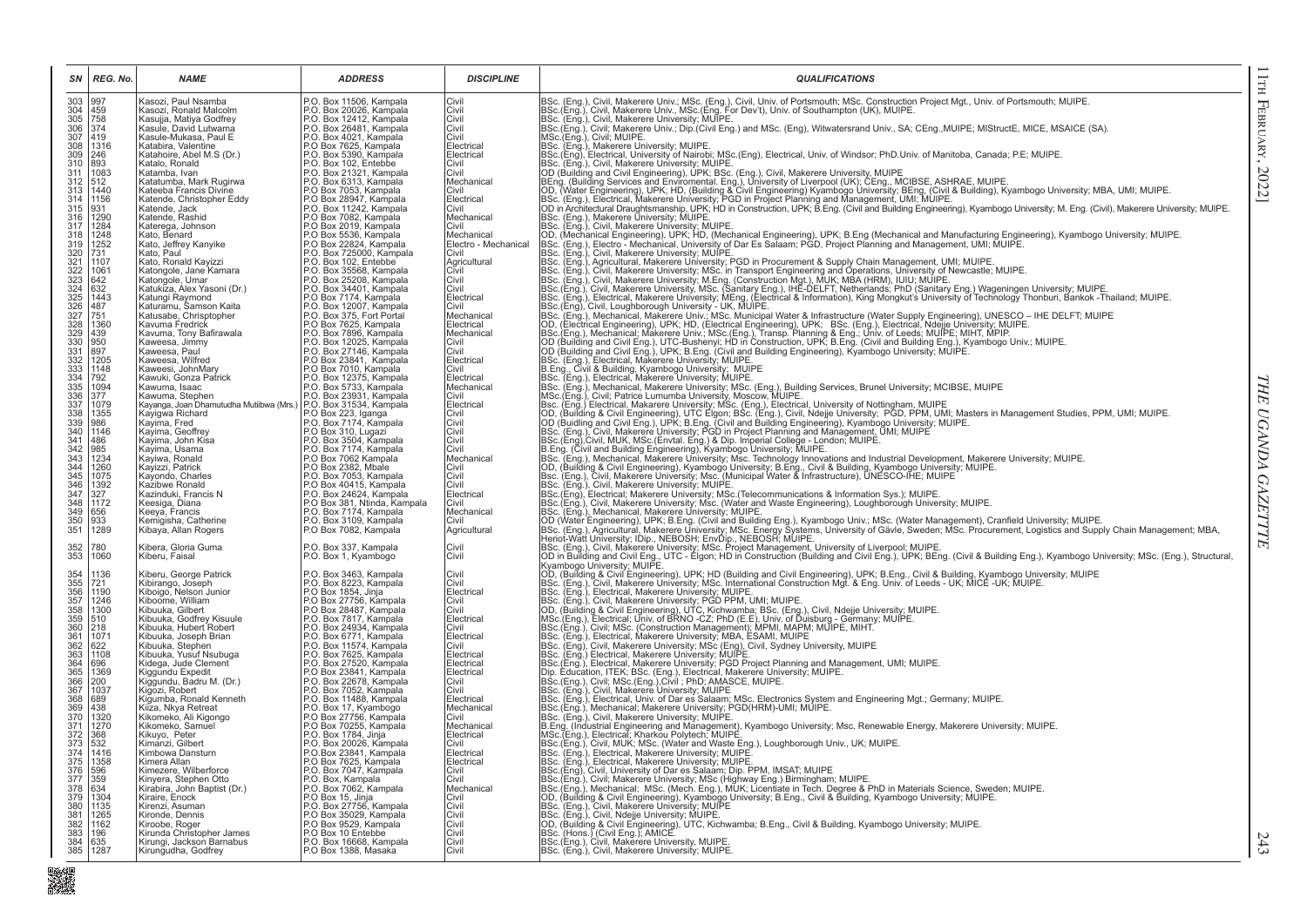| SN                                                                                         | REG. No.                                    | <b>NAME</b>                                           | <b>ADDRESS</b>                                                                                                                                                                                                                               | <b>DISCIPLINE</b>        | <b>QUALIFICATIONS</b>                                                                                                                                                                                                                      |
|--------------------------------------------------------------------------------------------|---------------------------------------------|-------------------------------------------------------|----------------------------------------------------------------------------------------------------------------------------------------------------------------------------------------------------------------------------------------------|--------------------------|--------------------------------------------------------------------------------------------------------------------------------------------------------------------------------------------------------------------------------------------|
| 386<br>387<br>388<br>389<br>390<br>391<br>392<br>393                                       | 1406<br>911                                 | Kiryahika Willy Kobujuna<br>Kisauzi, Carolyne Namagga | Ntinda Kalinabiri Road, Ntinda<br>P.O. Box 21527, Kampala                                                                                                                                                                                    | Electrical<br>Civil      | BSc. (Eng.), Makerere University; MSc. (Eng.), Electrical Power, The Victoria University of Manchester; MIET; MIEEE; MUIPE.<br>BSc. (Eng.), Civil, Makerere University; MUIPE.<br>BSc. (Eng.), Elect.; Makerere University; MUIPE.         |
|                                                                                            | 386                                         | Kisembo, Bernard Amooti                               | P.O. Box 5390, Kampala                                                                                                                                                                                                                       | Electrical               |                                                                                                                                                                                                                                            |
|                                                                                            | $\begin{array}{r} 964 \\ 659 \end{array}$   | Kisembo, Moses Muyonjo<br>Kisira, Daniel              | P.O. Box 4014, Kampala.<br>P.O. Box 33938, Kampala.                                                                                                                                                                                          | Civil<br>Electrical      |                                                                                                                                                                                                                                            |
|                                                                                            | 920                                         | Kisira, Samuel Edward                                 |                                                                                                                                                                                                                                              | Civil                    |                                                                                                                                                                                                                                            |
|                                                                                            | $\begin{vmatrix} 740 \\ 962 \end{vmatrix}$  | Kisitu, Simon Peter                                   |                                                                                                                                                                                                                                              | Civil                    | BSc. (Eng.), Makerere University; MSc (Highway Management and Eng.), University of Birmingham - UK; MUIPE.<br>BSc. (Eng.), Civil, Makerere University; MSc (Highway Management and Eng.), University - USA; MUIPE.<br>BSc.(Eng.), Ci       |
|                                                                                            |                                             | Kisubi, Tom<br>Kitaka, Mark Leo                       |                                                                                                                                                                                                                                              | Civil<br>Civil           |                                                                                                                                                                                                                                            |
|                                                                                            | 1084<br>477<br>817                          | Kitaka, Mubiru Andrew                                 |                                                                                                                                                                                                                                              | Civil                    | B.Eng. (Civil), Punc University, India, MSc. (Eng.) Structural, Brunel University London; GMICE; GMIStrucE; MUIPE<br> B.Eng. (Civil), Punc University, India, MSc. (Eng.) Structural, Brunel University London; GMICE; GMIStrucE           |
| 394<br>395<br>396<br>397<br>398<br>399                                                     | 1041                                        | Kitamirike, Gabula Edward<br>Kitayimbwa, Godfrey      | P.O. Box 33938, Kampala<br>P.O. Box 16337, Kampala<br>P.O. Box 16537, Kampala<br>P.O. Box 31550, Kampala<br>P.O. Box 5244, Kampala<br>P.O. Box 7174, Kampala<br>P.O. Box 75831, Kampala<br>P.O. Box 75831, Kampala<br>P.O. Box 3830, Entebbe | Civil<br>Electrical      |                                                                                                                                                                                                                                            |
|                                                                                            |                                             | Kitayimbwa, Martin                                    |                                                                                                                                                                                                                                              | <b>Civil</b>             | IBSc. in Engineering, Makerere University: MUIPE.<br>IBSc. in Engineering, Makerere University: MUIPE.<br>IBSc. (Civil and Water Resources Eng.), University of Dar es Salaam; MSc. (Construction Management), University of Dar es        |
|                                                                                            | 786<br>921                                  | Kitimba, Philip Patrick                               |                                                                                                                                                                                                                                              | Civil                    |                                                                                                                                                                                                                                            |
| $\frac{400}{401}$                                                                          | $\frac{423}{548}$                           | Kitonsa, Stephen Kiwanuka<br>Kivumbi, David Andrew K  | P.O. Box 12717, Kampala<br>P.O. Box 23510, Kampala                                                                                                                                                                                           | Civil<br>Civil           |                                                                                                                                                                                                                                            |
| 402                                                                                        | 1396                                        | Kiwanda Louis                                         |                                                                                                                                                                                                                                              | Civil                    |                                                                                                                                                                                                                                            |
| 403<br>403<br>404<br>405<br>406<br>407                                                     | $331$<br>1187                               | Kiwanuka, Frederick (Dr.)                             | P.O. Box 26789, Kampala<br>P.O. Box 11600, Kampala<br>P.O. Box 22946, Kampala                                                                                                                                                                | Civil                    | BSC. (Erig.), Civil, Makerere University, MOP-E.<br>BSC. (Erig.), Civil, Makerere University, MSC. (Erig.) University of Leeds, UK; MUIPE;MIHT.<br>BSC. (Erig.), Civil, Makerere University, M.Eng (Civil), Makerere University; M         |
|                                                                                            |                                             | Kiwanuka, Samuel<br>Kiwu, Ben Rogers                  |                                                                                                                                                                                                                                              | Civil<br>Civil           |                                                                                                                                                                                                                                            |
|                                                                                            | 672<br>1271<br>1054                         | Kiwuwa, Arthur                                        | P.O.Box 12804, Kampala<br>P.O.Box 10608, Kampala<br>P.O. Box 21729, Kampala                                                                                                                                                                  | Civil                    |                                                                                                                                                                                                                                            |
|                                                                                            |                                             | Kiyega, George William<br>Kiyemba, Eriasi             |                                                                                                                                                                                                                                              | Civil<br>Electrical      |                                                                                                                                                                                                                                            |
| 408<br>409<br>410                                                                          | $\frac{1012}{776}$                          | Kiyimba, Daniel Ssuuna                                | P.O. Box 7625, Kampala<br>P.O. Box 23563, Kampala<br>P.O. Box 9037, Kampala                                                                                                                                                                  | Civil                    |                                                                                                                                                                                                                                            |
|                                                                                            | 752                                         | Kiyimba, Florence Lubwama (Dr.)                       |                                                                                                                                                                                                                                              | Agricultural             |                                                                                                                                                                                                                                            |
| $\frac{411}{412}$                                                                          | 888<br>1409                                 | Kiyingi, Denis<br>Kizito Samuel                       | P.O. Box 16644, Kampala<br>P.O.Box 10332, Kampala                                                                                                                                                                                            | Mechanical<br>Electrical |                                                                                                                                                                                                                                            |
| 413 1137                                                                                   |                                             | Kizito, Emmanuel                                      | P.O. Box 7159, Kampala                                                                                                                                                                                                                       | Civil                    |                                                                                                                                                                                                                                            |
| 414 692<br>415 1170<br>416 1424                                                            |                                             | Kizito, Henry Lwawuga<br>Kizito, Nathan Musisi        | P.O. Box 7133, Rampala<br>P.O. Box 20026, Kampala<br>P.O.Box 23841, Kampala                                                                                                                                                                  | Civil<br>Civil           |                                                                                                                                                                                                                                            |
|                                                                                            |                                             | Kizza Kazibwe Deogratius                              |                                                                                                                                                                                                                                              | Electrical               |                                                                                                                                                                                                                                            |
| 417                                                                                        | 1027                                        | Kizza, Stephen                                        | P.O. Box 9214, Kampala<br>P.O. Box 5390, Kampala<br>P.O. Box 16030, Kampala                                                                                                                                                                  | Civil                    |                                                                                                                                                                                                                                            |
| 418<br>419                                                                                 | 1092<br>560                                 | Kobusinge, Irene Priscilla<br>Komakec, Michael        |                                                                                                                                                                                                                                              | Mechanical<br>Civil      |                                                                                                                                                                                                                                            |
|                                                                                            | 718                                         | Komakech, Gerald                                      | P.O. Box 22858, Kampala                                                                                                                                                                                                                      | Civil                    |                                                                                                                                                                                                                                            |
|                                                                                            | 1052<br>959                                 | Konde, Stanley<br>Kugonza, Franklin Benjamin          | P.O. Box 37649, Kampala<br>P.O. Box 25829, Kampala<br>P.O.Box 7544, Kampala                                                                                                                                                                  | Civil<br>Mechanical      |                                                                                                                                                                                                                                            |
|                                                                                            | $\frac{501}{339}$                           | Kulata, Paul Stephen                                  |                                                                                                                                                                                                                                              | Civil                    |                                                                                                                                                                                                                                            |
|                                                                                            | 568                                         | Kumbya, Joseph                                        | P.O. Box, Kampala                                                                                                                                                                                                                            | Civil<br>Civil           |                                                                                                                                                                                                                                            |
|                                                                                            |                                             | Kusemererwa, Anthony<br>Kusiima, Ernest Mike          | P.O. Box 24653, Kampala<br>P.O. Box 10337, Kampala                                                                                                                                                                                           | Electrical               |                                                                                                                                                                                                                                            |
| $\begin{array}{c} 420 \\ 421 \\ 422 \\ 423 \\ 424 \\ 425 \\ 426 \\ 427 \\ 428 \end{array}$ | 591<br>784                                  | Kweronda, Frank Katusiime                             | P.O. Box 20026, Kampala<br>P.O. Box 1234, Kampala<br>P.O. Box 77, Budaka                                                                                                                                                                     | Civil                    | inaction, the measure of the measure of the control of the measure of the measure of the control of the state of the state of the state of the state of the state of the state of the state of the state of the state of the s             |
|                                                                                            | 1047<br>914                                 | Kwesiga, Dickson<br>Kwiri, Peter                      |                                                                                                                                                                                                                                              | Mechanical<br>Civil      |                                                                                                                                                                                                                                            |
| $429$<br>$430$<br>$431$                                                                    | 1279                                        | Kwitonda, Angelo                                      | P.O Box 7053, Kampala<br>P.O. Box 2618, Kampala                                                                                                                                                                                              | Civil                    |                                                                                                                                                                                                                                            |
|                                                                                            | 861<br>694                                  | Kwizera, Edrisa<br>Kyakulaga, David Taligedha         | P.O. Box 16791, Kampala                                                                                                                                                                                                                      | Mechanical<br>Mechanical |                                                                                                                                                                                                                                            |
|                                                                                            |                                             | Kyambadde, Andrew                                     |                                                                                                                                                                                                                                              | Civil                    |                                                                                                                                                                                                                                            |
| $432$<br>$433$<br>$434$<br>$435$<br>$436$<br>$437$                                         | 1002<br>536                                 | Kyamugambi, Kasingye                                  | P.O. Box 18487, Kampala<br>P.O. Box Kampala<br>P.O. Box Kampala<br>P.O. Box 7174, Kampala<br>P.O. Box 7174, Kampala<br>P.O. Box 2493, Kampala<br>P.O. Box 2493, Kampala<br>P.O. Box 2493, Kampala<br>P.O. Box 2193, Kampala                  | Civil                    |                                                                                                                                                                                                                                            |
|                                                                                            | 463<br>746                                  | Kyankya, Fred Guyina<br>Kyemba, Ben                   |                                                                                                                                                                                                                                              | Mechanical<br>Civil      |                                                                                                                                                                                                                                            |
|                                                                                            | 1398                                        | Kyobe Luke Inyensiko                                  |                                                                                                                                                                                                                                              | Civil                    |                                                                                                                                                                                                                                            |
|                                                                                            | 698                                         | Kyobe, Sozi Joel Muwanga<br>Kyobe, Victor             |                                                                                                                                                                                                                                              | Civil                    |                                                                                                                                                                                                                                            |
| 438<br>439<br>440                                                                          | 828<br>1419                                 | Kyokaali Lydia                                        | P.O.Box 1043, Kampala                                                                                                                                                                                                                        | Civil<br>Civil           |                                                                                                                                                                                                                                            |
|                                                                                            | 312                                         | Labite, Victorio Ocaya                                |                                                                                                                                                                                                                                              | Civil                    |                                                                                                                                                                                                                                            |
| $441$<br>$442$<br>$443$                                                                    | $\begin{array}{r} 1384 \\ 1122 \end{array}$ | Labongo James<br>Lepi, Bosco                          | P.O.Box Kampala<br>P.O.Box 9765, Kampala<br>P.O.Box 7174, Kampala<br>P.O.Box 30020, Nairobi<br>P.O.Box 21113, Kampala                                                                                                                        | Civil<br>Civil           |                                                                                                                                                                                                                                            |
|                                                                                            | $\frac{421}{732}$                           | Libokoyi, Laban Imbat                                 |                                                                                                                                                                                                                                              | Civil                    |                                                                                                                                                                                                                                            |
| $\frac{444}{445}$<br>446                                                                   | 1280                                        | Liiki, Samuel<br>Lubang, Benedict                     | P.O Box 440, Gulu                                                                                                                                                                                                                            | Civil<br>Civil           | BSC. (Eng.), Civil, Marketie University, MUPE.<br>B. C. (Eng.), Civil, Marketie University, MUPE.<br>OD. (Eng.), Civil, Neprade University, MUPE.<br>OD. (Eng.), Civil, UTC - Lira; B.Eng., Civil & Building Engineering, Kyambogo Univ    |
| $\frac{447}{448}$                                                                          | 834                                         | Lubega, Henry Andrew Tondo                            | P.O. Box 7174, Kampala<br>P.O. Box 24843, Kampala                                                                                                                                                                                            | Civil                    |                                                                                                                                                                                                                                            |
| 449                                                                                        | 1104<br>1160                                | Lubega, Isaac Sempogo<br>Lubowa, Stephen              | P.O Box 7810, Kampala                                                                                                                                                                                                                        | Electrical<br>Civil      | BSC. (Eng.), waketere University, Mater of Integrated Water resources wanagement, University of Dar Es Satatam, woll-resp.<br>BSC. (Eng.), Civil, Makerere University; MEng. Makerere University; MSC. (Eng.),Structural, Univers          |
| 450                                                                                        | 1228                                        | Lubwama, Michael (Dr.)                                | P.O Box 25616, Kampala                                                                                                                                                                                                                       | Mechanical               |                                                                                                                                                                                                                                            |
|                                                                                            |                                             |                                                       |                                                                                                                                                                                                                                              |                          |                                                                                                                                                                                                                                            |
| 451<br>452                                                                                 | 458<br>1315                                 | Ludigo, Patrick James<br>Lugeye, Henry                | P.O. Box 24934, Kampala<br>P.O Box 172, Mpigi                                                                                                                                                                                                | Civil<br>Civil           | BSc.(Eng.), Civil; Makerere University; MUIPE.<br>OD, (Building & Civil Engineering), UPK; B.Eng., Civil & Building, Kyambogo University; PGD, PPM, UMI; Masters in Management Studies, UMI; MSc. Civil Engineering,                       |
|                                                                                            |                                             |                                                       |                                                                                                                                                                                                                                              |                          | Makerere University; MUIPE.                                                                                                                                                                                                                |
| 453                                                                                        | 1285                                        | Lugolobi, Thaddeus                                    | P.O Box 7174, Kampala                                                                                                                                                                                                                        | Civil                    | OD, (Building and Civil Engineering), UPK; HD, (Civil & Building), Kyambogo University; B.Eng., Civil & Building, Kyambogo University; PGD, Project Planning and Management,<br>UMI, MUIPE                                                 |
| 454<br>455<br>456<br>457                                                                   | 113<br>1200                                 | Lugya, Hannington<br>Lukala, Justine                  | P.O. Box 7174, Kampala<br>P.O. Box 951, Gulu                                                                                                                                                                                                 | Civil<br>Civil           | UMI, MUIPE.<br>BC, (Eng.), Civil: CEng.; MICE; MUIPE.<br>BSc. (Eng.), Civil: and Transportation, University of Dar es Salaam; MUIPE.<br>B.Eng. (Civil and Building Engineering), Kyambogo University; MUIPE.<br>B.Eng. (Civil and Building |
|                                                                                            | 919                                         | Lukindu, John                                         | P.O. Box 21527, Kampala                                                                                                                                                                                                                      | Civil                    |                                                                                                                                                                                                                                            |
|                                                                                            | 839                                         | Lukungu, Hussein                                      | P.O. Box Kampala                                                                                                                                                                                                                             | Civil                    |                                                                                                                                                                                                                                            |
|                                                                                            | 1141<br>1321                                | Lule Ivan (Dr.)<br>Lule, Yusuf                        | P.O Box 16288, Wandegeya<br>P.O Box 381, Lira                                                                                                                                                                                                | Chemical<br>Civil        |                                                                                                                                                                                                                                            |
|                                                                                            | 1430                                        | Lumanyika Nicholas                                    | P.O.Box 36316, Kampala<br>P.O.Box 7174, Kampala<br>P.O.Box 102, Mukono<br>P.O.Box 10, Entebbe                                                                                                                                                | Mechanical               |                                                                                                                                                                                                                                            |
|                                                                                            | 598<br>1423                                 | Lumonya, Jacob Egondi<br>Lusundo Fred Moses           |                                                                                                                                                                                                                                              | Mechanical<br>Civil      |                                                                                                                                                                                                                                            |
|                                                                                            | 398                                         | Luswata, John                                         |                                                                                                                                                                                                                                              | Civil                    |                                                                                                                                                                                                                                            |
| 458<br>459<br>461<br>462<br>463<br>465                                                     | 349<br>545                                  | Luswata, Musa Buzibwa<br>Luswata, Stephen Lugemwa     | P.O. Box 1036, Masaka<br>P.O. Box 5058, Kampala                                                                                                                                                                                              | Civil<br>Mechanical      |                                                                                                                                                                                                                                            |
| 466                                                                                        | 852                                         | Lutaaya, Fred                                         | P.O. Box 6584, Kampala                                                                                                                                                                                                                       | Mechanical               | IBSc. (Eigyn erning Science) University in Warwick; MUIPE<br>IBSc. (Engineering Science), University of Warwick; MUIPE<br>IBSc. (Eng.), Mechanical, Makerere University; MSc. (Eng.),Mechanical, KTH Royal Institute of Technology -       |
| 467                                                                                        | 1293                                        | Lutaaya, Philip                                       | P.O Box 75831, Kampala                                                                                                                                                                                                                       | Electrical               |                                                                                                                                                                                                                                            |

244

■<br>職業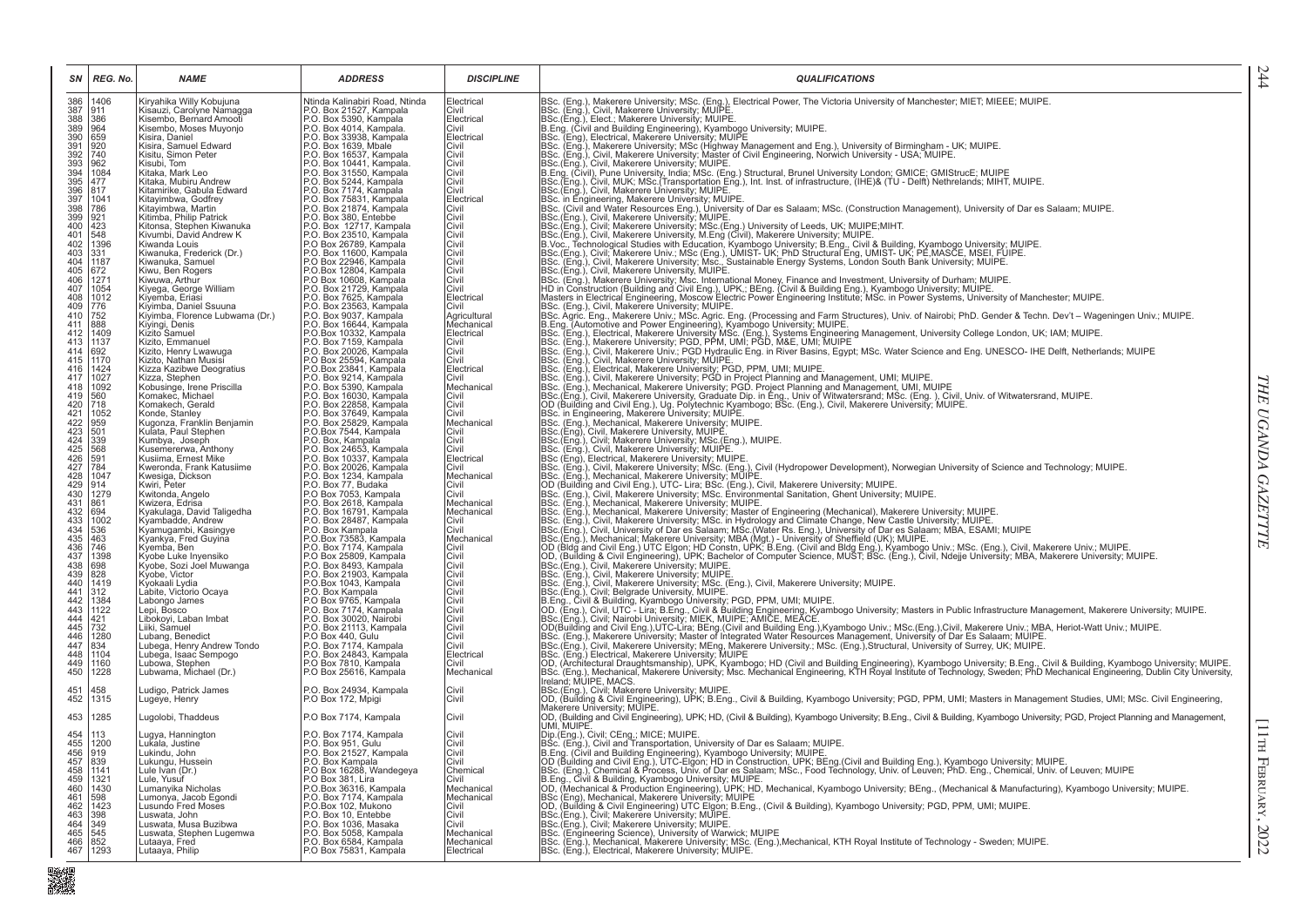| SN                                     | REG. No.                           | <b>NAME</b>                                                                              | <b>ADDRESS</b>                                                                                                                                              | <b>DISCIPLINE</b>                          | <b>QUALIFICATIONS</b>                                                                                                                                                                                                                       |
|----------------------------------------|------------------------------------|------------------------------------------------------------------------------------------|-------------------------------------------------------------------------------------------------------------------------------------------------------------|--------------------------------------------|---------------------------------------------------------------------------------------------------------------------------------------------------------------------------------------------------------------------------------------------|
| 468<br>469<br>470<br>$\frac{471}{472}$ | 1035<br>1157<br>468<br>864<br>1371 | utwama, Charles William<br>Lutwama, Henry<br>Luyimbazi, David Ssali<br>Luyinda, Moses    | Plot 10, Kololo<br>P.O Box 75831, Kampala<br>P.O. Box, Kampala                                                                                              | Electrical<br>Electrical<br>Civil<br>Civil | 806: (Eng.), Electrical, Makerere University: MUPE<br>806: (Eng.), Electrical, Makerere University: MUPE<br>806: (Eng.), Civil, Makerere University: MS, New Stephen (Washington Mup)<br>1966: (Eng.), Civil, Makerere University: M        |
| $\frac{473}{474}$                      | 810<br>639                         | Lwanga Benon<br>Lwanga, Apollo<br>Lwanga, Frederick Kisooka                              | P.O. Box 80, Wakiso<br>P.O. Box 102, Entebbe<br>P.O. Box 380, Entebbe<br>P.O. Box 6583, Kampala                                                             | Agricultural<br>Civil<br>Civil             |                                                                                                                                                                                                                                             |
| $\frac{476}{477}$                      | 948<br>1351<br>378                 | Maate, Tusiime Eva<br>Mabweijano George Patrick Joseph<br>Macdonald, George              | P.O. Box 7544, Kampala<br>P.O. Box 21064, Kampala<br>P.O. Box 28487, Kampala<br>P.O. Box 5536 Kampala                                                       | Civil<br>Mechanical<br>Civil               |                                                                                                                                                                                                                                             |
| $\frac{479}{480}$                      | 1231<br>330<br>706                 | Macho, David<br>Magambo, Peter Julius<br>Magembe, Kenneth                                | P.O. Box 6583, Kampala<br>P.O. Box 6583, Kampala                                                                                                            | Telecommunication<br>Civil<br>Civil        |                                                                                                                                                                                                                                             |
| 481<br>$\frac{482}{483}$<br>483        | 620<br>1109<br>908                 | Mağezi, Benon Denis<br>Magezi, Samuel<br>Magoba, Frank                                   | P.O. Box 7037, Kampala<br>P.O. Box 34387, Kampala<br>P.O. Box, Kampala                                                                                      | Civil<br>Telecommunication<br>Electrical   |                                                                                                                                                                                                                                             |
| 485<br>486                             | 1069<br>837<br>663                 | Makanga, Timothy Paul<br>Makiika, Mwidu George<br>Malaba, Philip Davis                   | P.O. 1783, Kampala<br>P.O. Box 23, Moroto<br>P.O. Box 22809, Kampala                                                                                        | Electrical<br>Civil<br>Electrical          |                                                                                                                                                                                                                                             |
| 487<br>488<br>489                      | $\frac{715}{871}$<br>1133          | Male, Anthony Victor<br>Male, Richard Mukasa<br>Malinga, Paul                            | P.O. Box 24701, Kampala<br>P.O. Box 7218, Kampala<br>P.O. Box 28487, Kampala                                                                                | Civil<br>Civil<br>Civil                    |                                                                                                                                                                                                                                             |
| 490<br>491<br>492                      | $\frac{592}{558}$<br>799           | Malinga, Richard<br>Mangali, Robert<br>Manji, Dominic                                    | P.O. Box 9938, Kampala<br>P.O. Box 9938, Kampala<br>P.O. Box 26526, Kampala                                                                                 | Civil<br>Civil<br>Civil                    |                                                                                                                                                                                                                                             |
| $\frac{493}{494}$<br>495               | 357<br>515<br>1175                 | Manyindo, Ben (Dr.)<br>Manyindo, Christopher R.<br>Maséreka, Enos Bright                 | P.O. Box 2052, Kampala<br>P.O. Box 798, Entebbe<br>P.O Box 7625, Kampala                                                                                    | Mechanical<br>Civil<br>Electrical          |                                                                                                                                                                                                                                             |
| 496<br>497<br>498                      | 1436<br>755<br>1057                | <b>Mason Andrew</b><br>Masuba, Ivan<br>Mateega, Henry<br>Matovu Ishaaka Musisi           | P.O.Box 7053, Kampala<br>P.O. Box 9529, Kampala                                                                                                             | Civil<br>Civil<br>Civil                    |                                                                                                                                                                                                                                             |
| 499                                    | 773<br>1073                        | Matsiko, Jude Benda<br>Matsiko, Richard                                                  | P.O Box 4907, Kampala<br>P.O. Box 28487, Kampala<br>P.O. Box 7625, Kampala                                                                                  | Civil<br>Civil                             |                                                                                                                                                                                                                                             |
| 500<br>501<br>502                      | 1043<br>514<br>1077                | Matua, Richard<br>Mawanga, Festo Ngobi                                                   | P.O. Box 20026, Kampala<br>P.O. Box 28487, Kampala<br>P.O. Box 72643, Kampala                                                                               | Electrical<br>Civil<br>Civil               | Edinburgh Naper University; MUIPE.<br>ESC. (Eng.), Civil, Makerere University; PGD. (Project Planning & Management), UMI; MUIPE<br>BSc. in Engineering, Makerere University; MUIPE.<br>BSc. (Eng.), Civil, MUKK; MSc. (Water Resourc        |
| 503<br>504<br>505<br>506<br>507        | 563<br>722<br>540                  | Mawube, Judah<br>Mayanja, Michael<br>Mbabazi, Anania (Dr.)                               | P.O. Box 22932, Kampala<br>P.O. Box 21291, Kampala<br>P.O. Box 7377, Kampala                                                                                | Mechanical<br>Civil<br>Civil               |                                                                                                                                                                                                                                             |
| 508<br>509<br>510                      | 1291<br>383<br>774<br>1159         | Mbabazi, Caroline<br>Mbabazi, John Geoffrey<br>Mbadhwe, John (Dr.)<br>Mbaziira, Joseph   | P.O. Box 757, Fort Portal<br>P.O. Box 7174, Kampala<br>P.O Box 28487, Kampala                                                                               | Electrical<br>Mechanical<br>Civil<br>Civil |                                                                                                                                                                                                                                             |
| 511<br>512<br>513                      | 1426<br>1258<br>882                | Mbonimpa Nicholas<br>Mbonyebyombi, Aloysius<br>Menya, Cecilia Nakiranda                  | P.O.Box 35009, Kampala<br>P.O.Box 7625, Kampala<br>P.O. Box 7270, Kampala                                                                                   | Electrical<br>Electrical<br>Electrical     | BSc. (Eng.), Leietrical, Makerere University; MUIPE.<br>BSc. (Eng.), Leietrical, Makerere University; MUIPE.<br>BSC. (Eng.), Ocivil, Makerere University; MSc. (Computer Science & Applications), Shanghai University; PhD in Struct        |
| 514<br>515<br>516                      | 844<br>448<br>1174                 | Meri, Tony Carlos<br>Middleton, James Peter<br>Migadde, Johnmary                         | P.O. Box 22258, Kampala<br>P.O. Box 25349, Kampala<br>P.O. Box 3800, Kampala                                                                                | Civil<br>Civil<br>Electrical               |                                                                                                                                                                                                                                             |
| $\frac{517}{518}$<br>519               | 847<br>1089<br>1296                | Miiro, James Maiteki<br>Mirembe, Diana<br>Mpaata, Steven                                 |                                                                                                                                                             | <b>Civil</b><br>Civil<br>Civil             |                                                                                                                                                                                                                                             |
| 520<br>521<br>522<br>523<br>524        | 499<br>938<br>858                  | Mpango, Addyson Eddy<br>Mpora, Asaph Koshaho<br>Mpuuga, Henry                            | P.O. Box 3000, Nampala<br>P.O. Box 28487, Kampala<br>P.O. Box 28487, Kampala<br>P.O. Box 30579, Kampala<br>P.O. Box 30579, Kampala<br>P.O. Box 207, Kampala | Civil<br>Civil<br>Mechanical               | post, (eng.), Electrical, Makerere University; Msc. (Postgraduate Programme Renewable Energy (PPRE)<br>BSc. (Eng.), Civil, Makerere University; MUIPE.<br>BSc. (Eng.), Civil, Makerere University; MUIPE,<br>OD, (Building & Civil E        |
|                                        | 703<br>646                         | Mubangizi, Buregyeya Jude<br>Mubangizi, Kabikire Jackson                                 | P.O. Box 22428, Kampala<br>P.O. Box 9760, Kampala                                                                                                           | Civil<br>Mechanical                        | BSc.(Eng), Civil, Makerere University; MUIPE.<br>BSc (Eng), Mechanical, Makerere University; MBA, Makerere Univeristy; Master of Science in Construction Management, Makerere University; PGD, French Language,<br>Amity University; MUIPE. |
| 525<br>526                             | 702<br>824<br>569                  | Mubbala, Timothy Noah<br>Mubialiwo, Ambrose<br>Mubiru, Charles                           | P.O. Box 10504, Kampala<br>P.O.Box 1, Kyambogo<br>P.O. Box 93, Mubende                                                                                      | Civil<br>Civil<br>Civil                    |                                                                                                                                                                                                                                             |
| 527<br>528<br>529<br>530               | 605<br>1118<br>1008                | Mubiru, Frederick<br>Mubiru, Gyagenda Ronald<br>Mubiru, Joel                             | P.O. Box 24136, Kampala<br>P.O. Box 16138, Kampala<br>P.O. Box 1, Kyambogo                                                                                  | Civil<br>Agricultural<br>Civil             | JAMIN' University; MUIPE.<br>B.C. (Eng.), Civil, Makerere University; M.Eng., Civil, Makerere University; Member, Project Management Institute; MUIPE.<br>B.C. (Eng.), Civil, Makerere University; MSC (Eng), Civil, Washington I           |
| 531<br>532<br>533                      | 334<br>404<br>936                  | Mubiru, Paul<br>Muchiri, John Mwangi<br>Mucunguzi, Dominic Banaga                        | P.O. Box 2988, Kampala<br>P.O. Box 7830, Kampala<br>P.O. Box 102, Entebbe                                                                                   | Mechanical<br>Civil<br>Agricultural        | BSc.(Eng.), Civil; University of Nairobi, MUIPE.<br>B.Eng. (Agricultural), Makerere University; Master of Integrated Water Resources Mgt., Univ. of Dar es Salaam; MBA, Uganda Martyrs University; PMP, Project Management                  |
| 534<br>535                             | 719<br>1197                        | Mudanye, Michael<br>Mufumba, Daniel                                                      | P.O. Box 22751, Kampala<br>P.O. Box 5536, Kampala                                                                                                           | Civil<br>Civil                             | Institute; MUIPE.                                                                                                                                                                                                                           |
| 536<br>537<br>538<br>539               | 651<br>1119                        | Mugabe, Jack<br>Mugabe, Tonny                                                            | P.O. Box 40108, Kampala<br>P.O. Box 740, Kampala                                                                                                            | Civil<br>Civil                             | Institute; MUIPE.<br>Institute; MUIPE.<br>IDSC. (Eng.), Civil, Makerere University; MBA - ESAMI; MUIPE.<br>OD, (Building & Civil Engineering), UTC, Eigon; HD, (Building & Civil Engineering), Kyambogo University; B.Eng., Civil & Bui     |
|                                        | 1325<br>789<br>996                 | Muğabi Abdulrahman<br>Mugabi, Allan<br>Mugabi, Ronald                                    | P.O Box 7699, Kampala<br>P.O. Box 20026, Kampala<br>P.O. Box 2219, Kampala<br>P.O Box 14681, Kampala                                                        | Civil<br>Civil<br>Civil                    |                                                                                                                                                                                                                                             |
| 540<br>541<br>542                      | 1017<br>571<br>1339                | Mugala, Paul Kalanzi<br>Mugambe, Ronald Joseph M<br>Muganga Jonathan<br>Muganga Jonathan | P.O. Box 20026, Kampala<br>P.O. Box 620, Kampala<br>P.O. Box 8938, Kampala                                                                                  | Mechanical<br>Civil<br>Civil               |                                                                                                                                                                                                                                             |
| 543<br>544<br>545<br>546<br>547        | 743<br>1402<br>231<br>1191         | Mugisa Richard<br>Mugisa, Augustine Obyero (Dr.)<br>Mugisa, Stephen                      | P.O Box 8100, Kampala<br>P.O. Box 29330, Kampala<br>P.O. Box 16587, Kampala                                                                                 | Civil<br>Civil<br>Civil<br>Electrical      |                                                                                                                                                                                                                                             |

11th February, 2022]

 $11\text{TH}$  FEBRUARY, 2022]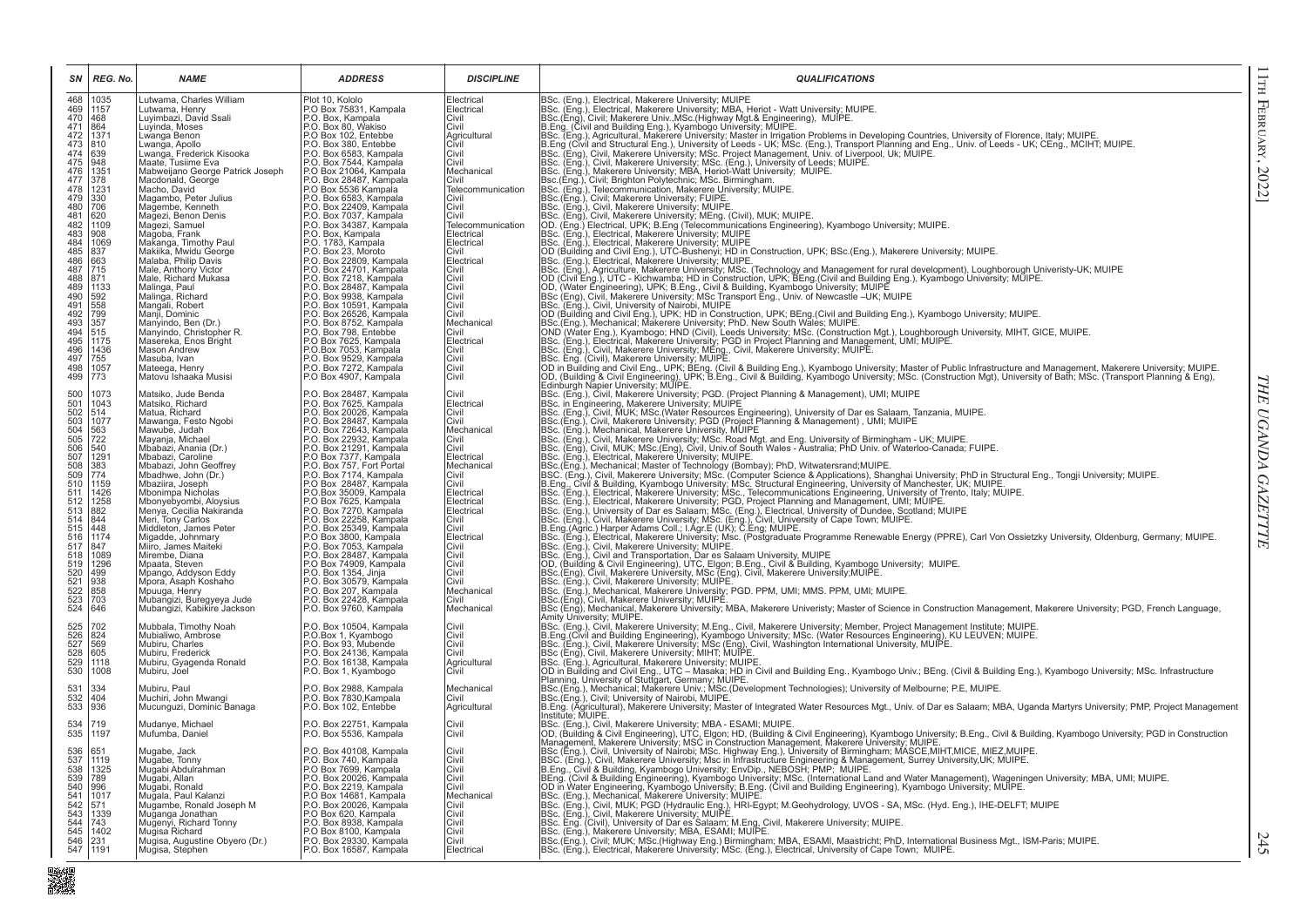| SN                              | REG. No.            | <b>NAME</b>                                             | <b>ADDRESS</b>                                                                 | <b>DISCIPLINE</b>            | <b>QUALIFICATIONS</b>                                                                                                                                                                                                                   |
|---------------------------------|---------------------|---------------------------------------------------------|--------------------------------------------------------------------------------|------------------------------|-----------------------------------------------------------------------------------------------------------------------------------------------------------------------------------------------------------------------------------------|
| 548<br>$\frac{549}{550}$        | 1352<br>842<br>1123 | Mugisha Allan<br>Muğisha, Edmond<br>Mugisha, Hillary    | P.O Box 2618, Kampala<br>P.O. Box 28487, Kampala<br>P.O. Box 388, Ibanda       | Mechanical<br>Civil<br>Civil | BSc. (Eng.), Mechanical, Makerere University; MSc. (Eng.), Petroleum, Heriot-Watt University; MUIPE.<br>BSc. (Eng.), Civil, Makerere University; MUIPE.<br>OD (Building and Civil Engineering), UPK; HD (Building and Civil Engineer    |
|                                 |                     |                                                         |                                                                                |                              |                                                                                                                                                                                                                                         |
| 551                             | 1097<br>782         | Mugisha, Johnson<br>Mugisha, Ronald                     | P.O. Box 5536, Kampala<br>P.O. Box 28487, Kampala                              | Telecommunication<br>Civil   |                                                                                                                                                                                                                                         |
| $\frac{552}{553}$               | 431                 | Mugisha, Silver (Dr.)                                   | P.O. Box 7053, Kampala                                                         | Civil                        | BENG. (Civil & Building Engineering), Kyambogo University: MUIPE:<br>BSc. (Eng.), Civil: Makerere University; MSc.(Sanitary Eng.); IHE-Delft, PhD Economics and Management, Makerere University in Collaboration with PURC - Univ       |
| 554                             | 1208                | Mugizi, Herbert Magyezi                                 | P.O Box 9836, Kampala                                                          | Mechanical                   | BSc. (Eng.), Mechanical, Makerere University; MSc., Reservoir Evaluation and Management, Heriot-Watt University; MSc., Energy, Trade and Finance, City University of<br> London; MUIPE.                                                 |
| 555                             | 1117<br>1044        | Mugume, Eric                                            | P.O. Box 5390, Kampala<br>P.O. Box 28487, Kampala                              | Mechanical<br>Civil          | BSc. (Eng.) Mechanical, Makerere University; MUIPE.                                                                                                                                                                                     |
| 556<br>557                      | 1028                | Mugume, Rodgers Bangi (Dr.)<br>Mugume, Seith (Dr.)      | P.O. Box 3701, Kampala                                                         | Civil                        | Berg. (Civil & Building Eng.), Kyambere University; MCnr<br>E. (Eng.), Interventional, water environment in Built Environment, Hokkaido University - Japan; PhD in Engineering for the Environment, Hokkaido University; MUIPE.<br>B    |
|                                 | 1344<br>1283        | Mugumya Peter<br>Mugweri, Charles                       | P.O Box 26690, Kampala<br>P.O Box 1, Budaka                                    | Civil<br>Civil               |                                                                                                                                                                                                                                         |
|                                 | 414                 | Muhairwe, Lawrence                                      | P.O. Box 7053, Kampala                                                         | Civil                        |                                                                                                                                                                                                                                         |
|                                 | 579<br>1379         | Muhenda, Francis<br>Muhigirwa Charles                   | P.O. Box 16134, Kampala<br>P.O Box 8929, Kampala                               | Civil<br><b>Civil</b>        |                                                                                                                                                                                                                                         |
|                                 | 1158                | Muhirirwe, Cecilia Sandra                               | P.O Box 7023, Kampala                                                          | Civil                        |                                                                                                                                                                                                                                         |
|                                 | 699<br>925          | Muhoozi, Samuel                                         | P.O. Box 25667, Kampala<br>P.O. Box 6583, Kampala                              | Civil                        |                                                                                                                                                                                                                                         |
|                                 | 840                 | Muhumuza, Bagonza Allan C<br>Muhumuza, Ronald           | P.O. Box 9734, Kampala                                                         | Civil<br>Mechanical          |                                                                                                                                                                                                                                         |
|                                 | 711                 | Muhwezi, Andrew                                         | P.O. Box 7053, Kampala                                                         | Mechanical                   |                                                                                                                                                                                                                                         |
|                                 | 700                 | Mujunansi, Patrick                                      | P.O. Box 1410, Mbarara                                                         | Civil                        |                                                                                                                                                                                                                                         |
|                                 | 1357<br>969         | Mujuni Herbert<br>Mujuni, Bareba Arnold                 | P.O Box 7053, Kampala<br>P.O. Box 7376, Kampala                                | Civil<br>Electrical          |                                                                                                                                                                                                                                         |
|                                 | 613                 | Mukalazi, Edward                                        | P.O. Box 2154, Kampala                                                         | Civil                        |                                                                                                                                                                                                                                         |
|                                 | 999                 | Mukasa, Ddungu Charles                                  | P.O. Box 7188, Kampala                                                         | Civil                        | BSc. (Eng.), Civil: Makerere University; M.Eng. (Civil), Makerere University; MUIPE.<br>BSc. (Eng.), Civil, University of Nariobi, MUIPE (Sivil), Makerere University; MUIPE.<br>BSc. (Eng.), Makerere University of Nariobi, MUIPE<br> |
|                                 | 400<br>1021         | Mukasa-Kaaya, Godfrey<br>Mukesha, Gilbert               | P.O. Box, Kampala<br>P.O. Box 9449, Kampala                                    | Civil<br>Civil               |                                                                                                                                                                                                                                         |
|                                 | 618                 | Mukhwana, Asuman Hyuha                                  | P.O. Box 10603, Kampala                                                        | Civil                        | BSc. (Eng.), Civil, Makerere University; PGU in Project Planning and Management, UMI; MUIPE.<br>IBSc. (Eng.), Civil, Makerere University; MUIPE<br>BSc. in Engineering, Makerere University; MUIPE<br>ODC & HDC - UPK; BLEng. (Civil En |
|                                 | 976<br>730          | Mukiibi, Ismail<br>Mukiibi, Joseph Kiwanuka             | P.O. Box 34, Entebbe                                                           | Civil<br>Civil               |                                                                                                                                                                                                                                         |
|                                 | 1045                | Mukiibi, Julius                                         | P.O. Box 7051, Kampala                                                         | Civil                        |                                                                                                                                                                                                                                         |
|                                 | 1040<br>885         | Mukobe, Jacob<br>Mukombe, Ronald                        | P.O. Box 4052, Kampala<br>P.O. Box 37355, Kampala                              | Civil<br>Civil               |                                                                                                                                                                                                                                         |
|                                 | 924                 | Mukundane Micheal                                       | P.O. Box 27755, Kampala.                                                       | Civil                        |                                                                                                                                                                                                                                         |
|                                 | 457                 | Mukunya, Chris. H.                                      | P.O. Box 3702, Kampala<br>P.O. Box 285809, Kampala                             | Civil                        |                                                                                                                                                                                                                                         |
|                                 | 454                 | Mukunya, Daniel Isooba<br>Mukunyu, Timothy              |                                                                                | Civil<br>Civil               | BSc. (Eng.), Civil, Makerere University, MSc. (Infrastructure Planning) Stuttgart University, MUIPE, MIHT.<br>BSc. Eng. (Civil), Makerere University; MUIPE                                                                             |
|                                 | 756<br>801          | Mukwaya, Nelson Isaiah                                  | P.O. Box 200009; Rampala<br>P.O. Box 26413, Kampala<br>P.O. Box 28487, Kampala | Electrical                   | 1856. (Eng.), Electrical, Makerere University; MSc. Renewable Energy, Makerere University; Certitifed Energy Manager, AEE, Atlanta Georgia; MUIPE<br> BSc.(Eng.), Civil, Makerere University; B.Eng. & M.Eng. In Transportation E       |
|                                 | 704<br>932          | Mulemé, Patrick<br>Mulindwa, Imaam Kyeyune              | P.O. Box 2730, Kampala                                                         | Civil<br>Civil               |                                                                                                                                                                                                                                         |
|                                 | 430                 | Muloiti, D. Albert                                      | P.O. Box 12557, Kampala<br>P.O Box 8147, Kampala                               | Civil                        |                                                                                                                                                                                                                                         |
|                                 | 1165<br>506         | Mulolo, Francis                                         |                                                                                | Civil                        | IBSC.(Eng.), Civil, University of Nairobi; MIEK<br>IBSC.(Eng.), Civil, University of Nairobi; MIEK<br>IBSC. (Eng.), Civil, Makerere University; Msc.(Eng.), Civil, Makerere University, 2014; MUIPE.<br>IBSC.(Eng), Civil, Makerere Uni |
|                                 | 1067                | Mulondo, Saul<br>Muloni, Irene Margaret Nafuna          | P.O. Box 7188, Kampala<br>P.O. Box 10073, Kampala                              | Civil<br>Electrical          |                                                                                                                                                                                                                                         |
|                                 | 1353                | Mulowooza Robert                                        | P.O Box 3079, Kampala                                                          | Civil                        | BSc.(Eng.), Electrical, Makerere University; MUIPE<br> BSc.(Eng.), Clectrical, Makerere University; MUIPE<br> BSc.(Eng.), Civil ; Makerere University; MBA, Makerere University; MUIPE.<br> BSc.(Eng.), Civil ; Makerere University; D  |
|                                 | 412                 | Mulumba, Julius                                         | P.O. Box 28719, Kampala                                                        | Civil                        | Gr.I.Struct.E.                                                                                                                                                                                                                          |
| 594<br>595                      | 442<br>1288         | Munduga, Gideon E. E.<br>Muniina, Kenneth (Dr.)         | P.O. Box 987, Arua<br>P.O Box 28487, Kampala                                   | Civil<br>Civil               | MSc.(Water and Waste Eng.); Loughborough University; MUIPE.<br>INSc.(Water and Waste Eng.); Loughborough University; MUIPE.<br>IBSc. (Eng.), Civil, Makerere University; PGD, Hydraulic Engineering in River Basins, Hydraulic Resea    |
|                                 |                     |                                                         |                                                                                |                              |                                                                                                                                                                                                                                         |
| 596<br>597                      | 520<br>716          | Munyaami, Masitula Male (Mrs.)<br>Munyambanza, Constant | P.O. Box, Kampala<br>P.O. Box 28487, Kampala                                   | Civil<br>Civil               | Louri, Grandom (Control of the Million of the Control Christman (Control of the Christman of the Christman of the Christman (Hydroinom in the Christman of Hydroinom in the Christman (Hydroinom in the Christman of the Chris          |
| 598<br>599<br>600               | 311                 | Murengezi, Moses                                        | P.O. Box 2509, Kampala<br>P.O. Box 942, Jinja<br>P.O. Box 9310, Kampala        | Electrical                   | IBSC: (Eng.), Electrical: Makerere University, MSc.University of London; DUC; MUIPE.<br> OD. (Refrigeration & Air Conditioning), Kyambogo University; B.Eng., Industrial Engineering & Management, Kyambogo University; MUIPE.<br> O    |
|                                 | 1237<br>1014        | Musaasizi, Joseph<br>Musabe, Kenneth                    |                                                                                | Mechanical<br>Civil          |                                                                                                                                                                                                                                         |
| $\frac{601}{602}$               | 697<br>1429         | Musazi, Musa                                            | P.O. Box 70665, Kampala                                                        | Electrical                   |                                                                                                                                                                                                                                         |
|                                 |                     | Musenero Leah                                           | P.O.Box 273, Bushenyi                                                          | Civil                        |                                                                                                                                                                                                                                         |
| 603<br>604<br>605               | 399<br>1415         | Musiimenta, Julius Bakeine<br>Musimami John Paul        | P.O. Box 25877, Kampala<br>P.O.Box 22839. Kampala                              | Mechanical<br>Mechanical     | BSC. (Eng.), Civil, Makerere University, MC. in Municipal water and imitastucture, ONESCO-INE L<br>BSC. (Eng.), Electrical, Makerere University; MLIPE.<br>BSC. (Eng.), Civil, Makerere University; MEng., Civil, University of To      |
|                                 | 1145                | Musinguzi, Ambrose                                      | P.O Box 160808, Kampala                                                        | Civil                        |                                                                                                                                                                                                                                         |
| 606<br>607                      | 841<br>1305         | Musinguzi, Begumisa<br>Musinguzi, George Tinda          | P.O. Box 201, Kampala<br>P.O Box 2, Kibaale                                    | Civil<br><b>Civil</b>        |                                                                                                                                                                                                                                         |
| 608                             | 916                 | Musinguzi, Julius                                       | P.O. Box Kampala                                                               | Civil                        |                                                                                                                                                                                                                                         |
|                                 | 416                 | Musisi, Edward Kasule                                   | P.O. Box 7843, Kampala                                                         | Electrical                   |                                                                                                                                                                                                                                         |
| 609<br>610                      | 376                 | Musisi, Frederick                                       | P.O. Box 6185, Kampala                                                         | Civil                        |                                                                                                                                                                                                                                         |
|                                 | 809                 | Musoke, Herbert Darren                                  | P.O. Box 16644, Kampala<br>P.O. Box 2446, Kampala                              | Civil                        |                                                                                                                                                                                                                                         |
| $611$<br>$612$<br>$613$         | 492 <br>762         | Musoke, Wilfred George<br>Musooka, George               | P.O. Box 22809, Kampala                                                        | Civil<br>Mechanical          |                                                                                                                                                                                                                                         |
| 614<br>615<br>616               | 283                 | Musubire, Vincent C.                                    | P.O. Box 5390, Kampala<br>P.O. Box 70422, Kampala                              | Mechanical                   |                                                                                                                                                                                                                                         |
|                                 | 1129<br>320         | Musumba, Steven<br>Musumba, William Emmanuel            | P.O. Box 28487, Kampala                                                        | Civil<br>Civil               |                                                                                                                                                                                                                                         |
| 617                             | 233                 | Musuuza, Charles K.                                     | P.O. Box 22906, Kampala<br>P.O. Box 22906, Kampala                             | Civil                        |                                                                                                                                                                                                                                         |
| 618<br>619                      | 879<br>276          | Mutabazi, Hillary<br>Mutabazi, Joseph Balikurungi       | P.O. Box, Kampala                                                              | Civil<br>Mechanical          |                                                                                                                                                                                                                                         |
|                                 | 1262                | Mutebi, Joseph Ssemanobe                                | P.O Box 6210, Kampala                                                          | Civil                        |                                                                                                                                                                                                                                         |
|                                 | 408<br>1195         | Mutegana, James                                         | P.O. Box 10, Entebbe                                                           | Civil                        |                                                                                                                                                                                                                                         |
| 620<br>621<br>622<br>623<br>624 | 535                 | Mutegeki, Godwin Geoffrey<br>Mutenyo, Isaac (Dr.)       | P.O. Box 8493, Kampala<br>P.O. Box 26020, Kampala                              | Civil<br>Civil               | PScc. (Eng.), Makerere University; MixA, Eastern & Southern Arican Management, Until H. MUIPE.<br>Back, (Eng.), O.W. Makerere University; Foll) in Froject Planning and Management, UMI; MUIPE.<br>Back, (Eng.), O.W. 8 Mulding an      |
|                                 | 857                 | Mutetweka, George Tusingwire                            | P.O. Box 942, Jinja                                                            | Mechanical                   |                                                                                                                                                                                                                                         |
| 625                             | 461                 | Mutikanga, Harrison (Dr.)                               | P.O. Box 75831, Kampala                                                        | Civil                        |                                                                                                                                                                                                                                         |

■<br>職業

THE UGANDA GAZETTTE *THE UGANDA GAZETTTE*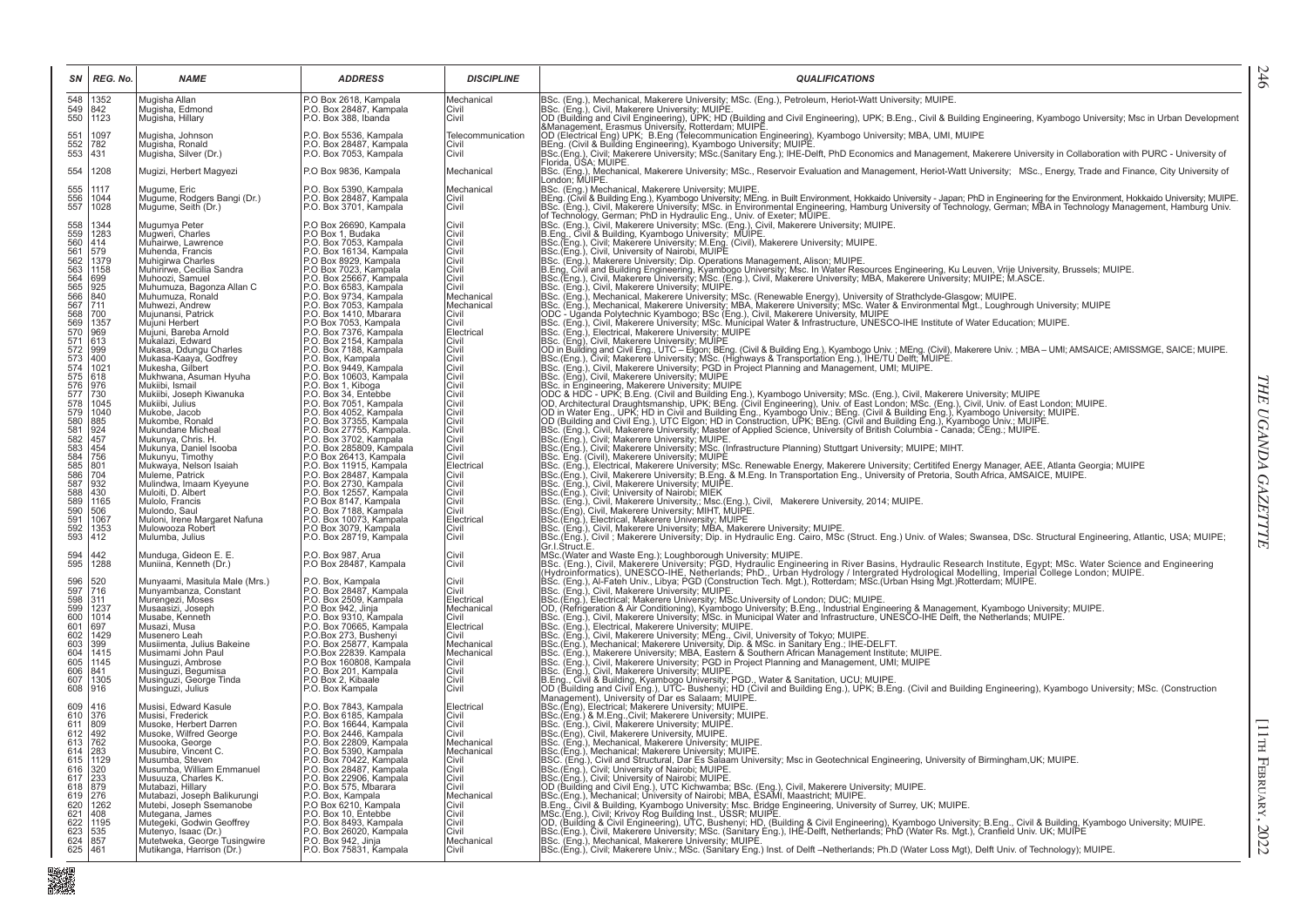| SΝ                                                          | REG. No.                                     | <b>NAME</b>                                                                       | <b>ADDRESS</b>                                                                                     | <b>DISCIPLINE</b>            | <b>QUALIFICATIONS</b>                                                                                                                                                                                                                                                                                                                                                                                                                                                    |
|-------------------------------------------------------------|----------------------------------------------|-----------------------------------------------------------------------------------|----------------------------------------------------------------------------------------------------|------------------------------|--------------------------------------------------------------------------------------------------------------------------------------------------------------------------------------------------------------------------------------------------------------------------------------------------------------------------------------------------------------------------------------------------------------------------------------------------------------------------|
| 6267890633456368366366644436445                             | 869<br>1393<br>688                           | Mutungi, Sylvia Nakakande<br>Mutyaba Johnson<br>Mutyaba, Herbert                  | P.O. Box 24843, Kampala<br>P.O Box 7174, Kampala<br>P.O. Box 28487, Kampala                        | Civil<br>Civil<br>Mechanical | OD in Architecture, Kyambogo University; BEng.(Civil and Building Eng.), Kyambogo University, ; MUIPE.<br>BSc. (Eng.), Civil & Environmental, Uganda Christian University; MUIPE.<br>BSc. (Eng.), Mechanical, Makerere University; M                                                                                                                                                                                                                                     |
|                                                             | 811<br>915                                   | Mutyaba, Robert<br>Mutyaba, Twaib                                                 | P.O. Box 1702, Kampala                                                                             | Civil<br>Civil               |                                                                                                                                                                                                                                                                                                                                                                                                                                                                          |
|                                                             | 1059                                         | Muwanguzi, J. Bumalirivu Abraham                                                  | P.O. Box 24934, Kampala<br>P.O. Box 24934, Kampala<br>P.O. Box 7174, Kampala                       | Mechanical                   |                                                                                                                                                                                                                                                                                                                                                                                                                                                                          |
|                                                             | 983<br>489                                   | Muwomya, Fred<br>Muwuluke, Jimmy Zikusooka (Dr.)                                  | P.O. Box 70102, Kampala<br>P.O. Box 11827, Kampala                                                 | Civil<br>Civil               | BSc. (Eng.), Civil, Makerere University; MUIPE.                                                                                                                                                                                                                                                                                                                                                                                                                          |
|                                                             | 846<br>1026                                  | Muwumuza, Linda<br>Muyingo, Edward                                                | P.O. Box 9690, Kampala                                                                             | Mechanical<br>Civil          |                                                                                                                                                                                                                                                                                                                                                                                                                                                                          |
|                                                             | $\begin{vmatrix} 194 \\ 611 \end{vmatrix}$   | Muyobo, Nathan Besweri K.                                                         | P.O. Box 5157, Kampala                                                                             | Electrical                   |                                                                                                                                                                                                                                                                                                                                                                                                                                                                          |
|                                                             | 356                                          | Muzibira, John Baptist L.<br>Mwakali, Jackson A. (Dr.)                            | P.O. Box 28399, Kampala.<br>P.O. Box 7062, Kampala.                                                | Civil<br>Civil               | BSc. (Eng.), Civil, Makerere University; MUIPE.<br>BSc. (Eng.), Civil, Makerere University; MuIPE.<br>BSc. (Eng.), Civil, Makerere University, Master of Physical Planning, Makerere Univ.; PhD (Sanitation Engineering), Makerere U                                                                                                                                                                                                                                     |
|                                                             | 856<br>827                                   | Mwalwega, Beatrice                                                                |                                                                                                    | Civil                        |                                                                                                                                                                                                                                                                                                                                                                                                                                                                          |
|                                                             | 676                                          | Mwanje, Enoch<br>Mwebaze, Denis Bakesigaki                                        | P.O. Box 7002, Rampala<br>P.O. Box 4, Ntinda<br>P.O. Box 27226, Kampala<br>P.O. Box 27226, Kampala | Civil<br>Civil               |                                                                                                                                                                                                                                                                                                                                                                                                                                                                          |
|                                                             | 953<br>1125                                  | Mwebaze, Emmanuel<br>Mwebesa, Enock Bwesigye                                      | P.O. Box 7037, Kampala<br>P.O Box 7390, Kampala                                                    | Civil<br>Electrical          |                                                                                                                                                                                                                                                                                                                                                                                                                                                                          |
|                                                             | 1024                                         | Mwebesa, Joseph                                                                   | P.O. Box, Kampala<br>P.O. Box 2359, Kampala                                                        | Civil                        |                                                                                                                                                                                                                                                                                                                                                                                                                                                                          |
|                                                             | 216<br>978                                   | Mwedde, Jonathan Grant<br>Mweisgwa, Julius Kacebonaho                             |                                                                                                    | Civil<br>Civil               |                                                                                                                                                                                                                                                                                                                                                                                                                                                                          |
| 646<br>647<br>648<br>649<br>650<br>651<br>652<br>653<br>654 | 483                                          | Mwerinde, Bernard K<br>Mweru, Mike Henry                                          | P.O. Box 341, Kampala<br>P.O. Box 7122, Kampala<br>P.O. Box 27893, Kampala                         | Electrical<br>Electrical     | MS-C. (Municipal Water and Infrastructure), UNESCO-IHE; BSc. in Engineering, Makerere University; MUIPE.<br> BSc. (Municipal Water and Infrastructure), MUIPE.<br> BSc. in Engineering, Makerere University; MSc. in Telecommunic                                                                                                                                                                                                                                        |
|                                                             | $\begin{array}{ c} 1039 \\ 1422 \end{array}$ | Mwesiga Asbert                                                                    | P.O.Box 25999, Kampala                                                                             | Civil                        |                                                                                                                                                                                                                                                                                                                                                                                                                                                                          |
|                                                             | $\frac{1348}{728}$                           | Mwesige Andrew Mulindwa<br>Mwesigwa, Emmanuel                                     | P.O Box 1077, Kampala<br>P.O. Box 70864, Kampala                                                   | Electrical<br>Civil          |                                                                                                                                                                                                                                                                                                                                                                                                                                                                          |
|                                                             | 360<br>1213                                  | Mwesigwa, Hans J.W.B.                                                             | P.O. Box 1547, Kampala<br>P.O BOX 7010, Kampala                                                    | Civil                        |                                                                                                                                                                                                                                                                                                                                                                                                                                                                          |
|                                                             | 1261                                         | Mwesigwa, Leonard<br>Mwesigwa, Robert                                             | P.O Box 37, Bugiri                                                                                 | Civil<br>Civil               | BSc. (Eng.), Civil, Makerere University; MUIPE.<br>BSc. (Eng.), Civil, Makerere University; MUIPE.<br>BSc. (Eng.), Electrical, Makerere University; MUIPE.<br>NSC. (Eng.), Electrical, Makerere University; Mater of Divinity, UCU - Mu<br>שטו, עסטומאט, א פון א פון א פון א פון א פון א פון א פון א פון א פון א פון א פון א פון א פון א פון א פון א פון א פון א פון א פון א פון א פון א פון א פון א פון א פון א פון א פון א פון א פון א פון א פון א פון א פון א פון א פ |
| 655                                                         | 1009<br>1036                                 | Mwesigwa, Samuel Damulira<br>Mwine, James Martindale                              | P.O. Box 7218, Kampala                                                                             | Civil<br>Electrical          |                                                                                                                                                                                                                                                                                                                                                                                                                                                                          |
| 656<br>657<br>658<br>659<br>660<br>661<br>662<br>663        | 1425                                         | Mwoga Jude                                                                        | P.O. Box 22916, Kampala<br>P.O.Box 7053, Kampala<br>P.O Box 75831, Kampala                         | Civil<br>Civil               | Michael Mone Learning (Electric Power Supply to Industries and Cities), Donesk Polytechnic Institute – USSR; MUIPE.<br>IMSC. in Engineering (Electric Powersty; MSc. Sanitary Engineering, International Institute for Infrastru                                                                                                                                                                                                                                         |
|                                                             | 1164<br>1253<br>1255                         | Mwogeza, Mary<br>Nabaggala, Irene Grace                                           | P.O Box 30712, Kampala<br>P.O Box 7270, Kampala                                                    | Mechanical                   |                                                                                                                                                                                                                                                                                                                                                                                                                                                                          |
|                                                             | 1432                                         | Nabatanzi, Anita<br>Nabateesa Sylivia                                             | P.O.Box 500091, Wandegeya                                                                          | Electrical<br>Agricultural   |                                                                                                                                                                                                                                                                                                                                                                                                                                                                          |
|                                                             | 575                                          | Nabbosa, Betty Kajumba (Mrs.)                                                     | P.O. Box 10, Entebbe<br>P.O Box 1, Budaka                                                          | Civil                        |                                                                                                                                                                                                                                                                                                                                                                                                                                                                          |
| 664                                                         | 1147<br>1439                                 | Nabucha, Aloysius<br>Nabugere Andrew Ceasor                                       | P.O Box 33735, Kampala                                                                             | Civil<br>Civil               |                                                                                                                                                                                                                                                                                                                                                                                                                                                                          |
| 665<br>666                                                  | 1404<br>779                                  | Nagawa Lilian<br>Naimanye, Andrew Grace (Dr.)                                     | P.O Box 36316, Kampala<br>P.O. Box 7501, Kampala                                                   | Mechanical<br>Civil          | BSC: (Eng.), Agricultural, wakelere University; MJDFE<br> DISC: (Eng.), Agricultural, wakelere University; MUIPE<br> OD, (Water Engineering), UPK; B.Eng., Civil & Building, Kyambogo University; MSc. (Eng.), Civil, Makerere Unive<br>CEng.; FICE; MCIHT; MUIPE.                                                                                                                                                                                                       |
| 667<br>668                                                  | 476<br>1095                                  | Naita, Charles<br>Nakachwa, Maria Mutagubya (Mrs.)                                | P.O. Box 28487, Kampala<br>P.O. Box 27804, Kampala<br>P.O. Box 33975, Kampala                      | Civil<br>Civil               | CEIIg., FICE, inclumin, with PET (Details, Construction Mgt.and Eng), University of Leeds: MIHT, MUIPE.<br>(BSC.(Eng), Civil; Makerere University; MSc.(Intral. Construction Mgt.and Building Engineering), Kyambogo University,                                                                                                                                                                                                                                         |
|                                                             | 1086                                         | Nakagiri, Anne (Dr.)                                                              |                                                                                                    | Civil                        |                                                                                                                                                                                                                                                                                                                                                                                                                                                                          |
| 669<br>670<br>671                                           | 1235<br>1441                                 | Nakalembe, Victoria Mary<br>Nakamatte Olivia                                      | P.O Box 942, Jinja<br>P.O Box 7466, Kampala                                                        | Electrical<br>Mechanical     |                                                                                                                                                                                                                                                                                                                                                                                                                                                                          |
| 672<br>673                                                  | 942<br>1418                                  | Nakamya, Betty<br>Nakanwagi Susan Magdalene                                       | P.O. Box 11456, Kampala<br>P.O.Box 36960, Kampala                                                  | Civil<br>Telecommunication   |                                                                                                                                                                                                                                                                                                                                                                                                                                                                          |
|                                                             | 769                                          |                                                                                   |                                                                                                    | Civil                        | University of Rwanda; MUIPE.<br>BSc. (Eng.), Civil, Makerere University; MUIPE.<br>University of Rowline: "The University, MUPE:<br>Sac. (Eng.), Cwill, Makerete University, MUPE:<br>Sac. (Eng.), Cwill, Makerete University, MUPE:<br>Sac. (Eng.), Cwill, Makerete University, MUPE:<br>Sac. (Eng.), Cwill, Makerete Un                                                                                                                                                |
| 674<br>675<br>676                                           | 1102<br>975                                  | Nakasenge, Deborah Nuwagaba<br>Nakasiga, Fiona Kisaakye<br>Nakate, Lilian Segujja | P.O. Box 408, Kampala<br>P.O. Box 30128, Kampala                                                   | Civil<br>Civil               |                                                                                                                                                                                                                                                                                                                                                                                                                                                                          |
| 677                                                         | 1029                                         | Nakaweesa, Valeria Ntege                                                          | P.O. Box 3605, Kampala<br>P.O. Box 6200, Kampala                                                   | Civil                        |                                                                                                                                                                                                                                                                                                                                                                                                                                                                          |
| 678                                                         | 1263                                         | Nakawunde, Robinah Kulabako (Dr.)                                                 | P.O Box 7062, Kampala                                                                              | Civil                        |                                                                                                                                                                                                                                                                                                                                                                                                                                                                          |
|                                                             | 576                                          | Nakiboneka, Priscilla                                                             | P.O. Box 7272, Kampala<br>P.O. Box 31241, Kampala                                                  | Civil                        |                                                                                                                                                                                                                                                                                                                                                                                                                                                                          |
| 679<br>680<br>681<br>682<br>683<br>684                      | 905<br>890                                   | Nakiyingi, Rebecca<br>Nakonde, Zaituni                                            | P.O. Box 28487, Kampala                                                                            | Civil<br>Civil               |                                                                                                                                                                                                                                                                                                                                                                                                                                                                          |
|                                                             | 1221<br>993                                  | Nakyazze, Prossy<br>Nalubega, Beatrice                                            | P.O. Box 20407, Rampara<br>P.O. Box 942, Jinja<br>P.O. Box 37177, Kampala                          | Mechanical<br>Electrical     |                                                                                                                                                                                                                                                                                                                                                                                                                                                                          |
|                                                             | 943                                          | Nalubulwa, Joweria                                                                | P.O. Box 6583, Kampala<br>P.O. Box 16532, Kampala                                                  | Civil                        |                                                                                                                                                                                                                                                                                                                                                                                                                                                                          |
| 685<br>686<br>687                                           | 469<br>1142                                  | Naluyinda, Winfred<br>Namaganda, Irene                                            | P.O Box 23841, Kampala                                                                             | Mechanical<br>Electrical     |                                                                                                                                                                                                                                                                                                                                                                                                                                                                          |
| 688                                                         | 951<br>1387                                  | Namajja, Gloria<br>Namakhola Rajab                                                | P.O. Box 4052, Kampala<br>P.O. Box 931, Mbale                                                      | Civil<br>Agricultural        |                                                                                                                                                                                                                                                                                                                                                                                                                                                                          |
| $689$<br>$690$                                              | 736                                          | Namara, Juliet Jessie                                                             | P.O. Box 118, Mukono                                                                               | Civil                        |                                                                                                                                                                                                                                                                                                                                                                                                                                                                          |
| 691                                                         | 1333<br>760                                  | Namazzi Rosette Lule<br>Namugera, Ronald                                          | P.O Box 75831, Kampala<br>P.O. Box 29654, Kampala                                                  | Electrical<br>Civil          |                                                                                                                                                                                                                                                                                                                                                                                                                                                                          |
| 692                                                         | 1188                                         | Namukasa, Joan Kamya                                                              | P.O Box 16644, Kampala<br>P.O. Box 4052, Kampala                                                   | Mechanical<br>Electrical     |                                                                                                                                                                                                                                                                                                                                                                                                                                                                          |
| 693<br>694                                                  | 855                                          | Namuli, Rachel (Dr.)<br>Namutete, Andrew                                          | P.O. Box 10256, Kampala<br>P.O. Box 28487, Kampala                                                 | Civil                        |                                                                                                                                                                                                                                                                                                                                                                                                                                                                          |
| 695<br>696<br>697                                           | 859<br>909                                   | Namuwonge, Harriet<br>Nanfuka, Betty Christine                                    |                                                                                                    | Civil<br>Civil               |                                                                                                                                                                                                                                                                                                                                                                                                                                                                          |
| 698                                                         | 1070<br>1238                                 | Nankanja, Anne Gitta<br>Nanono, Mildred                                           | P.O. Box 1, Kyambogo<br>P.O. Box 942, Jinja<br>P.O Box 942, Jinja                                  | Civil<br>Electrical          |                                                                                                                                                                                                                                                                                                                                                                                                                                                                          |
|                                                             | 1365                                         | Nantabwaza Emmanuel Mubeezi                                                       | P.O Box 5116, Kampala                                                                              | Electrical                   |                                                                                                                                                                                                                                                                                                                                                                                                                                                                          |
| 699<br>700<br>701<br>702                                    | 1403<br>1388                                 | Nantongo Olivia Ritah<br>Nantume Deborah Pamela                                   | P.O Box 91, Mukono                                                                                 | Civil<br>Electrical          |                                                                                                                                                                                                                                                                                                                                                                                                                                                                          |
| 703                                                         | 1204<br>289                                  | Nanyombi, Barbara<br>Nasasira, John Mwoono                                        | P.O Box 7317, Kampala<br>P.O Box 10481, Kampala<br>P.O. Box, Kampala                               | Civil<br>Civil               |                                                                                                                                                                                                                                                                                                                                                                                                                                                                          |
| $\frac{704}{705}$                                           | 1180                                         | Nattabi, Irene                                                                    | P.O Box 6771, Kampala                                                                              | Telecommunication            |                                                                                                                                                                                                                                                                                                                                                                                                                                                                          |
|                                                             | 603                                          | Naturinda, Dans Nshekanabo (Dr.)                                                  | P.O. Box 22891, Kampala                                                                            | Civil                        |                                                                                                                                                                                                                                                                                                                                                                                                                                                                          |

■編集

THE UGANDA GAZETTTE *THE UGANDA GAZETTTE*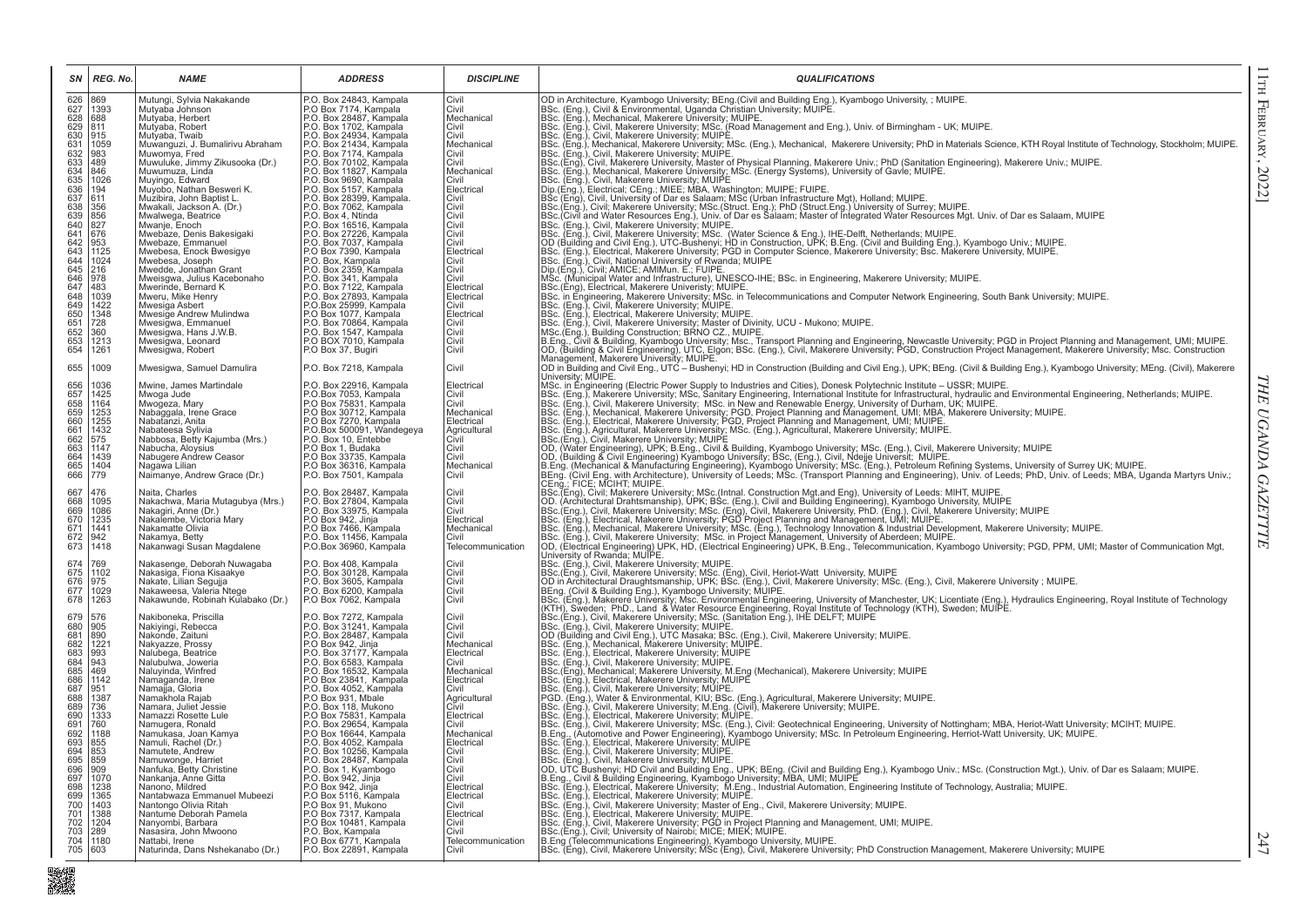| SN                                                                                                                                                                                                                                                                                                                       | REG. No.                                                        | <b>NAME</b>                                           | <b>ADDRESS</b>                                    | <b>DISCIPLINE</b>        | <b>QUALIFICATIONS</b>                                                                                                                                                                                                                      | 248                  |
|--------------------------------------------------------------------------------------------------------------------------------------------------------------------------------------------------------------------------------------------------------------------------------------------------------------------------|-----------------------------------------------------------------|-------------------------------------------------------|---------------------------------------------------|--------------------------|--------------------------------------------------------------------------------------------------------------------------------------------------------------------------------------------------------------------------------------------|----------------------|
| 706 865<br>707 1023<br>708 712<br>709 1376<br>710 945<br>711 640<br>712 1116<br>713 1110                                                                                                                                                                                                                                 |                                                                 | Nawasswa, Jackson Mbulaate                            | P.O. Box 28487, Kampala                           | Civil                    | OD (Building and Civil Eng.), UTC - Elgon; B. Eng.(Civil and Building Eng.), Kyambogo University; MUIPE.<br>OD in Electrical Engineering UPK: BSC. (Eng.), Electrical, Makerere University; MSc. in Electrical Power Systems, Uni          |                      |
|                                                                                                                                                                                                                                                                                                                          |                                                                 | Nayiga, Judith<br>Navoga, Kisuule Ezra                | P.O. Box 2421, Kampala<br>P.O. Box 340, Kampala   | Electrical<br>Civil      |                                                                                                                                                                                                                                            |                      |
|                                                                                                                                                                                                                                                                                                                          | 1376                                                            | Nazimuli Rebeccah                                     | P.O Box 28487, Kampala<br>P.O. Box 1054, Kampala  | Civil                    |                                                                                                                                                                                                                                            |                      |
|                                                                                                                                                                                                                                                                                                                          |                                                                 | Ndagije, Deo                                          |                                                   | Mechanical<br>Mechanical |                                                                                                                                                                                                                                            |                      |
|                                                                                                                                                                                                                                                                                                                          |                                                                 | Ndangizi, Allan Kagimba<br>Ndawula, Edward Mike (Dr.) | P.O. Box 7174, Kampala<br>P.O. Box 23949, Kampala | Electrical               |                                                                                                                                                                                                                                            |                      |
|                                                                                                                                                                                                                                                                                                                          |                                                                 | Ndiwalana, Geoffrey Buts                              | P.O. Box 1872, Kampala                            | Civil                    |                                                                                                                                                                                                                                            |                      |
| $\frac{714}{715}$                                                                                                                                                                                                                                                                                                        | $\frac{690}{822}$                                               | Ndizihiwe, Denis<br>Ngabirano, Deneth                 | P.O. Box 7120, Kampala                            | Civil<br>Civil           |                                                                                                                                                                                                                                            |                      |
| 716                                                                                                                                                                                                                                                                                                                      | 830                                                             | Ngabirano, Julius                                     | P.O. Box 196, Kyambogo<br>P.O. Box 721, Kabale    | Civil                    |                                                                                                                                                                                                                                            |                      |
| 717 1311<br>718 625<br>719 1022                                                                                                                                                                                                                                                                                          |                                                                 | Ngabirano, Lillian<br>Ngabo, Simon Peter              | P.O Box 36784, Kampala<br>P.O. Box 12557, Kampala | Civil<br>Civil           |                                                                                                                                                                                                                                            |                      |
|                                                                                                                                                                                                                                                                                                                          |                                                                 | Ngirabakunzi, Emmanuel                                | P.O. Box 144, Kabale                              | Civil                    |                                                                                                                                                                                                                                            |                      |
|                                                                                                                                                                                                                                                                                                                          |                                                                 | Ngobi, Herbert Muzaale                                | P.O Box 5536, Kampala                             | Civil                    |                                                                                                                                                                                                                                            |                      |
|                                                                                                                                                                                                                                                                                                                          |                                                                 | Ngonzebwa, Racheal<br>Ngure Joseph Jeremiah           | P.O Box 2287, Kampala<br>P.O Box 37294. Kampala   | Civil<br>Civil           |                                                                                                                                                                                                                                            |                      |
| 720 1167<br>722 1374<br>722 1374<br>722 1374<br>722 1374<br>725 1326<br>732 1479<br>738 1474<br>732 1256<br>733 132<br>733 132<br>733 132<br>733 132<br>733 132<br>733 132<br>733 132<br>733 132<br>733 132<br>733 132<br>733 132<br>733 132<br>733 132<br>733 132<br>733<br>732<br>733<br>732<br>733<br>732<br>733<br>7 |                                                                 | Nibyagaba, Lorna Martha                               | P.O. Box 412, Entebbe                             | Civil                    |                                                                                                                                                                                                                                            |                      |
|                                                                                                                                                                                                                                                                                                                          |                                                                 | Niwaqaba, Silver<br>Niwandiinda Ivan                  | P.O. Box 1308, Kampala<br>P.O Box 575, Mbarara    | Civil<br>Civil           |                                                                                                                                                                                                                                            |                      |
|                                                                                                                                                                                                                                                                                                                          |                                                                 | Niyoyita, Phocas<br>Njuki, P.M. Lwanga (Mrs)          | P.O. Box 37468, Kampala                           | Civil                    | BSc. (Eng.), Civil, Makerere University, MUIPE.<br>(BSC. (Eng.), Civil, Makerere University; MUIPE.<br>(DD, (Water Engineering), UTC Bushenyi; BSc. (Eng.), Civil, Makerere University; PGD, PPM, UMI; MUIPE.<br>(BSc. (Eng.), Civil, U    |                      |
|                                                                                                                                                                                                                                                                                                                          |                                                                 |                                                       | P.O. Box 10665, Kampala                           | Electrical<br>Electrical |                                                                                                                                                                                                                                            |                      |
|                                                                                                                                                                                                                                                                                                                          |                                                                 | Nkezza, Barizene Angello<br>Nkurunziza, Allan Gilbert | P.O. Box 4260, Kampala<br>P.O. Box 4040, Kampala  | Civil                    |                                                                                                                                                                                                                                            |                      |
|                                                                                                                                                                                                                                                                                                                          |                                                                 | Nkuusa-Kalali, J. Emmanuel                            | P.O. Box 23598, Kampala                           | Civil                    | BSc. (Eng.), Civil; Makerere University; MUIPE.<br>BSc. (Eng.), Civil; Makerere University; MUIPE.<br>BSc. (Eng.), Civil, Makerere University; MSc. (Water Resources Eng.), University of Dar es Salaam; MUIPE.<br>Jesc. (Eng.), Civil,    |                      |
|                                                                                                                                                                                                                                                                                                                          |                                                                 | Nkuyahaga, Innocent Acheng<br>Nnassuuna, Mirembe      | P.O. Box 9828, Kampala<br>P.O Box 21049, Kampala  | Civil<br>Civil           |                                                                                                                                                                                                                                            |                      |
|                                                                                                                                                                                                                                                                                                                          |                                                                 | Nnyanzi, George William                               | P.O. Box 8656, Kampala<br>P.O. Box 942, Jinja     | Mechanical               |                                                                                                                                                                                                                                            |                      |
|                                                                                                                                                                                                                                                                                                                          |                                                                 | Nsamba, Leandro Rogers                                |                                                   | Electrical               |                                                                                                                                                                                                                                            |                      |
|                                                                                                                                                                                                                                                                                                                          |                                                                 | Nsambu, Reuben<br>Nseerikomawa Charles Ssennyonjo     | P.O. Box 9622, Kampala                            | Civil<br>Civil           | BSc. (Eng.), Unit, Makerere University; PGU, Project Planning and Management, UMI; Master of Public Infrastructure, Makerere University; MUIPE.<br> BSc. (Eng.), Mechanical; University; PGU, Project Planning and Management, UM          |                      |
|                                                                                                                                                                                                                                                                                                                          |                                                                 | Nsereko, Michael                                      | P.O.Box 21948, Kampala<br>P.O. Box 690, Kampala   | Civil                    |                                                                                                                                                                                                                                            |                      |
| 738                                                                                                                                                                                                                                                                                                                      | 1434                                                            | Nsiimire Annet                                        | P.O.Box 23841, Kampala                            | Telecommunication        | (PPM). UMI: MUIPE.                                                                                                                                                                                                                         |                      |
| 739                                                                                                                                                                                                                                                                                                                      | 979                                                             | Nsimbe, Joseph                                        | P.O. Box 10704, Kampala                           | Civil                    | BSc. (Eng.), Civil, Makerere University; MUIPE.                                                                                                                                                                                            |                      |
|                                                                                                                                                                                                                                                                                                                          | 1349<br>11240                                                   | Nsubuga Abubaker                                      | P.O Box 71674, Kampala<br>P.O Box 10750, Kampala  | Mechanical<br>Civil      |                                                                                                                                                                                                                                            |                      |
| 740<br>741<br>742                                                                                                                                                                                                                                                                                                        | 928                                                             | Nsubuğa, Geoffrey<br>Nsubuga, Jacob                   | P.O. Box 10563, Kampala                           | Civil                    | ODC, (Mechanical Engineering), UTC Bushenyi; HD, (Mechanical Engineering), UPK; B.Eng. (Mechanical & Manufacturing Engineering), Kyambogo University; MUIPE.<br> BSC. (Eng.), Civil, Makerere University; MUIPE.<br> OD (Building an       |                      |
| 743<br>744<br>745                                                                                                                                                                                                                                                                                                        | 1149                                                            | Ntabadde, Christine Mugimba                           | P.O Box 3191. Kampala                             | Electrical               |                                                                                                                                                                                                                                            |                      |
|                                                                                                                                                                                                                                                                                                                          | 522<br>1350                                                     | Ntale, Henry Kayondo (Dr.)<br>Ntwirenabo Coleb        | P.O.Box 5933, Kampala<br>P.O Box 28487, Kampala   | Civil<br>Civil           |                                                                                                                                                                                                                                            |                      |
| 746<br>747<br>748                                                                                                                                                                                                                                                                                                        | 889                                                             | Nuwagaba, Fred<br>Nuwagira, Deus                      | P.O. Box 7062, Kampala                            | Civil                    | BBC. (Eng.), Electrical, Makerere University; MSc. In Constructions Systems and Signal Processing, University of Bristol; Michelen BSC. (Eng.), Electrical, Makerere University; MSc. In Communications Systems and Signal Pro             | THE UGANDA GAZETTTE  |
|                                                                                                                                                                                                                                                                                                                          | $\begin{array}{r} 1244 \\ 648 \end{array}$                      | Nuwamanya, Herbert                                    | P.O Box 28487, Kampala<br>P.O Box 28487, Kampala  | Civil<br>Civil           |                                                                                                                                                                                                                                            |                      |
|                                                                                                                                                                                                                                                                                                                          | 1214                                                            | Nuwamanya, Titus                                      | P.O. Box 28411, Kampala                           | Civil                    |                                                                                                                                                                                                                                            |                      |
| 749<br>750<br>751                                                                                                                                                                                                                                                                                                        | $\frac{1554}{1066}$                                             | Nyabeeya, Elicad Elly                                 | P.O. Box 23894, Kampala                           | Civil                    | B.C., C., G., W., W., Hukucu, S., Sommoog, University; PGD in Water and Sanitation, Uganda Christian University; MUIPE.<br>B.C. (Eng.), Civil, Makerere University; MSc. (Water Rs Eng.), University of Dar es Salaam, MBA-ESAMI,          |                      |
|                                                                                                                                                                                                                                                                                                                          |                                                                 | Nyakaana, Moses<br>Nyakana, Peter                     | P.O. Box 10877, Kampala                           | Civil<br>Civil           |                                                                                                                                                                                                                                            |                      |
| 752<br>753<br>754<br>755<br>756<br>757                                                                                                                                                                                                                                                                                   | 899<br>1048<br>1336                                             | Nyakango, Joash                                       | P.O. Box 80, Wakiso<br>P.O. Box 40108, Kampala    | Civil                    | BSc. (Eng.), Civil, Makerere University, MUIPE.<br>BSc. (Eng.), Civil, Makerere University, MUIPE.                                                                                                                                         |                      |
|                                                                                                                                                                                                                                                                                                                          | 733                                                             | Nyamutale Peter<br>Nyende, Byakika Stephen (Dr.)      | P.O Box 26212, Kampala<br>P.O. Box 22379, Kampala | Civil<br>Civil           | BSc. (Eng.), Civil, Makerere University; MUIPE.                                                                                                                                                                                            |                      |
|                                                                                                                                                                                                                                                                                                                          | 714                                                             | Nyende, Hussien Hassan                                | P.O. Box 7010, Kampala                            | Civil                    |                                                                                                                                                                                                                                            |                      |
|                                                                                                                                                                                                                                                                                                                          |                                                                 | Obara, Geoffrey                                       | P.O. Box 28487, Kampala                           | Civil                    |                                                                                                                                                                                                                                            |                      |
|                                                                                                                                                                                                                                                                                                                          | 1345<br>583<br>707                                              | Obeja Roderick<br>Obetia, Robert                      | P.O Box 21706, Kampala<br>P.O. Box 28059, Kampala | Civil<br>Civil           | BSC: (Eng.), Civil, Makerere University, MOF.<br>BSC: (Eng.), Civil, Makerere University, MSC: (Eng.), Civil, MUK; PhD (Eng.), Civil, Vaal University of Technology, South Africa; MUIPE.<br>BSC: (Eng.), Civil, Makerere University       |                      |
|                                                                                                                                                                                                                                                                                                                          |                                                                 | Oboko, Innocent Yotkum                                | P.O. Box 24708, Kampala                           | Civil                    |                                                                                                                                                                                                                                            |                      |
|                                                                                                                                                                                                                                                                                                                          | 934<br>612                                                      | Obwor, Emmanuel<br>Ocan, Bernard Nelson               | P.O. Box 9719, Kampala<br>P.O. Box 27878, Kampala | Civil<br>Civil           |                                                                                                                                                                                                                                            |                      |
|                                                                                                                                                                                                                                                                                                                          | 1295                                                            | Ocan, Jolly Joe                                       | P.O Box 7174, Kampala                             | Mechanical               |                                                                                                                                                                                                                                            |                      |
| 758<br>759<br>760<br>761<br>763<br>764<br>765                                                                                                                                                                                                                                                                            | 878                                                             | Ocet, Tonny                                           | P.O. Box 28487, Kampala                           | Civil                    | BSC. (Eng.), Civil, Makerere University, MBA, Heriot-Watt University, UK; MUIPE.<br>B.Eng. (Civil and Building Engineering), Kyambogo University; MUIPE.<br>BSc. (Eng.), Civil, University of Dar es Salaam; PGD, Project Planning a       |                      |
|                                                                                                                                                                                                                                                                                                                          | 615                                                             | Ochieng, Lucas A. Nyandondo                           | P.O. Box 796, Kampala                             | Civil                    |                                                                                                                                                                                                                                            |                      |
| 766<br>767                                                                                                                                                                                                                                                                                                               | 691                                                             | Ochola, Michael Jackson                               | P.O. Box 28487, Kampala                           | Civil                    |                                                                                                                                                                                                                                            |                      |
|                                                                                                                                                                                                                                                                                                                          | 990                                                             | Ochole, Moses<br>Ochwo, Vincent Olie                  | P.O. Box 28487, Kampala<br>P.O. Box 6329, Kampala | Civil<br>Mechanical      |                                                                                                                                                                                                                                            |                      |
|                                                                                                                                                                                                                                                                                                                          |                                                                 | Odenigbo, Francis Chigozie                            | P.O. Box 70813, Kampala                           | Civil                    |                                                                                                                                                                                                                                            |                      |
|                                                                                                                                                                                                                                                                                                                          |                                                                 | Odoch, Simon Peter                                    | P.O. Box Kampala                                  | Civil                    |                                                                                                                                                                                                                                            |                      |
|                                                                                                                                                                                                                                                                                                                          | 1127                                                            | Odoi, Paul<br>Odong, Francis Gimoro                   | P.O Box 7817, Kampala                             | Electrical<br>Mechanical |                                                                                                                                                                                                                                            |                      |
|                                                                                                                                                                                                                                                                                                                          |                                                                 | Odong, Justine                                        | P.O. Box 7136, Kampala<br>P.O. Box 35518, Kampala | Civil                    |                                                                                                                                                                                                                                            |                      |
|                                                                                                                                                                                                                                                                                                                          | 1433                                                            | Odong, Khalil Bakhit<br>Odongo Brian                  | P.O. Box 11341, Kampala                           | Civil<br>Electrical      |                                                                                                                                                                                                                                            |                      |
|                                                                                                                                                                                                                                                                                                                          |                                                                 | Odongo, Frederick Obala                               | P.O.Box 7063, Kampala                             | Mechanical               |                                                                                                                                                                                                                                            |                      |
|                                                                                                                                                                                                                                                                                                                          | 1053                                                            | Odongo, Joseph                                        | P.O BOX 34779, Kampala                            | Civil                    | BSc. (Eng.), Civil, University of Nairobi; M.Eng, University of Benin; PGDipAdj, College of Estate Management, UK; CEng, MIEK, MICE, MASCE, M<br>Institute of Arbitrators; MUIPE.<br>ODC, Kyambogo; BSc.(Eng.), Civil, Makerere Univ       |                      |
|                                                                                                                                                                                                                                                                                                                          |                                                                 | Odongo, Justine Ongom<br>Odongo, Mark Ajal            | P.O. Box 956, Gulu<br>P.O Box 23841, Kampala      | Civil<br>Electrical      | BSC. (Eng.), Civil, Makerere University, MDR.<br>BSC. (Eng.), Civil; Makerere University; MUIPE.<br>BSC. (Eng.), Electrical, Makerere University; MUIPE.<br>BSC. (Eng.), Electrical, Makerere University; MEIN, MURE.<br>BSC. (Eng.), Elec |                      |
|                                                                                                                                                                                                                                                                                                                          | $\frac{1206}{355}$                                              | Odongo, Michael Moses (Dr.)                           | P.O. Box 745, Entebbe                             | Civil                    |                                                                                                                                                                                                                                            |                      |
|                                                                                                                                                                                                                                                                                                                          |                                                                 | Odongo, Thomas<br>Odul Stephenson                     | P.O. Box 10105, Kampala<br>P.O Box 28487, Kampala | Electrical<br>Civil      |                                                                                                                                                                                                                                            |                      |
|                                                                                                                                                                                                                                                                                                                          |                                                                 | Ogik, Alfred                                          | P.O. Box 901, Mbale                               | Civil                    |                                                                                                                                                                                                                                            |                      |
|                                                                                                                                                                                                                                                                                                                          | $\begin{array}{c} 448 \\ 1347 \\ 709 \\ 513 \\ 594 \end{array}$ | Ogwal, Jimmy Bosco                                    | P.O. Box 659, Kampala                             | Civil                    |                                                                                                                                                                                                                                            |                      |
|                                                                                                                                                                                                                                                                                                                          |                                                                 | Ogwal, Joseph Richard Oyie<br>Ogwang, Charles         | P.O. Box 34562, Kampala<br>P.O. Box 3458, Kampala | Civil<br>Electrical      | IBSC: (Eng.), Civil, Makerere University; MUIPE.<br>IBSC: (Eng.), Civil, Makerere University; MUIPE.<br>IBSC: (Eng.), Civil, University of Birmingham; MSc (Transport), Imperial College London; Dip in Transport; Imperial College        | [11TH FEBRUARY, 2022 |
|                                                                                                                                                                                                                                                                                                                          |                                                                 | Ogwang, Geoffrey                                      | P.O. Box 34779, Kampala                           | Mechanical               | BSc.(Eng), Mechanical, Makerere University; MSc. Development Economis, Uganda Martyrs University; Master of Public Infrastructure Management, Makerere University;                                                                         |                      |
|                                                                                                                                                                                                                                                                                                                          |                                                                 |                                                       |                                                   |                          | MSc.(Eng), Mechanical, Makerere University; MUIPE.                                                                                                                                                                                         |                      |

■<br>職業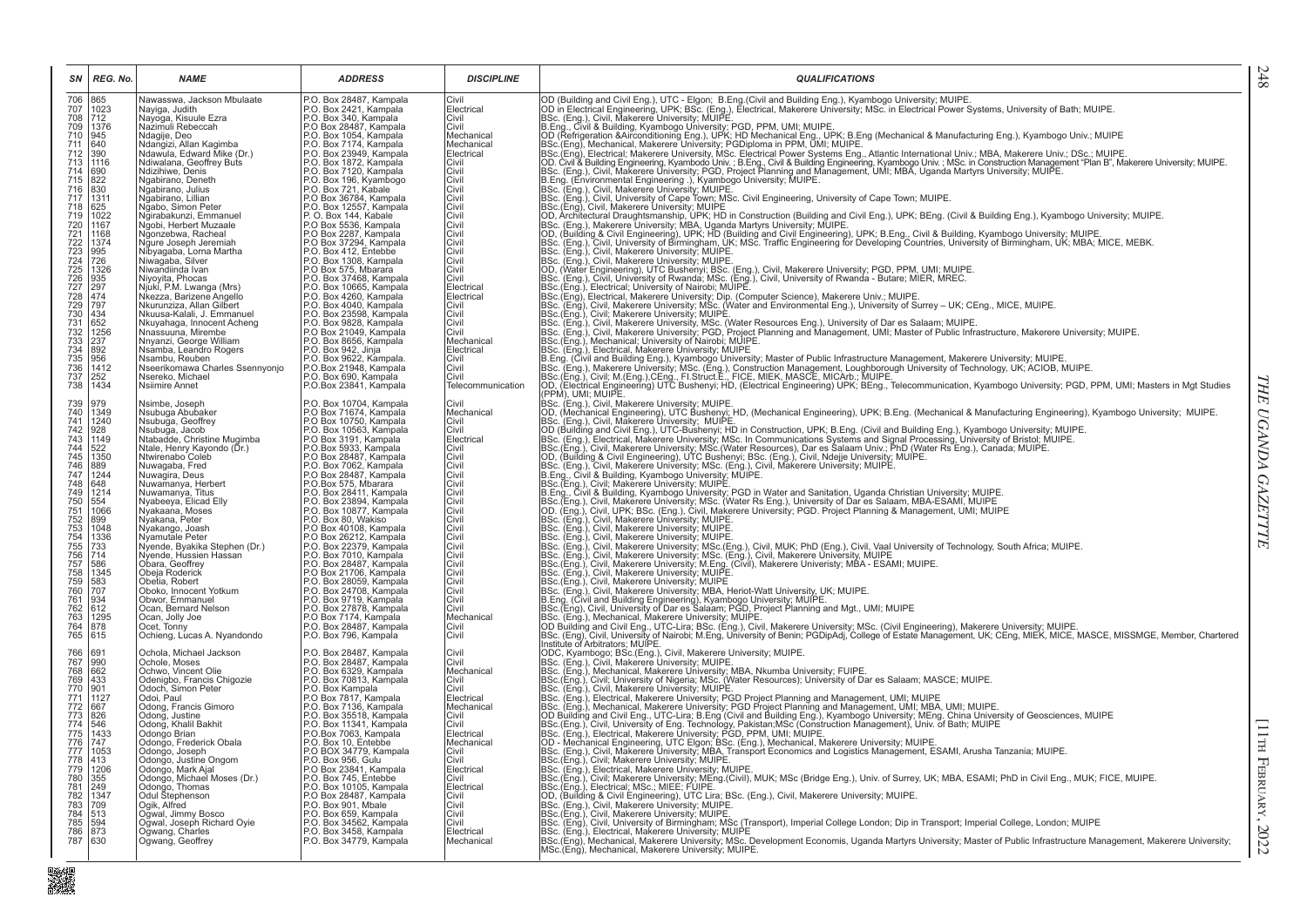| SN                                                                                                               | REG. No.                                                                                                          | <b>NAME</b>                                                                                                                                                                                                                                                                                                                                                      | <b>ADDRESS</b>                                                                                                                                                                                                                                                                                                                                                                                                                          | <b>DISCIPLINE</b>                                                                                                                              | <b>QUALIFICATIONS</b>                                                                                                                                                                                                                                                                                                                                                                                                                                                                                                                                                                                                                                                                                                                                                                                                                                                                             |
|------------------------------------------------------------------------------------------------------------------|-------------------------------------------------------------------------------------------------------------------|------------------------------------------------------------------------------------------------------------------------------------------------------------------------------------------------------------------------------------------------------------------------------------------------------------------------------------------------------------------|-----------------------------------------------------------------------------------------------------------------------------------------------------------------------------------------------------------------------------------------------------------------------------------------------------------------------------------------------------------------------------------------------------------------------------------------|------------------------------------------------------------------------------------------------------------------------------------------------|---------------------------------------------------------------------------------------------------------------------------------------------------------------------------------------------------------------------------------------------------------------------------------------------------------------------------------------------------------------------------------------------------------------------------------------------------------------------------------------------------------------------------------------------------------------------------------------------------------------------------------------------------------------------------------------------------------------------------------------------------------------------------------------------------------------------------------------------------------------------------------------------------|
| 788<br>789<br>790<br>791                                                                                         | 877<br>884<br>1273<br>1193                                                                                        | Ogwete, Steven<br>Oidu, Kizito Franklin<br>Ojambo, Lawrence<br>Ojara, Allan Bruce                                                                                                                                                                                                                                                                                | P.O. Box 20026, Kampala<br>P.O. Box 26379, Kampala<br>P.O Box 28487, Kampala<br>P.O. Box 27756, Kampala                                                                                                                                                                                                                                                                                                                                 | Agricultural<br>Electrical<br>Civil<br>Civil                                                                                                   |                                                                                                                                                                                                                                                                                                                                                                                                                                                                                                                                                                                                                                                                                                                                                                                                                                                                                                   |
| 792<br>793<br>794<br>795                                                                                         | 802<br>417<br>332<br>1219                                                                                         | Ojok Patrick<br>Ojok, Michael<br>Ojuka, Emmanuel Tom<br>Okanya, Boniface                                                                                                                                                                                                                                                                                         | P.O. Box 5536, Kampala<br>P.O. Box 22494, Kampala<br>P.O. Box 22494, Kampala<br>P.O. Box 7037, Kampala<br>P.O. Box 52, Kumi                                                                                                                                                                                                                                                                                                             | Electrical<br>Civil<br>Civil<br>Mechanical                                                                                                     |                                                                                                                                                                                                                                                                                                                                                                                                                                                                                                                                                                                                                                                                                                                                                                                                                                                                                                   |
| 796<br>$797$<br>$798$<br>799<br>800<br>801<br>802<br>803<br>804<br>805<br>806<br>807<br>808<br>809<br>810<br>811 | 781<br>1005<br>1413<br>771<br>1176<br>641<br>794<br>793<br>1006<br>850<br>366<br>929<br>511<br>395<br>338<br>1317 | Okaronon, Edmond<br>Okel, Ogwang Daniel<br>Okello Isaac<br>Okello, Dominic Louis P'Abur<br>Okello, Francis<br>Okello, Geatano<br>Okello, Geoffrey Levi<br>Okello, Kabagaju Dorothy (Dr.)<br>Okello, Paul<br>Okello, Ronald Daniel<br>Okello, Wilfred<br>Okello, Wilfred<br>Okidi-Lating, Peter (Dr.)<br>Okinyal, Henry Francis<br>Okiror, James<br>Okite, George | P.O. Box 7053, Kampala<br>P.O. Box 10591, Kampala<br>P.O Box 93, Serere<br>P.O.Box 22858, Kampala<br>Plot 37 Binayomba Road, Bugolobi, Kampala<br>P.O. Box 12812, Kampala<br>P.O. Box 28487, Kampala<br>P.O. Box 7062, Kampala<br>P.O. Box 3458, Kampala<br>P.O. Box 4052, Kampala<br>P.O. Box 7188, Kampala<br>P.O. Box 360, Lira<br>P.O. Box 7062, Kampala<br>P.O. Box 20050, Kampala<br>P.O. Box 223, Entebbe<br>P.O Box 32, Loro TC | Civil<br>Civil<br>Civil<br>Civil<br>Civil<br>Electrical<br>Electrical<br>Civil<br>Civil<br>Civil<br>Mechanical<br>Mechanical<br>Civil<br>Civil | Considered Makeret University, MSc, (Water Makeret University, MSC, (Water Management), University of Exeter; MUPE<br>SEC, (Eng., CAVI & Building, Kyambogo University, MSC, (Water Management), University of Exeter; MUPE<br>SEC                                                                                                                                                                                                                                                                                                                                                                                                                                                                                                                                                                                                                                                                |
| 812<br>813<br>814                                                                                                | 939<br>1134<br>1274                                                                                               | Okitoi, Jackson<br>Okot, Dennis<br>Okotel, Patrick                                                                                                                                                                                                                                                                                                               | P.O. Box 2415, Kampala<br>P.O. Box 7625, Kampala<br>P.O Box 20026, Kampala                                                                                                                                                                                                                                                                                                                                                              | Civil<br>Electrical<br>Civil                                                                                                                   |                                                                                                                                                                                                                                                                                                                                                                                                                                                                                                                                                                                                                                                                                                                                                                                                                                                                                                   |
| 815<br>816                                                                                                       | 1445<br>1303                                                                                                      | Okoth Joseph Micheal<br>Okuk, Geoffrey Bright Owera                                                                                                                                                                                                                                                                                                              | P.O Box 1, Tororo<br>P.O Box 341, Kampala                                                                                                                                                                                                                                                                                                                                                                                               | Agricultural<br>Civil                                                                                                                          | Basins, Hydraulic Research Institute, Egypt: MSc. Hydropower Development, Norwegian University of Science and Technology; MUIPE.<br>BSc. (Eng.), Agricultural, Makerere University; MUIPE.<br>DC. (Building & Civil Engineering), UT                                                                                                                                                                                                                                                                                                                                                                                                                                                                                                                                                                                                                                                              |
| 817<br>818<br>819<br>820<br>821<br>822<br>823<br>824<br>825<br>826<br>827<br>$\frac{828}{829}$<br>830            | 1087<br>1382<br>1606<br>239<br>1055<br>815<br>1110<br>451<br>838<br>870<br>1286<br>1241<br>761<br>1310            | Okullu, Jeroboam Steve<br>Okumu George<br>Okure, Mackay Akoori Ecuman<br>Okurut, George William<br>Okuyo, Bernard<br>Okwel, Moses<br>Okwii, Teddy<br>Okwija, Vincent Buleetwa<br>Okwong, Gilbert Okonye<br>Olaki, Ronald<br>Olaro, Oscar<br>Olega, George<br>Oleja, Albert<br>Oleng, Morris                                                                      | P.O. Box 7174, Kampala<br>P.O Box 2290, Kampala<br>P.O. Box 7062. Kampala<br>P.O. Box 7174, Kampala<br>P.O. Box 915, Kampala<br>P.O. Box 4052, Kampala<br>P.O. Box 249, Soroti<br>P.O. Box 5390, Kampala<br>P.O. Box 21566, Kampala<br>P.O. Box 28487, Kampala<br>P.O Box 509, Entebbe<br>P.O Box 1, Maracha<br>P.O. Box 1, Katakwi<br>P.O Box 25992, Kampala                                                                           | Civil<br>Civil<br>Mechanical<br>Mechanical<br>Civil<br>Civil<br>Civil<br>Electrical<br>Civil<br>Civil<br>Mechanical<br>Civil<br>Civil<br>Civil | Mancrester; Moler Mancrester, More Phiversity; Dip. Transport :Planning, Development and Management, Israel; MBA, UMI, MUIPE<br> OD, (Civil & Building Engineering), Kyambogo University; B.Eng., Civil & Building, Kyambogo Univ<br>BSc.(Eng.), Electrical: Makerere University: MUIPE, Containing & management, Omi, mod (Eng.), Dent, maker<br>BSc. (Eng.), Clectrical: Makerere University: MUIPE.<br>BSc. (Eng.), Civil, Makerere University; MSc. (Transport Planni<br>BSc. (Eng.), Mechanical, Makerere University; MUIPE.<br> OD, (Building & Civil Engineering), UTC Kichwamba; HD, (Building & Civil Engineering), Kyambogo; B.Eng., Civil & Building, Kyambogo University; MUIPE.<br> OD, (Building &<br>B.Eng., Civil & Building, Kyambogo University; MBA, National Institute of Business Management; MSc. Civil Engineering, Pan African Univ. & Jomo Kenyatta Univ. of Agriculture |
| 831<br>832                                                                                                       | 567<br>631                                                                                                        | Olet, Emmanuel<br>Olobo, Benjamin Owiny                                                                                                                                                                                                                                                                                                                          | B.P 6759, Kigali-Rwanda<br>P.O. Box 9702, Kampala                                                                                                                                                                                                                                                                                                                                                                                       | Civil<br>Civil                                                                                                                                 |                                                                                                                                                                                                                                                                                                                                                                                                                                                                                                                                                                                                                                                                                                                                                                                                                                                                                                   |
| 833<br>834<br>835<br>836<br>837<br>838                                                                           | 1020<br>1314<br>684<br>1033<br>467<br>1312                                                                        | Oluga, Daniel<br>Olupot, Simon Julius<br>Olweny, Lamu<br>Omara, Christo Balmoyi<br>Omara-Ogwang, James Moses                                                                                                                                                                                                                                                     | P.O. Box 942, Jinja<br>P.O Box 28487, Kampala<br>P.O. Box 20026, Kampala<br>P.O. Box 75831, Kampala<br>P.O. Box 21474, Kampala<br>P.O Box 28487, Kampala                                                                                                                                                                                                                                                                                | Electrical<br>Civil<br>Civil<br>Civil<br>Electrical<br>Mechanical                                                                              | B. Eng., Civil & Building, Kyambogo University; MBA, National Institute of Business Management; MSc. Civil Engineering, Pari Altican Univ. & Johno Netrystare University; MSC. (Hydraulic Eng.), UNESCO- IHE DELFT, Netherland                                                                                                                                                                                                                                                                                                                                                                                                                                                                                                                                                                                                                                                                    |
| 839<br>840<br>841<br>842<br>843<br>844<br>845<br>846<br>847<br>848<br>849                                        | 723<br>1015<br>872<br>1068<br>955<br>437<br>307<br>1011<br>315<br>82<br>1359                                      | Omiat, Albert Fidel<br>Omitta, Gilbert<br>Omoding, Nicholas<br>Omona, Charles Kasongo<br>Omona, Mathias<br>Omwolo, Nathaniel Wilson<br>Onek, Hillary Obolaker<br>Onek, Paul<br>Onen, Alex<br>Onen, Perezi M. Oryem<br>Ongodia Joan Evelyn                                                                                                                        | P.O. Box 370, Entebbe<br>P.O. Box 1078, Kampala<br>Manchester, UK<br>P.O. Box 4402, Kampala<br>P.O. Box 35967, Kampala.<br>P.O. Box 2680-00202, Nairobi<br>P.O. Box 7178, Kampala<br>P.O. Box 11695, Kampala<br>P.O. Box 10, Entebbe<br>P.O. Box Kampala<br>C4, Block 26, Bugolobi Flats                                                                                                                                                | Civil<br>Mechanical<br>Civil<br><b>Civil</b><br>Civil<br>Civil<br>Civil<br>Electrical<br><b>Civil</b><br>Civil<br>Civil                        | International AD. Logistics & Transport; MUIPE.<br>IBSC. (Eng.), Civil, Makerere University; B.Eng. Structural Eng. Univ. of Pretoria - South Africa; PE - ECSA; MSAICE; MBIE; MUIPE.<br>IBSC. (Eng.), Mechanical, Makerere Univer<br>BSc.(Eng.), Civil; University of Aberdeen, Scotland; MUIPE.<br>Dip.(Eng.), Civil; MSc. (Highways)<br>BSc. (Eng.), Civil, Makerere University; PGD. Rock Mechanics & Rock Engineering, University of British Colombia; MSc. (Eng.), Geotechnical Engineering, University of                                                                                                                                                                                                                                                                                                                                                                                  |
| 850<br>851                                                                                                       | 968<br>1329                                                                                                       | Ongom, Oyat Martin<br>Ongwara Michael                                                                                                                                                                                                                                                                                                                            | P.O. Box 9529, Kampala.<br>P.O Box 113, Pallisa                                                                                                                                                                                                                                                                                                                                                                                         | Civil<br>Civil                                                                                                                                 | Cape Town; MUIPE.<br>l∨ape com, won.<br>BSc. (Eng.), Civil. Makerere University; MUIPE.<br> OD, (Building & Civil Engineering)), UTC Lira; HD, (Civil & Building Engineering), Kyambogo University; B.Eng., Civil & Building, Kyambogo University; Mast                                                                                                                                                                                                                                                                                                                                                                                                                                                                                                                                                                                                                                           |
| 852<br>853<br>854<br>855<br>856<br>857                                                                           | 904<br>1100<br>795<br>1324<br>1259<br>1194                                                                        | Onyok, Patrick<br>Oola, Jimmy Neol Sande<br>Opige, Johnson<br>Opio Atingi Christopher<br>Opio, Emmanuel<br>Opuch, Chris                                                                                                                                                                                                                                          | P.O. Box 25999, Kampala<br>P.O. Box 71705, Kampala<br>P.O. Box 381, Lira<br>P.O Box 23841, Kampala<br>P.O Box 20026, Kampala<br>P.O. Box 40077, Nakawa, Kampala                                                                                                                                                                                                                                                                         | Civil<br>Electrical<br>Civil<br>Electrical<br>Civil<br>Civil                                                                                   | OD, (Building & Civil Engineering), UTC Lira; HD, (Civil & Building Engineering), Kyambogo University; B.Eng., Civil & Building, Kyambogo University; Master of Public<br> Infrastructure Management, Makerere University; MUIPE.                                                                                                                                                                                                                                                                                                                                                                                                                                                                                                                                                                                                                                                                 |
| 858                                                                                                              | 1131                                                                                                              | Opwanya, Peter                                                                                                                                                                                                                                                                                                                                                   | P.O. Box 20026, Kampala                                                                                                                                                                                                                                                                                                                                                                                                                 | Civil                                                                                                                                          | Brussels, Belgium; MUIPE                                                                                                                                                                                                                                                                                                                                                                                                                                                                                                                                                                                                                                                                                                                                                                                                                                                                          |
| 859<br>860                                                                                                       | 1090<br>1318                                                                                                      | Opwonya, Daniel<br>Orishaba, Catherine                                                                                                                                                                                                                                                                                                                           | P.O. Box 4759, Kampala<br>P.O Box 20026, Kampala                                                                                                                                                                                                                                                                                                                                                                                        | Agricultural<br>Civil                                                                                                                          | BSc. (Eng.),Agricultural, Makerere University; MSc. Hydro Science and Engineering, Technical University of Dresden - Germany, MUIPE<br> BSc. (Eng.), Civil, Makerere University; PGD, Hydraulic Engineering in River Basins, Hydr                                                                                                                                                                                                                                                                                                                                                                                                                                                                                                                                                                                                                                                                 |

■<br>職業

 $11\text{TH}$  February, 2022] 11th February, 2022]

THE UGANDA GAZETTTE *THE UGANDA GAZETTTE*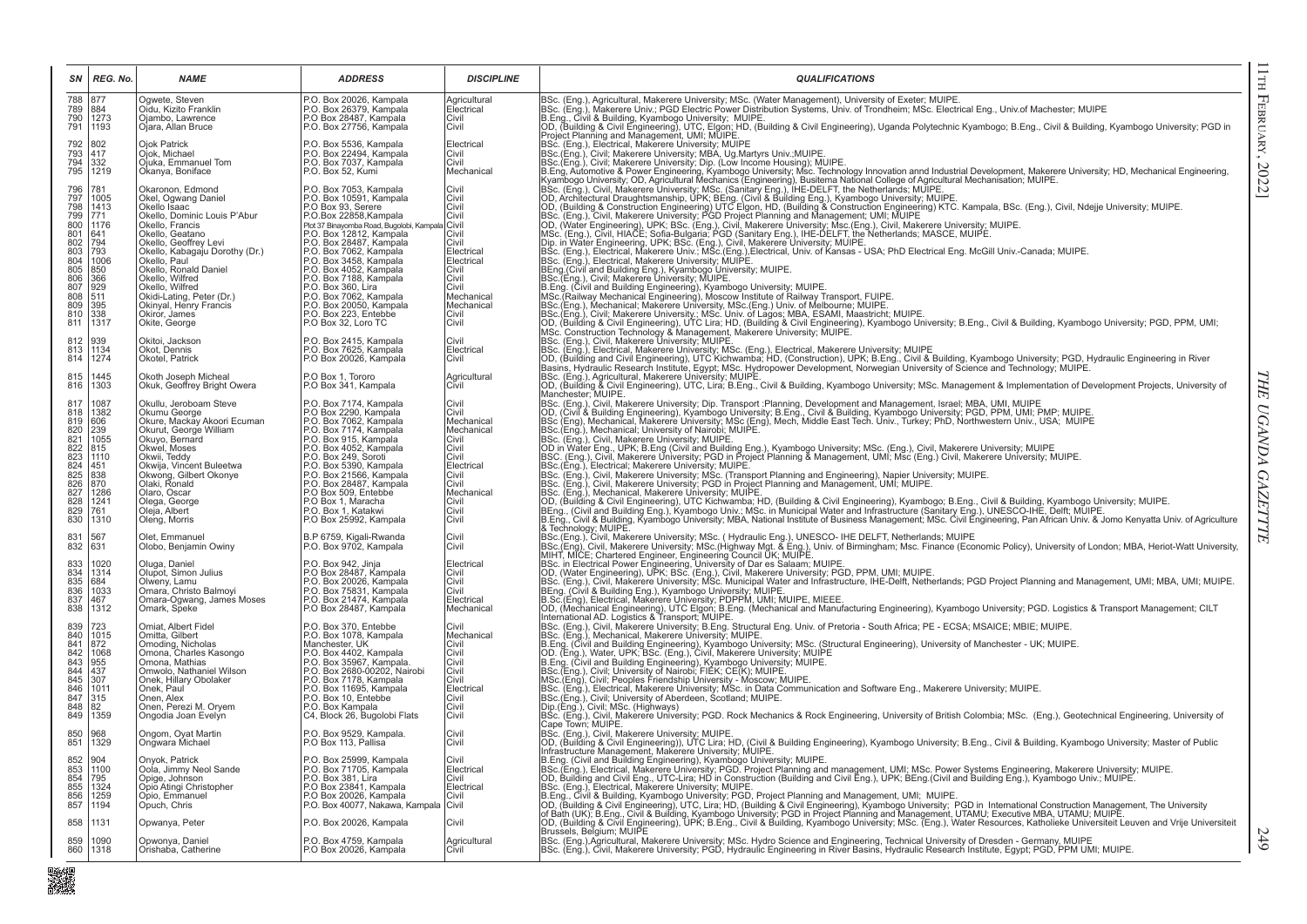| SΝ<br>REG. No.                                                                                                                                     | <b>NAME</b>                                                                                                                                               | <b>ADDRESS</b>                                                                                                                                                                                              | <b>DISCIPLINE</b>                                                                  | <b>QUALIFICATIONS</b>                                                                                                                                                                                                                                                                                                                                                                                                                                                                                                                               |
|----------------------------------------------------------------------------------------------------------------------------------------------------|-----------------------------------------------------------------------------------------------------------------------------------------------------------|-------------------------------------------------------------------------------------------------------------------------------------------------------------------------------------------------------------|------------------------------------------------------------------------------------|-----------------------------------------------------------------------------------------------------------------------------------------------------------------------------------------------------------------------------------------------------------------------------------------------------------------------------------------------------------------------------------------------------------------------------------------------------------------------------------------------------------------------------------------------------|
| 861<br>862<br>863<br>998<br>831<br>1230<br>864<br>1113<br>865<br>577<br>1327<br>866                                                                | Oryem, John Speke<br>Osele, Patrick<br>Osilo, Tom<br>Otedor, Samuel Noah<br>Otemo, Simon J.<br>Otim Kevin                                                 | P.O. Box 7053, Kampala<br>P.O. Box 7174, Kampala<br>P.O Box 28487, Kampala<br>P.O. Box 7625, Kampala<br>P.O. Box 107, Kyambogo<br>P.O Box 942, Jinja<br>P.O. Box 916, Mbale                                 | Civil<br>Civil<br>Mechanical<br>Civil<br>Civil<br>Civil                            | BSc. (Eng.), Civil, Makerere University; MUIPE<br>BSc. (Eng.), Civil, Makerere University; MUIPE.<br>BSc. (Eng.), Civil, Makerere University; MUIPE, University: Muinted Engineering), UPK; B.Eng. (Mechanical and Manufacturing Engineering), Kyambogo University; MUIPE.<br>OD. (Mec                                                                                                                                                                                                                                                              |
| 867<br>923<br>868<br>869<br>870<br>871<br>807<br>940<br>$\frac{503}{447}$<br>$\frac{872}{873}$<br>508                                              | Otim, Alex P'Okene<br>Otim, Daniel (Dr.)<br>Otim, George<br>Otim, Joseph<br>Otim, Vincent<br>Otoi, Simon Peter                                            | P.O. Box 8493, Kampala<br>P.O. Box 6779, Kampala<br>P.O. Box 28487, Kampala<br>P.O. Box 28487, Kampala<br>P.O. Box 22428, Kampala                                                                           | <b>Civil</b><br>Civil<br><b>Civil</b><br>Civil<br>Civil<br>Civil                   |                                                                                                                                                                                                                                                                                                                                                                                                                                                                                                                                                     |
| 471<br>874<br>875<br>876<br>708<br>1000<br>1152<br>1181<br>877<br>308<br>878<br>879                                                                | Otteskov, Peter Lohmann<br>Otwane, Dan Etiange<br>Owagage, Innocent Alex<br>Owilli, Ben<br>Owino, Innocent Godwins<br>Owora, Sam<br>Owori, Ogola Nicholas | P.O. Box 9771, Kampala<br>P.O. Box 4052, Kampala<br>P.O. Box 8493, Kampala<br>P.O Box 28487, Kampala<br>P.O Box 7625, Kampala<br>P.O. Box 262, Entebbe                                                      | <b>Civil</b><br>Civil<br>Civil<br> Civil<br>Civil<br>Civil<br>Mechanical           | BSC.(Eng.), Civil, Makerere University; Michel.<br>BSC.(Eng.), Civil, Makerere University; Michel. Eng.; IHE, Delft; MSc. Sanitation Eng., IHE, Delft -Netherlands, MUIPE.<br>BSC.(Eng.), Civil, Makerere University; MUIPE.<br>BSC. (E                                                                                                                                                                                                                                                                                                             |
| 1236<br>1222<br>880<br>881<br>882<br>617<br>584<br>883<br>1001<br>884<br>1275                                                                      | Oyoo, Eliseo<br>Pande, Michael Mabonga<br>Pario, Lawrence<br>Pariyo, Bernard<br>Patel, Harish Jashbhai                                                    | P.O. Box 942, Jinja<br>P.O. Box 942, Jinja<br>P.O. Box 23322, Clocktower-Kampala Civil<br>P.O. Box 28487, Kampala Civil<br>P.O. Box 28487, Kampala Civil<br>P.O. Box 575, Mbarara<br>P.O Box 22760, Kampala | Civil<br>Electrical                                                                | BSc.(Eng.), Civil; Makerere University; MUIPE.<br>BSc.(Eng.), Civil; Makerere University; MUIPE.<br>C.(Eng.), Mechanical, Makerere University; MUIPE.<br>OD. Architectural Draughtmanship, UPK; HD, (Building & Civil Engineering), UPK<br>BSc. (Eng.), Electrical, North East London Polytechnic, CE, Engineering Council UK; Life Member, IEEE; Member, IEEE; CE, Institute of Engineering and Technology; Graduate<br>Engineer, EBK; MUIPE.                                                                                                      |
| 885<br>886<br>887<br>1431<br>566<br>1405<br>888<br>1411<br>972<br>889<br>890<br>1323                                                               | Picho Jerry<br>Pulaparthi, Murali Krishna<br>Rachkara Paul<br>Rebecca Mayanja<br>Roma, Godfrey<br>Rubahamya, Marcelliano                                  | P.O.Box 26342, Kampala<br>P.O. Box 1202, Jinja<br>P.O. Box 7053, Kampala<br>P.O.Box 9566, Kampala<br>P.O. Box 7174, Kampala<br>P.O Box 122, Bushenyi                                                        | Electrical<br>Civil<br>Mechanical<br>Electrical<br>Civil<br><b>Civil</b>           | Engineering, Editional Makerere University; PGD, PPM, UMI; MUIPE.<br>B.Eng. Karnatak University, Dharward, India; Member, Chartered Engineer & Fellow of the Institution of Engineers, India; MUIPE.<br>B.Sc. (Eng.), Mechanical, Ma                                                                                                                                                                                                                                                                                                                |
| 891<br>892<br>893<br>894<br>472<br>1337<br>553<br>788<br>895<br>1128                                                                               | Rubarenzya, Mark Henry (Dr.)<br>Rucukye Anthony<br>Rusongoza, Patrick K. (Dr.)<br>Rutaagi, Joseph<br>Rutalo, Michael<br>Rwakasanga, Gershom Kateera       | P.O. Box 28487, Kampala<br>P.O Box 7062, Kampala<br>P.O. Box 26600, Kampala<br>P.O. Box 20026, Kampala<br>P.O Box 3564, Kampala                                                                             | <b>Civil</b><br>Civil<br>Civil<br>Civil<br>Electrical<br>Mechanical                | Soc. (eng.), eneuroal, wakestere University, WOIPE:<br>(OD in Architectural Draughtsmanship, UPK; HD in Construction, UPK; B.Eng. (Civil and Building Engineering), Kyambogo University; MUIPE.<br>(OD, (Building & Civil Engineer                                                                                                                                                                                                                                                                                                                  |
| 896<br>897<br>898<br>899<br>720<br>470<br>432<br>257<br>900<br>906<br>901<br>1007<br>902<br>1427                                                   | Rwanga, Robert<br>Sabiiti, Charles Habarugira<br>Sagala, Paul Neil Sekikubo (Dr.)<br>Sajja, Ssali Godfrey<br>Sakwa, Darlington Nanywaka<br>Sande William  | P.O. Box 73270, Kampala<br>P.O. Box 70, Entebbe<br>P.O. Box 10, Entebbe<br>P.O. Box 10631, Kampala<br>P.O. Box 7062, Kampala.<br>P.O. Box 5824, Kampala<br>P.O.Box 28761, Kampala                           | Civil<br>Civil<br>Mechanical<br>Mechanical<br>Electrical<br>Civil                  | BSc. (Eng.), Electrical, Makerere University; Master of Engineering (Power Systems), University of Sydney; MUIPE<br>BSc. (Eng.), Electrical, Makerere University; MSsc. (Eng.), UST Beijing - China; MUIPE.<br>BSc. (Eng.), Mechanic<br>BSc. (Eng.), Electrical, University of Nairobi; MSc. in Electronics, University of London; MUIPE.<br> OD. (Building & Civil Engineering) UTC Bushenyi; HD. (Building & Civil Engineering), UPK; BSc. Quantity Surveying, Makerere                                                                           |
| 478<br>372<br>585<br>903<br>904<br>905<br>906<br>538<br>1249                                                                                       | Sebbit, Adam Mohammed<br>Sebbowa, Frank, Bunnya (Dr.)<br>Sebuli, Joseph Musoke<br>Sebwato, Cyrus<br>Sedirimba, lan                                        | P.O. Box 7062, Kampala<br>P.O. Box 10332, Kampala<br>P.O. Box 6603, Kampala<br>P.O. Box 21413, Kampala<br>P.O Box 9310, Kampala                                                                             | Mechanical<br>Mechanical<br><b>Civil</b><br>Civil<br>Electrical                    | RSC.(Eng.), Mochanical, Technical University of Instabul, MSc.(Eng.) Mech; Technical Univ. of Instanbul, Turkey, MUIPE.<br> B.S.(Eng.), Sterra Leone; MSc. (Leeds); PhD.(Leeds); MSOE (UK), MIEK, MUIPE.<br> BSc.(Eng.), Civil, Mak<br>BSc. (Eng.), Civil, Makerere University, MSc. (Sanitary Engineering), IHE-Delft, MUIPE.<br>BSc. (Eng.), Electrical, Makerere University, MUIPE.                                                                                                                                                              |
| 907<br>908<br>909<br>$\begin{array}{ c c }\n\hline\n1114 \\ 974 \\ 1223 \\ \hline\n\end{array}$<br>910<br>668<br>911<br>912<br>1276<br>913<br>1124 | Sekadde, Ezra<br>Sekanyu, Nooh Haroon<br>Sekasala, Kenneth<br>Sekayizzi, Andrew<br>Sekitene, Ronald Mukasa<br>Semakula, Edward Jerimiah                   | P.O Box 25200, Kampala<br>P.O. Box 75892, Kampala<br>P.O. Box 70668, Kampala<br>P.O. Box 7053, Kampala<br>P.O Box 75831, Kampala<br>P.O. Box 8615, Kampala                                                  | Civil<br><b>Civil</b><br> Civil<br><b>Civil</b><br>Electrical<br>Telecommunication | BSC. (Eng.), Civil, Makerere Univ. ; PGD in Project Planning & Management, UMI; Master of Engineering (Civil), Makerere Univ.; MUIPE.<br>BSc. (Eng.), Civil, Makerere University, MÜIPE<br> OD. (Building & Civil, Makerere University, MÜIPE) (Schiff Annual Schiff Annual Schiff Annual Schiff Annual Schiff Annual Schiff Annual Schiff Annual Schiff Annual Schiff Ann                                                                                                                                                                          |
| 914<br> 1161<br>915<br>745<br>916<br>1281<br>1220<br>917<br>918<br>534<br>919<br>1093                                                              | Semanda, Hassan<br>Sematimba, Ivan<br>Semazzi, Zaake Wilfred<br>Sembatya, Richard Kato<br>Semitala, Norbert<br>Semiyaga, Swaib (Dr.)                      | P.O Box 28487, Kampala<br>P.O. Box 5585, Kampala<br>P.O Box 154, Soroti<br>P.O. Box 5536, Kampala<br>P.O. Box 12717, Kampala<br>P.O. Box 7062, Kampala                                                      | Civil<br>Civil<br>Electrical<br>Telecommunication<br>Electrical<br>Civil           | BSC. (Eng.), Electrical, Makerere University; MUIPE.<br>BSC. (Eng.), Electrical, Makerere University; MUIPE.<br>O.D. (Electrical Eng.) UPK; B. Eng. (Clientical Eng.) UPK; B. Eng (Telecommunications Engineering), Kyambogo Unive<br>BSc. (Eng.), Electrical, Makerere Univ.;PGD Elect. Power Distribution Sys., Norwegian Univ.;MSc.(Eng.), Elect., MUK; MBA (Fin.); MIEEE,MUIPE                                                                                                                                                                  |
| 1242<br>920<br>921<br>922<br>638<br>628<br>923<br>348<br>924<br>1049                                                                               | Sempebwa, Brian<br>Sempewo, Jotham Ivan<br>Semugooma, David Rogers<br>Semuju, Charles Roy Ddiba<br>Semusu, Haruna                                         | P.O Box 7150, Kampala<br>P.O. Box 8761, Kampala<br>P.O. Box 10591, Kampala<br>P.O. Box 3691, Kampala<br>P.O. Box 40108, Kampala                                                                             | Civil<br>Civil<br>Civil<br>Electrical<br> Civil                                    | BSc. (Eng.'), Civil, Makerere University; MSc. (Eng.), Civil, Makerere University; PhD. (Eng.), Civil, Makerere University, Graduate Professional Dip. in Sanitation, UNES<br>CO-IHE Delft, Netherlands; MUIPE<br>BSc. (Eng.), Civil, Makerere University; MUIPE.<br> BSc.(Eng), Civil, Makerere University; MSc. Municipal Water and Infrastructure, UNESCO IHE- DELFT, Netherlands; MUIPE.<br>BSc.(Eng.), Civil, Makerere University, MUIPE.<br>BSc.(Eng.), Civil, Makerere University, MUIPE.<br>BSc. (Eng.), Civil, Makerere University; MUIPE. |
| 925<br>926<br>927<br>928<br>929<br>$\begin{array}{r} 912 \\ 653 \\ 750 \end{array}$<br>886<br>900                                                  | Semuwemba, James (Dr.)<br>Semyano, Sarah (Dr.)<br>Senabulya, Mugabi Timothy<br>Senengo, Joshua<br>Senfuka, Christopher (Dr.)                              | P.O. Box 47<br>P.O. Box Kampala<br>P.O.Box 7066, Kampala<br>P.O. Box 5390, Kampala<br>P.O. Box 20026, Kampala<br>P.O. Box 1, Kyambogo                                                                       | <b>Civil</b><br>Civil<br>Mechanical<br> Civil<br>Mechanical                        | BSC. (Eng.), Civil, Makerere Univ.; MSc (Eng.), Environmental Eng. and Project Mgt., Univ. of Leeds; PhD in Civil Eng., The Queen's Univ. of Belfast; MUIPE.<br>BSC. (Eng.), Civil, Makerere University; MSc. (Water and Environm                                                                                                                                                                                                                                                                                                                   |
| 930<br>292<br>931<br>738<br>932<br>933<br>934<br>935<br>894<br>1154<br>$335$<br>$572$<br>$223$                                                     | Senfuma, Stanley J.R.<br>Seninde, Stephen<br>Senoga, Moses<br>Sentamu, Jamidu<br>Sentongo, Samuel Sebide<br>Sentumbwe, Ahmed                              | P.O. Box 1354, Kampala<br>P.O. Box 1, Nakasongola<br>O.BOX 1377, Kampala<br>P.O Box 942, Jinja<br>P.O. Box 4052, Kampala<br>P.O. Box 20026, Kampala                                                         | <b>Civil</b><br><b>Civil</b><br>Civil<br>Mechanical<br>Electrical<br>Civil         | BSc.(Eng.), Civil; Makerere University; MSc. (Wales), MUIPE.<br>OD (Building and Civil Eng.), UPK; HD (Construction), UPK; B.Eng. (Civil and Building Eng.), Kyambogo University; MUIPE.<br>BSC. (ENG.),<br>Civil, Makerere University; MUIPE<br>BSc. (Eng.), Makerere University; MUIPE.<br>BSc.(Eng.), Electrical; University of Nairobi, MIEE (UK); MUIPE.<br> BSc.(Eng.), Circli, Makerere University; MSc. (Water and Waste Engineering), Loughborough University; MUIPE<br> BSc.(Eng.), Civil; MSc. (Eng.), Civil; Swansea,                   |
| 936<br>937<br> 1016<br>$\begin{array}{ c c }\n 938 & 741 \\  939 & 812\n\end{array}$<br>940 1399<br>941<br>387                                     | Serubiri, Samuel Sekisambu<br>Serukenya, Isaac Wassanyi<br>Serunjogi, Steven<br>Serwadda, Isaac<br>Serwanja Emmanuel<br>Seryazi, John C.T.                | P.O. Box 4043, Kampala<br>P.O. Box 6157, Kampala<br>P.O. Box 3219, Kampala<br>P.O. Box 2019, Kampala<br>P.O Box 36070, Kampala<br>P.O. Box 31052, Kampala                                                   | <b>Civil</b><br>Electrical<br> Civil<br>Electrical<br> Civil<br>Civil              | BSc. (Eig.), Schr, moo. (Eng.), on in one ratio (Inc. Centrol, Online Internal, University of Kwazulu-Natal; MUIPE.<br>BSc. Eng. (Civil), Rostov State Civil Eng. University, Russia; Masters in Mgt. studies - Uganda Management<br>BSc. (Eng.), Civil, Makerere University, MSc. (Eng.), Infrastructure & Environmental, Chalmers University of Technology Sweden; MUIPE.<br> MSc.(Eng.), Civil, Nakerere University, MSc. (Eng.), Infrastructure & Environmental, C                                                                              |
| 942 1294<br>灘                                                                                                                                      | Sevume, Samson                                                                                                                                            | P.O Box 5030, Kampala                                                                                                                                                                                       | Electrical                                                                         | BSc. (Eng.), Electrical, Makerere University; MUIPE.                                                                                                                                                                                                                                                                                                                                                                                                                                                                                                |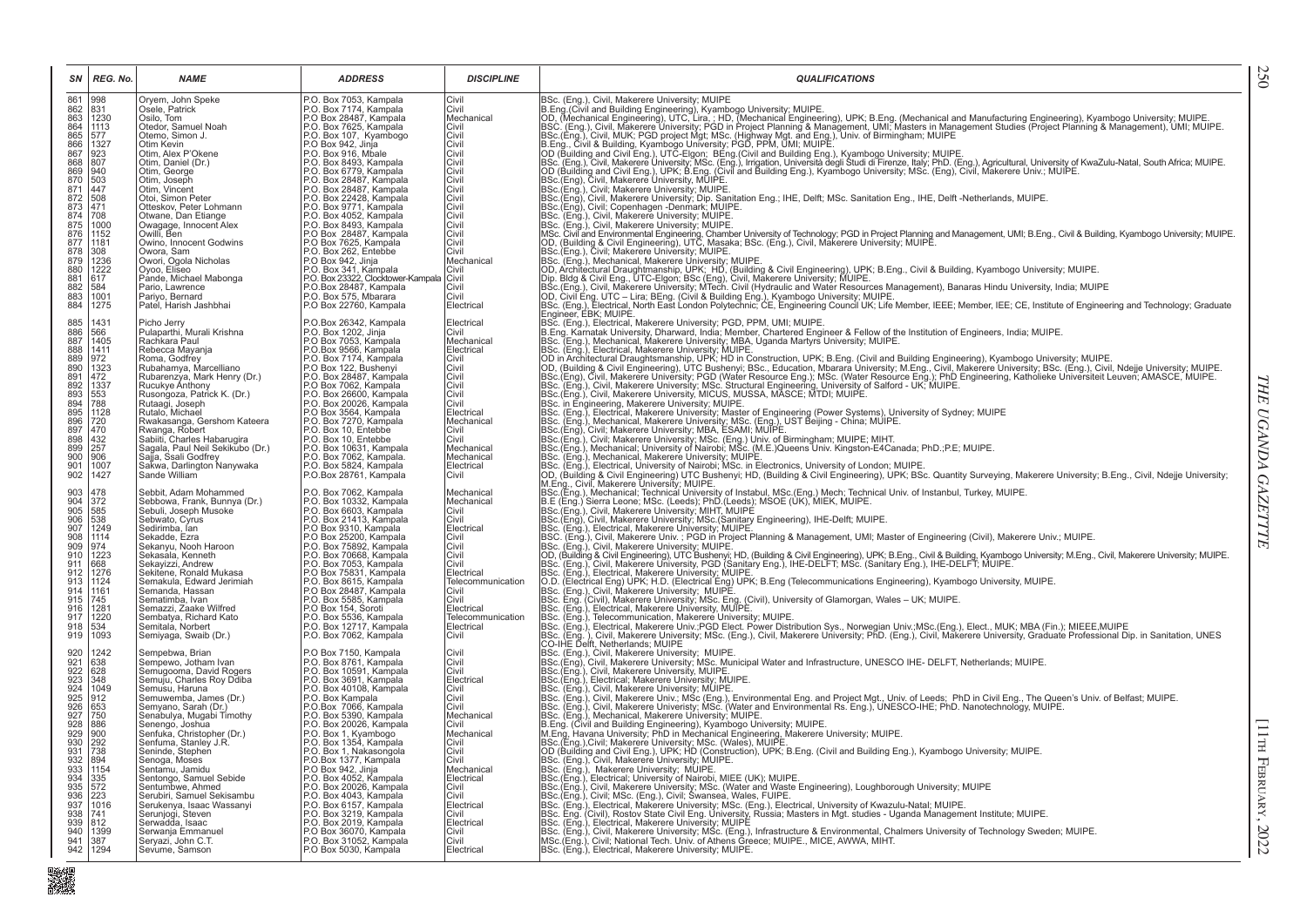| SN                   | REG. No.     | <b>NAME</b>                                            | <b>ADDRESS</b>                                                                | <b>DISCIPLINE</b>          | <b>QUALIFICATIONS</b>                                                                                                                                                                                                                                       |
|----------------------|--------------|--------------------------------------------------------|-------------------------------------------------------------------------------|----------------------------|-------------------------------------------------------------------------------------------------------------------------------------------------------------------------------------------------------------------------------------------------------------|
| 943                  | 1216         | Sewagudde, Ali                                         | P.O. Box 16716, Kampala                                                       | Electrical                 | BSc. (Eng.), Electrical, Makerere University; MBA, Heriot-Watt University; PGD in Project Planning and Management, UMI; MUIPE.                                                                                                                              |
| 944<br>945           | 1410<br>444  | Sharon Karungi<br>Sooma, Ayub                          | P.O.Box 70255, Kampala<br>P.O. Box 171, Lugazi                                | Civil<br>Electrical        | 1986: (Eng.), Civil, Makerere University; MSc. (Eng.), Makerere University; MUIPE.<br>1986: (Eng.), Civil, Makerere University; MSc. (Eng.), Makerere University; MUIPE.<br>1986: (Eng.), Civil, Makerere University; PGD, PPM, UMI;                        |
| 946                  | 1330         | Ssali James                                            |                                                                               | Civil                      |                                                                                                                                                                                                                                                             |
| 947                  | 394          | Ssambwa, Godfrey                                       | P.O. Box 27570, Kampala<br>P.O. Box 2589, Kampala                             | Civil                      |                                                                                                                                                                                                                                                             |
| 948                  | 880          | Ssebagala, Geoffrey Kisitu                             | P.O. Box 37083, Kampala                                                       | Mechanical                 | BSc. (Eng.), Mechanical, Makerere University; MUIPE.<br>BSc. (Eng.), Mechanical, Makerere University; MUIPE.<br>BSc.(Eng.), Civil; Makerere University; MSc.(Eng.), Birmingham; MBA - Liverpool; FUIPE.                                                     |
| 949<br>950           | 286<br>843   | Ssebanakitta, Peter W.<br>Ssebanenya, Kyobe Ronald     | P.O. Box Kampala<br>P.O. Box 7010, Kampala                                    | Civil<br>Civil             |                                                                                                                                                                                                                                                             |
| 951                  | 326          | Ssebbugga-Kimeze, Berunado                             | P.O. Box 16537, Kampala                                                       | Civil                      |                                                                                                                                                                                                                                                             |
| 952                  | 675          | Ssebirumbi, Ronald                                     | P.O. Box 7749, Kampala                                                        | Civil                      | BSc. (Eng.), Civil, Makerere University, MSc. Ltng.), Surfilling and Management, UMI; MUIPE.<br>BSc. (Eng.), Civil, Makerere University, PGD in Project Planning and Management, UMI; MUIPE.<br>BSc.(Eng.); Makerere University, MSc                        |
| 953                  | 1151<br>1046 | Ssebuguzi, Derrick                                     | P.O Box 5536, Kampala                                                         | Electrical                 |                                                                                                                                                                                                                                                             |
| 954<br>955           | 280          | Ssebugwawo, Athanasius<br>Ssebugwawo, G.F.             | P.O. Box 24507, Kampala<br>P.O. Box 10944, Kampala                            | Agricultural<br>Electrical | BSC. (Eng.), Agricultural, Makerere University; MSc. (Eng.), Civil; MUIPE<br>BSC. (Eng.), Agricultural, Makerere University; MSc. (Eng.), Civil; MUIPE<br>BSC.(Eng.), Electrical; Makerere University; MUIPE.<br> O. (Building & Civil                      |
| 956                  | 1166         | Ssebutemba, Shakibu                                    | P.O Box 3635, Kampala                                                         | Civil                      |                                                                                                                                                                                                                                                             |
| 957                  | 1207         | Ssegawa, Dennis Williams                               | P.O Box 75831, Kampala                                                        | Civil                      |                                                                                                                                                                                                                                                             |
| 958                  | 1397         | Sseguja Ibrahim Kamonde                                | P.O Box Kampala                                                               | Electrical                 | OD, (Electrical Engineering), UPK; BSc. (Eng.), Electrical, Makerere University; MUIPE.                                                                                                                                                                     |
| 959                  | 679          | Sseguya, James                                         | P.O. Box 20026, Kampala                                                       | Civil                      | BSc.(Eng.), Civil, Makerere Univ.; MSc.(Municipal Water and Infrastructure Integrated Urban Eng.), UNESCO - IHE Delft, Netherlands; PGD Project Planning and Management,<br>UMI: MBA, UMI: MUIPE.                                                           |
| 960                  | 1362         | Ssekayingo Stephen                                     | P.O Box 64, Nakasongola                                                       | Civil                      | OD, (Building & Civil Engineering), UTC Elgon; HD, (Building & Civil Engineering), UTC Bushenyi; BSc. Makerere University; Master of Eng., Civil; B.Eng., Civil & Building,<br>Kyambogo University; MUIPE.                                                  |
| 96'                  | 1277         | Ssekubunga, Isaac                                      | P.O Box 28487, Kampala                                                        | Civil                      | BSc. (Eng.), Civil, Makerere University; MUIPE.                                                                                                                                                                                                             |
| 962                  | 1184         | Ssekulima, Edward Baleke                               | P.O Box 7270, Kampala                                                         | Electrical                 | BSc. (Eng.), Electrical, Makerere University; Msc., Renewable Energy, Makerere University; Msc., Electrical Power Engineering, Masdar Institute of Science and Technology,                                                                                  |
|                      |              |                                                        |                                                                               |                            | Abu Dhabi, United Arab Emirates; MUIPE.                                                                                                                                                                                                                     |
| 963                  | 875          | Ssemaganda, Mathias                                    | P.O. Box 11915, Kampala                                                       | Electrical                 | BSc. (Eng.), Electrical, Makerere University; MUIPE.<br>BSc. (Eng.), Electrical, Makerere University; MUIPE.                                                                                                                                                |
| 964<br>965           | 1203<br>768  | Ssemakalu, Ttondo Samson<br>Ssemakula, Richard Mutyaba | P.O Box 23841, Kampala<br>P.O. Box 5434, Kampala                              | Electrical<br>Civil        |                                                                                                                                                                                                                                                             |
| 966                  | 302          | Ssematiko, Godfrey Stephen                             | P.O. Box 8607, Kampala                                                        | Electrical                 | BSc. (Eng.), Civil, Makerere University, PGD. Project Planning and Management, UMI; MUIPE.<br> BSc.(Eng.), Electrical; Makerere University; MUIPE.                                                                                                          |
| 967                  | 678          | Ssembatya, Patrick                                     | P.O. Box 24934, Kampala                                                       | Civil                      | BSc. (Eng.), Civil, Makerere University; MSc. (Eng.), Civil, Makerere Univeristy; MUIPE.<br>B.Eng., Automotive & Power, Kyambogo University; MUIPE.                                                                                                         |
| 968                  | 1332         | Ssempebwa John Paul                                    | P.O Box 7272, Kampala                                                         | Automotive & Power         |                                                                                                                                                                                                                                                             |
| 969<br>970           | 887<br>481   | Ssempebwa, Ronald<br>Ssenkungu, Samuel                 | P.O. Box Kampala<br>P.O. Box 7103, Kampala                                    | Mechanical<br>Mechanical   | B.Eng. (Automotive and Power Engineering), Kyambogo University; MUIPE.<br>B.Eng. (Automotive and Power Engineering), Kyambogo University; MUIPE.<br>BSc.(Eng), Mechanical, Makerere University, MEng. (Mechanical), Ind.Eng. & Mgt.;                        |
| 971                  | 607          | Ssentaba, Simon James                                  | P.O. Box 21, Kyotera                                                          | Civil                      |                                                                                                                                                                                                                                                             |
| 972                  | 680          | Ssentamu, Hassan                                       | P.O. Box 2996, Kampala                                                        | Civil                      | BSc (Eng), Civil, Makerere University; MUIPE<br>BSc (Eng), Civil, Makerere University; MUIPE.                                                                                                                                                               |
| 973                  | 1437         | Ssenteza Yusuf                                         | P.O Box 12611, Kampala                                                        | Electrical                 | BSc. (Eng.), Electrical, Makerere University; MUIPE.<br>BSc. (Eng.), Electrical, Makerere University; MUIPE.<br>BSc. (Eng.), Civil, Makerere University; MSc. (Structural Engineering), University of Surrey; MUIPE.                                        |
| 974<br>975           | 845<br>816   | Sseremba, Raymond<br>Sserunjogi, Andrew Mukiibi        | P.O. Box 28103, Kampala<br>P.O. Box 7010, Kampala                             | Civil<br>Civil             |                                                                                                                                                                                                                                                             |
| 976                  | 661          | Sserunkuuma, Herbert                                   | P.O. Box 27077, Kampala                                                       | Electrical                 | OD, UPK; HD in Construction, UPK; B.Eng.(Civil and Building Eng.), Kyambogo University; MEng. Makerere University; MUIPE.<br> BSC. (Eng), Electrical, Makerere University; MUIPE.                                                                           |
| 977                  | 1375         | Sseruwu Patrick                                        | P.O. Box 20026, Kampala<br>P.O. Box 16374, Kampala<br>P.O. Box 22509, Kampala | Civil                      |                                                                                                                                                                                                                                                             |
| 978                  | 491          | Ssesanga, Paul                                         |                                                                               | Civil                      | BSc. (Eng.), Civil, Makerere University; PGD, Hydraulic Engineering in River Basins, Hydraulic Research Institute, Egypt; MUIPE.<br> BSc.(Eng.), Civil, Makerere University, MUIPE.                                                                         |
| 979                  | 994          | Ssevvume, Stanley                                      |                                                                               | Civil                      | BSc. (Eng.), Civil, Makerere University; MUIPE.<br>BSc. (Eng.), Civil, Makerere University; MUIPE.                                                                                                                                                          |
| 980<br>981           | 903<br>1381  | Ssewanyana, Abdulhakeem<br>Ssonko George               | P.O. Box 632, Kampala<br>P.O Box 28487, Kampala                               | Electrical<br>Civil        | OD, (Building & Civil Engineering), UTC Elgon; HD, (Civil & Building Engineering), Kyambogo University; B.Eng., Civil & Building, Kyambogo University; MBA, Mountains of the<br>Moon University; MUIPE.                                                     |
| 982                  | 516          | Ssozi, Disan K                                         |                                                                               | Civil                      |                                                                                                                                                                                                                                                             |
| 983                  | 1308         | Ssozi, Geoffrey Ssekimpi                               | P.O. Box 20026, Kampala<br>P.O Box 6583, Kampala                              | Environmental              | BSc. (Eng.), Civil, MUK; MSc. (Water and Waste Eng.for Developing Countries), Loughborough Univ. MUIPE.<br>OD, (Water Engineering), UPK; B.Eng., Environmental Engineering & Management, Kyambogo University; MUIPE.                                        |
| 984                  | 926          | Suda, Samuel Nelson                                    | P.O. Box 96. Busembatia                                                       | Civil                      | BSc. (Eng.), Civil, Makerere University; MUIPE.                                                                                                                                                                                                             |
| 985<br>986           | 621<br>967   | Tadhuba, Andrew Nabikamba<br>Taremwa, Denis Kamugisha  | P.O. Box 6780, Kampala<br>P.O. Box 7053, Kampala                              | Civil<br>Civil             |                                                                                                                                                                                                                                                             |
| 987                  | 462          | Teklehaimanot, Abraha                                  | P.O. Box 21321, Kampala                                                       | Civil                      | BSc. (Eng.), Civil, Makerere University; MUIPE.<br>BSc. (Eng.), Civil, Makerere University; BA (Democracy and Development Stuides), Nkozi University; MUIPE<br>BSc. (Eng.), Civil, Makerere University; BA (Democracy and Developmen                        |
| 988                  | 1368         | Thibenda Moris                                         | P.O. Box 27756, Kampala<br>P.O. Box 28487, Kampala<br>P.O. Box 10332, Kampala | Civil                      |                                                                                                                                                                                                                                                             |
| 989                  | 874          | Tibaijuka, Godwin                                      |                                                                               | Civil                      |                                                                                                                                                                                                                                                             |
| 990                  | 829          | Tibalwa, Ziria Waako                                   |                                                                               | Electrical                 |                                                                                                                                                                                                                                                             |
| 991<br>992           | 982<br>772   | Tiberondwa, Henry Kagaaga<br>Tibesigwa, Timothy        | P.O. Box 7182, Kampala                                                        | Civil<br>Mechanical        |                                                                                                                                                                                                                                                             |
| 993                  | 949          | Tibwitta, Willy G.B.                                   |                                                                               | Civil                      |                                                                                                                                                                                                                                                             |
| 994                  | 988          | Tibyakinura, Protaze                                   | P.O. Box 245, Kampala<br>P.O. Box 201, Kampala<br>P.O. Box 7390, Kampala      | Electrical                 | BSc. (Eng.), Electrical, Makerere University; MUIPE                                                                                                                                                                                                         |
| 995                  | 902          | Tiyo William Taylor Odaa                               | P.O.Box 806, Arua                                                             | Civil                      | Bock, terug, i, electricar, wiakeriere University, Multipe.<br>1980: (Emp.), Civil and Building Engineering), Kyambogo University; MUIPE.<br>1980: (Eng.), Civil; Makerere University; MUA, Makerere University; MUIPE.<br>1980: (Eng.)                     |
| 996<br>997           | 682<br>479   | Tugume, Jonathan<br>Tugumisirize, Caleb                | P.O. Box 37585, Kampala<br>P.O. Box 3007, Kampala                             | Civil<br>Civil             |                                                                                                                                                                                                                                                             |
| 998                  | 860          | Tuliraba, Frederick Daniel                             | P.O. Box 5536, Kampala                                                        | Civil                      |                                                                                                                                                                                                                                                             |
| 999                  | 966          | Tumuheirwe, Emmanuel                                   | P.O. Box 16495, Kampala.                                                      | Mechanical                 | BSc. in Engineering, Makerere University; MUIPE.                                                                                                                                                                                                            |
| 1000                 | 777          | Tumushabe, Kajuba Innocent                             | P.O. Box 1029, Kampala                                                        | Civil                      | │BSc. (Eng.), Civil, Makerere University; ṔGD Development Studies, Mbarara University of Science and Technology; MUIPE<br> OD, (Water Engineering), UTC Bushenyi; BEng., Civil & Building, Kyambogo University; PGD, M&E, UMI;                              |
| 1001                 | 1400         | Tumusiime Musiime Fred                                 | P.O Box 160, Kabwohe                                                          | Civil                      | University; MUIPE.                                                                                                                                                                                                                                          |
| 1002 517             |              | Tumusiime, Christopher                                 | P.O. Box 20026, Kampala                                                       | Civil                      | BSc. (Eng.), Civil, Makerere University; MSc. (Urban Engineering), Loughborough University, UK; MUIPE.                                                                                                                                                      |
| 1003 922             |              | Tumusiime, Dennis                                      | P.O. Box 7037, Kampala                                                        | Civil                      |                                                                                                                                                                                                                                                             |
| 1004<br>1005 863     | 1003         | Tumweboneire, Emmanuel<br>Tumwesige, Robert            | P.O. Box 70143, Kampala<br>P.O. Box 7062, Kampala                             | Mechanical<br>Civil        | BSc. (Eng.), Civil, Makerere University; Master of Engineering, Makerere University; MUIPE.<br>BSc. (Eng.), Civil, Makerere University; Master of Engineering, Makerere University; MUIPE.<br>BSc. (Eng.), Mechanical, Makerere Univ                        |
| 1006 460             |              | Tumwesigye, John K (Dr.)                               | P.O. Box 7272, Kampala                                                        | Mechanical                 |                                                                                                                                                                                                                                                             |
| 1007                 | 658          | Tumwine, Francis Murangira                             | P.O. Box 63, Bushenyi                                                         | Civil                      | BSc. (Eng.), Civil, Makerere University; MSc. (Water Resources), Lund University, Sweden; MUIPE.                                                                                                                                                            |
|                      | 1008 1278    | Tumwine, Paul                                          | P.O Box 1040, Arua                                                            | Mechanical                 | BSc. (Eng.), Mechanical, Makerere University; MUIPE.                                                                                                                                                                                                        |
| 1009 819             | 1010 1032    | Tumwine, William Sharpe<br>Tunguta, Ellias             | P.O. Box 28019, Kampala<br>P.O. Box 942, Jinja                                | Civil<br>Mechanical        | BSc. (Eng.), Civil, Makerere University; MSc. (Eng.), Civil, Makerere University; MUIPE.<br>OD in Mechanical Eng., UTC - Elgon, BEng. (Mechanical and Manufacturing Eng.), Kyambogo University; MUIPE.                                                      |
| 1011                 | 528          | Turahi, David Kyomuhendo (Dr.)                         | P.O. Box 7817, Kampala                                                        | Telecommunication          |                                                                                                                                                                                                                                                             |
|                      | 1012 1163    | Turibarungi, Augustus                                  | P.O Box 24053, Kampala                                                        | Civil                      | out and the control of the control of the control of the control of the control of the control of the control of the control of the control of the control of the control of the control of the control of the control of the                               |
| 1013 600             |              | Turihohabwe, Alex                                      | P.O. Box 26002, Kampala                                                       | Civil                      |                                                                                                                                                                                                                                                             |
| 1014 654<br>1015 766 |              | Turinawe, Januarius B.<br>Turyaqyenda, John Abouf      | P.O. Box 561, Kabale<br>P.O. Box 7317, Kampala                                | Civil<br>Electrical        | BSc. Agricultural Eng., (Soil & Water Eng.), Makerere University; MSc. (Eng), Civil, Makerere University; MUIPE.<br>BSc. (Eng.), Electrical, Makerere University; MUIPE.                                                                                    |
| 1016 629             |              | Turyakira, B. Kirya George                             | P.O. Box 1, Rukungiri                                                         | Civil                      | BSc. (Eng), Civil, MUK; Dip. In Water RS Eng., Leuven; MSc. Water RS Eng., Univ. of Brussels; MUIPE.                                                                                                                                                        |
|                      | 1017 1018    | Turyamureba, Mafigiri                                  | P.O. Box 1065, Kampala                                                        | Electrical                 |                                                                                                                                                                                                                                                             |
|                      | 1018 1201    | Turyamureeba, Perezi                                   | P.O Box 28487, Kampala                                                        | Civil                      | BSc. in Engineering, University College, Nairobi; MUIPE.<br> OD, (Building & Civil Engineering), UTC, Kichwamba; HD, (Building & Civil Engineering), UPK; B.Eng., Civil & Building, Kyambogo University; PGD in Project Planning<br>Management, UMI; MUIPE. |

■<br>- 実現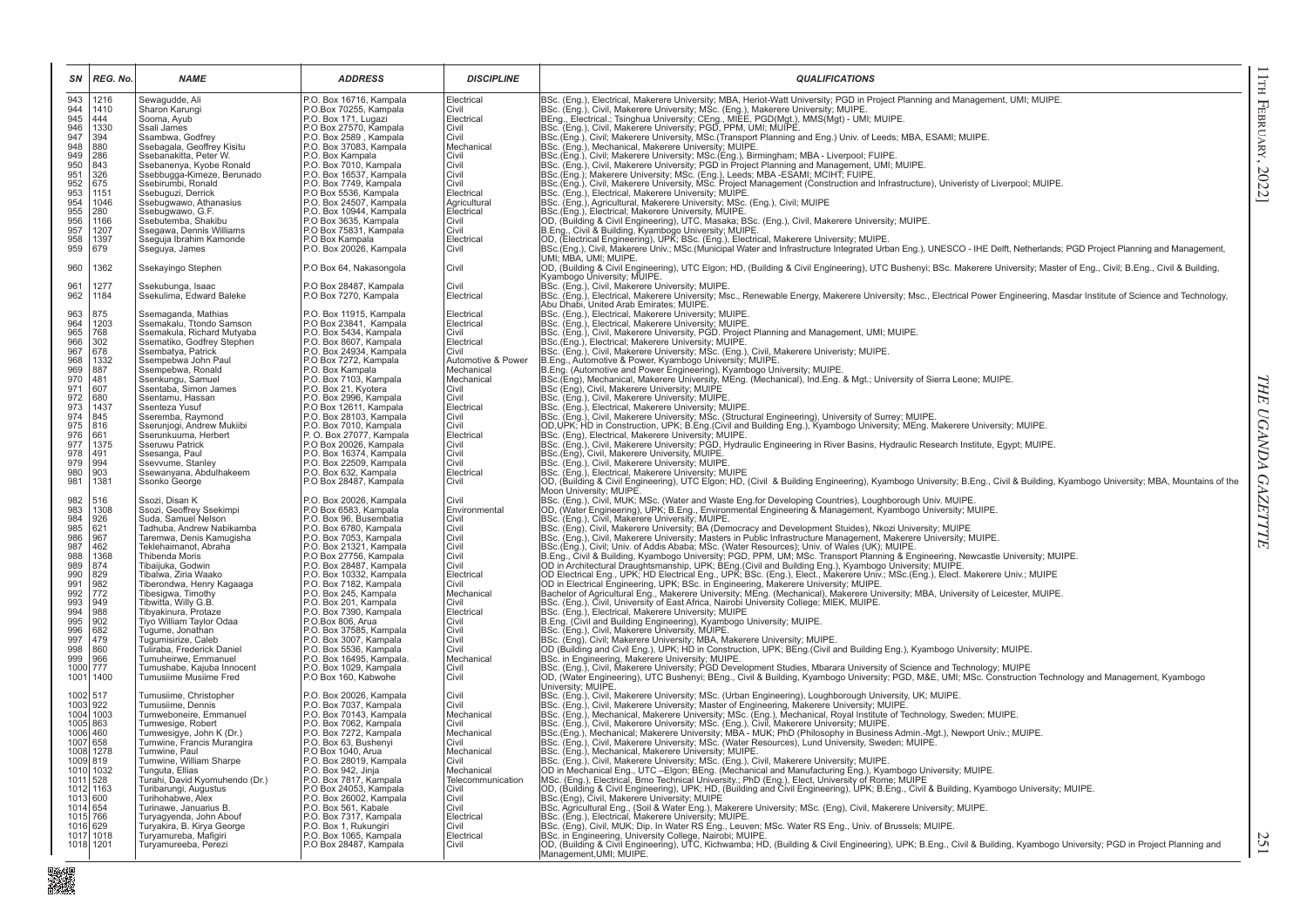| SΝ                                                                        | <b>REG. No.</b>        | <b>NAME</b>                                           | <b>ADDRESS</b>                                      | <b>DISCIPLINE</b>        | <b>QUALIFICATIONS</b>                                                                                                                                                                                                                                                                 |
|---------------------------------------------------------------------------|------------------------|-------------------------------------------------------|-----------------------------------------------------|--------------------------|---------------------------------------------------------------------------------------------------------------------------------------------------------------------------------------------------------------------------------------------------------------------------------------|
|                                                                           | 1019 1056              | Turyatunga, Emmex                                     | P.O. Box 20026, Kampala                             | Civil                    | BSc. (Eng.), Civil, Makerere University; MEng., Asian Institute of Technology, Thailand; MUIPE.                                                                                                                                                                                       |
|                                                                           | 1020 415<br>1021 1139  | Tushabe, Aus-Ali                                      | P.O. Box 20026, Kampala                             | Civil                    | MSc. Hydrotech Eng. USSR; MUIPE.                                                                                                                                                                                                                                                      |
|                                                                           |                        | Tushemereirwe, Charity                                | Plot 271 Musigire Road, Ntinda                      | Agricultural             | BSc.(Eng.), Agricultural, Makerere University; M.Eng., Energy & Environmental Managemnent, University of Flensburg, Germany; MBA, Green Energy & Sustainble<br>Businesses, University of Bologna, Italy; MUIPE                                                                        |
|                                                                           | 1022 1105              | Tusiime, Gloria Baitwa                                | P.O. Box 3079, Kampala                              | Mechanical               | BSc. (Eng.) Mechanical, Makerere University; MBA, Sikkim Manipal University, India; MUIPE.                                                                                                                                                                                            |
|                                                                           | 1023 1034              | Tusingwire, Bagarukayo Edgar                          | P.O. Box 36316, Kampala                             | Mechanical               | OD in Mechanical Engineering; BEng. (Automotive & Power Eng.), Kyambogo University; MBA, Uganda Martyrs University; Master in Oil & Natural Gas Eng., China University                                                                                                                |
|                                                                           |                        |                                                       |                                                     |                          | of Geosciences; MUIPE.                                                                                                                                                                                                                                                                |
| 1024 209                                                                  |                        | Tusubira, Francis Frederick (Dr.)                     | P.O. Box 11193, Kampala                             | Electrical               | BSc.(Eng.); MSc.(Elect.), PhD; CEng.; MIEE(UK); MUIPE.                                                                                                                                                                                                                                |
|                                                                           | 1025 1407<br>1026 1408 | Tutaaya Hakimu Mahmood<br>Tutu Ćara Tibaleka          | P.O Box 7053, Kampala<br>P.O.Box 10512, Kampala     | Mechanical<br>Mechanical | BSc. (Eng.), Mechanical, Makerere University; MSc. (Eng.), Infrastructure Planning, University of Stuttgart, Germany; MUIPE.<br>BSc. (Eng.), Mechanical, Makerere University; MSc. (Eng.), Construction Engineering & Management, University of Science & Technology Malaysia; MUIPE. |
| 1027 670                                                                  |                        | Twesigye, Ronald                                      | P.O. Box 26387, Kampala                             | Civil                    | BSc. (Eng.), Civil, Makerere University, MSc. (Water Science, Policy and Mgt.), University of Oxford, MUIPE.                                                                                                                                                                          |
| 1028 981                                                                  |                        | Twinamatsiko, Douglas                                 | P.O. Box 7625, Kampala                              | Electrical               | BSc. (Eng.), Electrical, Makerere University; MBA, Ndejje University; MUIPE                                                                                                                                                                                                           |
| $\begin{array}{ c c }\n 1029 & 727 \\  \hline\n 1030 & 687\n \end{array}$ |                        | Twinamatsiko, Emmanuel                                | P.O. Box 123, Kisoro                                | Civil                    | BSc. (Eng.), Civil, Makerere University; MUIPE.                                                                                                                                                                                                                                       |
|                                                                           |                        | Twinomucunguzi, Felix B.R.                            | P.O. Box 25922, Kampala                             | Civil                    | BSc. (Eng.), Civil, Makerere University; MSc. Resources Engineering, University of Karlsruhe - Germany; MUIPE.                                                                                                                                                                        |
| 1031 436<br>1032 957                                                      |                        | Twinomujuni, John M. Vianney<br>Umasis, Bose          | P.O. Box 20026, Kampala                             | Civil<br>Civil           | BSc.(Eng.), Civil; Makerere Univ.; MSc (Construction Management), Univ. of Birmingham; MBA, Edinburgh Business School, UK; MUIPE.                                                                                                                                                     |
| 1033 1112                                                                 |                        | Umutoni, Brenda                                       | P.O. Box 26448, Kampala.<br>P.O. Box 11289, Kampala | Civil                    | BSc. (Eng.), Civil, University of Calcutta; Member Institution of Engineers (India), MUIPE.<br>BSC. (Eng.), Civil, Makerere University; MBA, Makerere University, MUIPE.                                                                                                              |
|                                                                           |                        | Wabuna, Richard Kaamu                                 | P.O. Box 28487, Kampala                             | Civil                    | BSc. (Eng.), Civil, Makerere University; MSc. (Municipal Water and Infrastructure), IHE-Delft, Netherlands; MUIPE.                                                                                                                                                                    |
| 1034 674<br>1035 785                                                      |                        | Wacoo, Fred                                           | P.O. Box 16207, Kampala                             | Civil                    | OD (Building & Civil Engineering), Uganda Polytechnic Kyambogo; BSc. (Eng.), Civil, Makerere University, MUIPE.                                                                                                                                                                       |
| 1036 564                                                                  |                        | Wakataama, Stephen                                    | P.O. Box 1306, Kampala                              | Civil                    | BSc.(Eng.), Civil, Makerere University, MUIPE.                                                                                                                                                                                                                                        |
| 1037 1153                                                                 |                        | Wakyabya, Godfrey                                     | P.O Box 6583, Kampala                               | Civil                    | BSc. (Eng.), Civil, Makerere University; MUIPE.                                                                                                                                                                                                                                       |
|                                                                           | 1038 1226              | Walakira, Joseph<br>Walulya, Lawrence                 | P.O Box 27287, Kampala                              | Electrical<br>Civil      | BSc. (Eng.), Electrical, Makerere University; MUIPE.<br>BSC. (Eng.), Civil, Makerere Univ.; Master of Public Infrastructure Management, Makerere Univ.; PGD. Project Planning and Management, UMI, MUIPE                                                                              |
|                                                                           | 1039 1098<br>1040 186  | Walusimbi, J.B.                                       | P.O. Box 7096, Kampala<br>P.O. Box 3007, Kampala    | Civil                    | BSc.(Eng.), Civil; MUIPE.                                                                                                                                                                                                                                                             |
| 1041 737                                                                  |                        | Walyemwa, James                                       | P.O. Box 8159, Kampala                              | Civil                    | BSc. (Eng.), Civil, Makerere University; MUIPE.                                                                                                                                                                                                                                       |
|                                                                           | 1042 1272              | Wamala, Julius Namusanga                              | P.O Box 7270, Kampala                               | Electrical               | BSc. (Eng.), Electrical, Makerere University; MSc. Computer Science, University of Pune; MSc. (Eng.), Energy and Power Systems, University of Liverpool; MUIPE.                                                                                                                       |
| 1043 284                                                                  |                        | Wana-Etyem, Charles (Dr.)                             | P.O. Box 16225, Kampala                             | Civil                    | BSc.(Eng.), Civil; Makerere University, MSc.(Civil); PhD.(Civil) Colorado State Univ.(USA); CEng., MICE, FUIPE.                                                                                                                                                                       |
| 1044 977                                                                  |                        | Wanda, Alex                                           | P.O. Box 1501, Mbale                                | Electrical               | BSc. (Eng.), Electrical, Makerere University; MUIPE                                                                                                                                                                                                                                   |
| 1045 313                                                                  |                        | Wanda, Sam Steve Balayo<br>Waneloba, Francis          | P.O. Box 20185, Kampala<br>P.O. Box 5026, Bukedea   | Civil<br>Civil           | BSc.(Eng.), Civil; Makerere University; MSc.(Construction) Loughborough University, (UK); MUIPE.<br>BSc. in Engineering, Makerere University; MUIPE                                                                                                                                   |
| 1047 655                                                                  |                        | Wani, Isaac L                                         | P.O. Box 12585, Kampala                             | Civil                    | BSc. (Eng.), Civil, Makerere University; Dip. Materials Mgt., India; MSc.(Infrastructure Planning), Stittgart Univ.; MUIPE.                                                                                                                                                           |
| 1048 814                                                                  |                        | Waniusi, Febiano                                      | P.O. Box 1317, Kampala                              | Civil                    | BSc. in Engineering, Makerere University; MUIPE.                                                                                                                                                                                                                                      |
| 1049 734                                                                  |                        | Wanyama, Geoffrey Andrew                              | P.O. Box 21968, Kampala                             | Civil                    | BSc. (Eng.), Civil, MUK; MSc. (Construction and Project Management), Edinburg Napier University; MUIPE.                                                                                                                                                                               |
| 1050 1111                                                                 |                        | Wanyama, Peter Paul                                   | P.O. Box 7010, Kampala                              | Civil                    | OD. (Eng.), Building & Civil, UTC - Bushenyi; B.Eng., Civil & Building Engineering, Kyambogo University; Master of Public Infrastruture Mgt, Makerere University; MUIPE.                                                                                                              |
|                                                                           | 1051 1140              | Wapakabulo, Josephine (Dr.)                           | P.O Box 1216, Kampala                               | Electrical               | B.Eng., Electronic & Electrical, Loughborough University; MSc., Information Technology, Loughborough University; PhD, Information Science (Defence and Oil & Gas data<br>standards), Loughborough University; CEng.                                                                   |
| 1052 867                                                                  |                        | Wasike, Fredrick                                      | P.O. Box 28289, Kampala                             | Civil                    | BSc. (Eng.), Civil, Makerere University; MUIPE.                                                                                                                                                                                                                                       |
|                                                                           | 1053 1297              | Wasswa, Bernard                                       | P.O Box 10797, Kampala                              | Civil                    | BSc. (Eng.), Civil, Makerere University; MUIPE.                                                                                                                                                                                                                                       |
|                                                                           | 1054 1302              | Wasswa, James Nsubuga                                 | P.O Box 10332, Kampala                              | Electrical               | BSc. (Eng.), Electrical, Makerere University; MSc. Renewable Energy, Makerere University; MUIPE.                                                                                                                                                                                      |
| 1055 854                                                                  |                        | Wasswa, Joel                                          | P.O. Box 7010, Kampala                              | Civil                    | BSc. (Eng.), Civil, Makerere University; MUIPE.                                                                                                                                                                                                                                       |
| 1057 559                                                                  | 1056 1209              | Wasukira, James Waniala<br>Watenga, Stanley           | P.O BOX 343, Jinja<br>P.O. Box 20026, Kampala       | Mechanical<br>Civil      | Msc. (Eng), Astrakhan Technical Institute of Fisheries, Union of Soviet Socialist Republics; MUIPE.<br>BSc. (Eng.), Civil, Makerere University, MUIPE.                                                                                                                                |
|                                                                           | 1058 1292              | Watta, Ivan                                           | P.O Box 7174, Kampala                               | Mechanical               | BSc. (Eng.), Mechanical, Makerere University; MUIPE.                                                                                                                                                                                                                                  |
| 1059 525                                                                  |                        | Wazimbe, Jonathan                                     | P.O. Box 28487, Kampala                             | Civil                    | BSc. (Eng.), Civil, Makerere University; MSc. (International Construction Mgt.), Univ. of Bath, UK; MUIPE.                                                                                                                                                                            |
| 1060 1150                                                                 |                        | Wegulo, S. Byakatonda                                 | P.O Box 7317, Kampala                               | Electrical               | BSc. (Eng.), Electrical, Makerere University; MSC. In Information Technology, Makerere University; MUIPE.                                                                                                                                                                             |
|                                                                           |                        | Were, Happy Moses                                     | P.O. Box 7010, Kampala                              | Civil                    | BEng. (Civil & Building Eng.), Kyambogo Univ.; M. Technology (Eng. Structures), National Institute of Technology Warangal; MUIPE.                                                                                                                                                     |
| 1062 944<br>1063 373                                                      |                        | Were, Patrick<br>Were-Higenyi, Frederick Millan (Dr.) | P.O. Box 263117, Kampala<br>P.O. Box 24814, Kampala | Civil<br>Civil           | BSc. (Eng.), Civil, Makerere University, MSc. (Road Management and Enginering), University of Birmingham; MUIPE.<br>BSc. (Eng.), Civil; Makerere University; MIP. (University of Stuttgart, Germany); PhD in Civil Eng., MUK, MUIPE.                                                  |
|                                                                           | 1064 1019              | Werikhe, Khaukha Godfrey                              | P.O. Box 7317, Kampala                              | Electrical               | BSc. in Engineering, Makerere University; MUIPE.                                                                                                                                                                                                                                      |
| 1065 673                                                                  |                        | Wesigomwe, Jamil Mohammed                             | P.O. Box 20026, Kampala                             | Civil                    | BSc. (Eng.), Civil, Makerere University; PGD Construction Project Mgt, Makerere University; PGD Procurement & Supply Chaim Management, UMI; PGD. Water & Sanitation,                                                                                                                  |
|                                                                           |                        |                                                       |                                                     |                          | UCU; MSc. Water & Sanitation, UCU; MBA, Makerere University; MUIPE.                                                                                                                                                                                                                   |
|                                                                           | 1066 1106              | Wesonga, Emmanuel F.                                  | P.O. Box 11194, Kampala                             | Electrical               | BSc. (Eng.) Electrical, Makerere University; PGD. In Information Technology, Makerere University; MUIPE.                                                                                                                                                                              |
| 1067 497<br>1068 411                                                      |                        | Wetala, Michael Mabonga<br>Wobusobozi, Nebert B.      | P.O. Box 9529, Kampala<br>P.O. Box 20026, Kampala   | Civil<br>Civil           | BSc. (Eng), Civil, Makerere University; MBA-ESAMI; MUIPE.<br>BSc. (Eng.), Civil; Makerere University; MSc.(Eng.); MUIPE.                                                                                                                                                              |
| 1069 965                                                                  |                        | Wobuya, Emmanuel                                      | P.O. Box 7062, Kampala                              | Civil                    | BSc. (Eng.), Civil, Makerere University; MUIPE.                                                                                                                                                                                                                                       |
| 1070 344                                                                  |                        | Wodeya, Edward                                        | P.O. Box 1914, Mbale                                | Civil                    | BSc.(Eng.), Civil; Makerere University; Dip. Housing Planning; PDPPM, IMSAT; MBA, ESAMI; MUIPE.                                                                                                                                                                                       |
| 1071 610                                                                  |                        | Woffenden, Robert David                               | P.O. Box 24843, Kampala                             | Civil                    | BSc. (Eng), Civil, University of Nottingham; MUIPE                                                                                                                                                                                                                                    |
| 1072 1224                                                                 |                        | Wozei, Eleanor (Dr.)                                  | P.O. Box 4, Mukono                                  | Civil                    | BSc. Eng. (Cicil), Makerere University; MS, Civil and Environmental Engineering, University of California Berkeley; PhD, Civil and Environmental Engineering, University of                                                                                                           |
|                                                                           |                        |                                                       |                                                     |                          | California Berkeley; AMASCE; MUIPE.                                                                                                                                                                                                                                                   |
|                                                                           | 1073 1183<br>1074 1447 | Yebazamukama, Collins<br>Yiga Samwuel                 | P.O Box 20026, Kampala<br>P.O Box 7053, Kampala     | Civil<br>Electrical      | B.Eng., Civil & Building, Kyambogo University; MSc. Water and Wastewater Engineering, Cranfield University, UK; MUIPE.<br>BSc. (Eng.), Electrical, Makerere University; MUIPE.                                                                                                        |
| 1075 604                                                                  |                        | Yiga, Lawrence                                        | P.O. Box 24817, Kampala                             | Civil                    | BSc. (Eng), Civil, Makerere University; MUIPE                                                                                                                                                                                                                                         |
|                                                                           | 1076 1074              | Yikii, Gordon                                         | P.O. Box 75831, Kampala                             | Civil                    | Bsc. (Eng.), Civil, Makerere University; MSc. Construction Project Management, Loughborough University, UK; MUIPE                                                                                                                                                                     |
| 1077 796                                                                  |                        | Yohannes, Mesfin                                      | P.O. Box 25554, Kampala                             | Civil                    | BSc. (Eng), Civil, Addis Ababa University; MSc. (Hydropower Development), University of Trondheim - Norway; MUIPE.                                                                                                                                                                    |
|                                                                           | 1078 1217              | Zimbe, Ivan                                           | P.O. Box 75831, Kampala                             | Electrical               | BSc. (Eng.), Electrical, Makerere University; MUIPE.                                                                                                                                                                                                                                  |

In Accordance with section 18 (2) of the Engineers Registration Act Cap 271, it is hereby notified for information of the general public that the following persons had their names in the Engineers Register on 31st January

|    | SN REG. NO.  | <b>NAME</b>               | <b>ADDRESS</b>          | <b>DISCIPLINE</b> | <b>QUALIFICATIONS</b>                                                                                                     |
|----|--------------|---------------------------|-------------------------|-------------------|---------------------------------------------------------------------------------------------------------------------------|
|    | $T$ R 12     | Ketema, Tariku Abate      | P.O. Box 10591, Kampala | l Civil           | BSc. (Eng.), Civil, Addis Ababa University, Member - Ethiopian Civil Engineers Association.                               |
|    | <b>TR 27</b> | Tesfave, Gelahun Tave     | P.O Box 10591, Kampala  | I Civil           | BSc. (Eng.), Civil, Addis Ababa University - Ethiopia; Member - EACE; PE, Ministry of Works and Urban Development.        |
|    | TR 29        | Giorgio, Zenegaglia       | P.O Box 74910, Kampala  | l Civil           | B.Eng Civil, Das Abend-Technikum of Zurich.                                                                               |
|    | TR 34        | Hzekiel, Getaneh Kidane   | P.O. Box 10591, Kampala | I Civil           | BSc. (Eng.), Civil, Addis Ababa University - Ethiopia, 1995.                                                              |
|    | <b>TR 35</b> | Beruk, Berhane Avele      | P.O. Box 10591, Kampala | I Civil           | BSc. (Eng.), Civil, Addis Ababa University - Ethiopia, 1994, MSc. (Eng.), Civil, Addis Ababa University - Ethiopia, 2002. |
|    | TR 36        | l Jagadeesh, Pillarisetti | P.O. Box 18207, Kampala | I Civil           | BTech. (Civil Eng.), Jawaharlal Nehru Technological Univ., Hyderabad, 1978; Fellow, Institution of Engineers, India.      |
|    | TR 38        | Alem. Bemnet Yohans       | P.O. Box Kampala        | Civil             | BSc. (Eng.), Civil, Addis Ababa University, 1983; Member of Eriterean Engineers and Architects Association.               |
| 8. | <b>TR 39</b> | Fesshave, Berhe Sebhatu   | P.O. Box Kampala        | Civil             | BSc. (Eng.), Civil, Addis Ababa University, 1987; Member of Eriterean Engineers and Architects Association.               |

灘